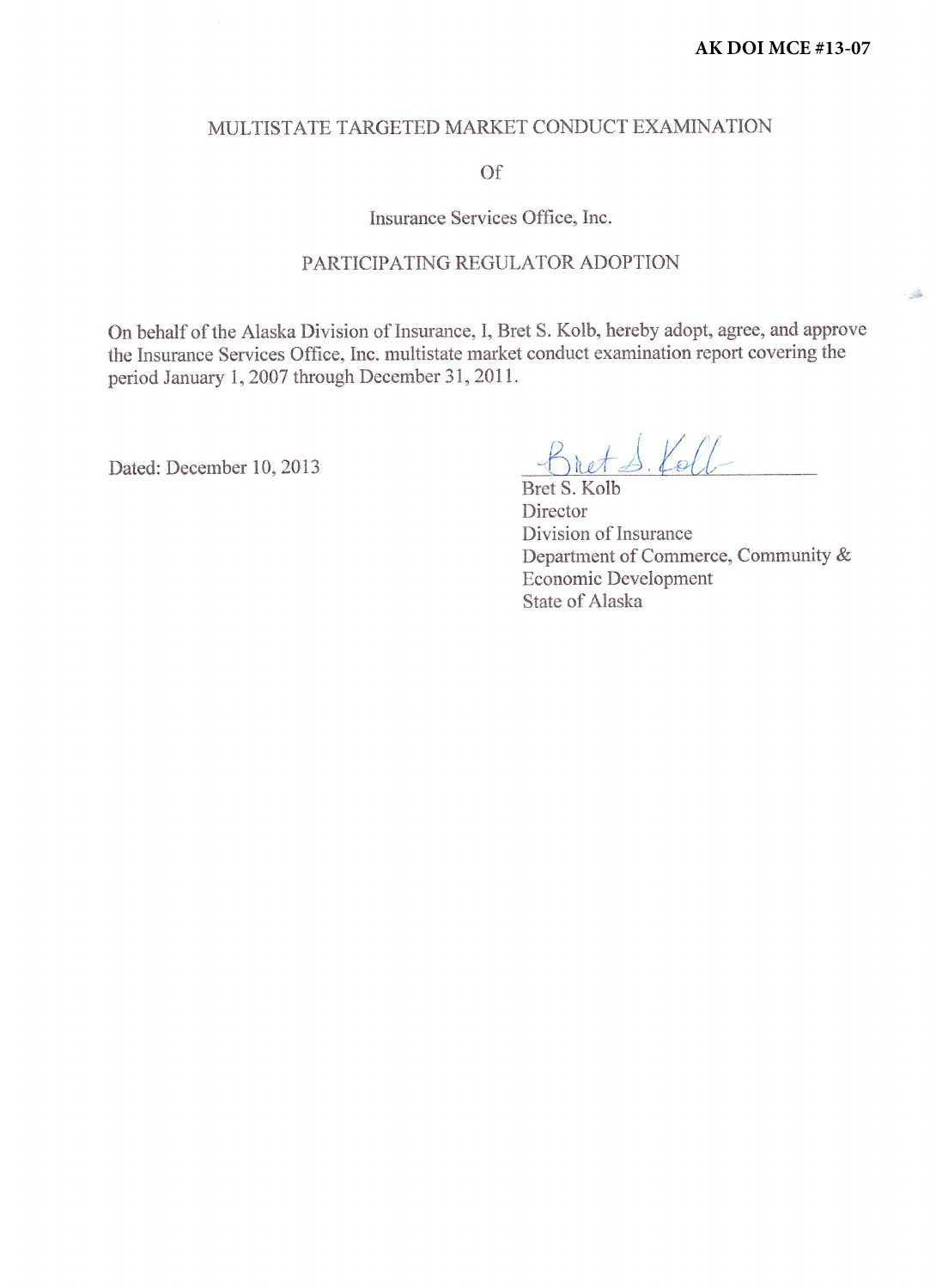**Insurance Services Office, Inc. And ISO Data, Inc. 545 Washington Boulevard Jersey City, NJ 07310-1686**

**Report of Examination As of December 31, 2011**

**Examination Report Prepared by Independent Contractors of Risk and Regulatory Consulting, LLC With Regard to the Multi-State Market Conduct Examination of ISO**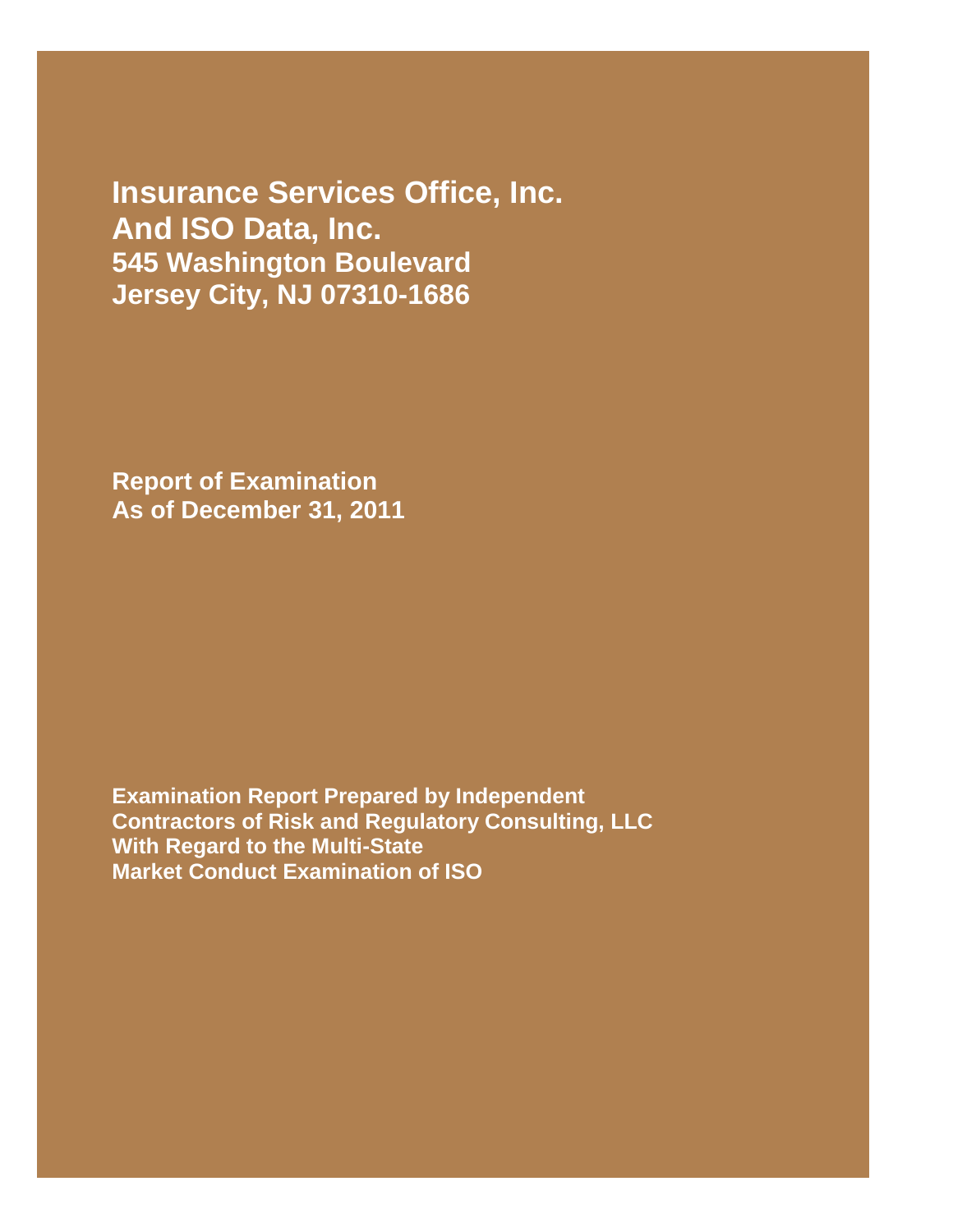# **Table of Contents**

| L.   |  |  |  |  |  |  |
|------|--|--|--|--|--|--|
| Ш.   |  |  |  |  |  |  |
| III. |  |  |  |  |  |  |
| IV.  |  |  |  |  |  |  |
| V.   |  |  |  |  |  |  |
| VI.  |  |  |  |  |  |  |
|      |  |  |  |  |  |  |
|      |  |  |  |  |  |  |
|      |  |  |  |  |  |  |
|      |  |  |  |  |  |  |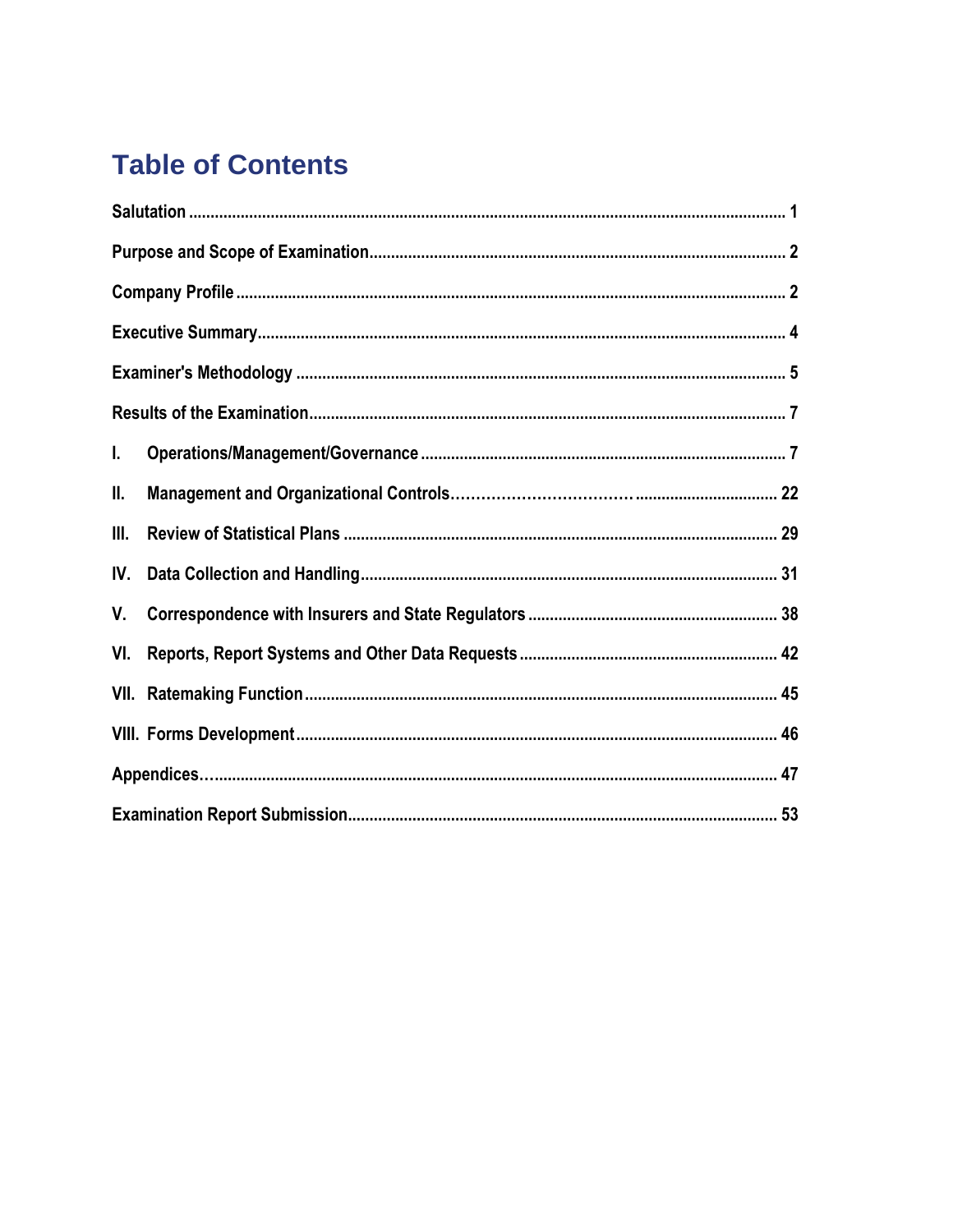May 28, 2013

Kenneth Kobylowski Commissioner NJ Department of Banking and Insurance 20 West State Street PO Box 325 Trenton, New Jersey 08625

Eric A. Cioppa **Superintendent** Maine Bureau of Insurance 76 Northern Avenue Gardiner, Maine 04345

Benjamin Lawsky **Superintendent** NY Department of Financial Service One State Street New York, New York 10004

Dear Commissioners:

Pursuant to your instructions, an examination has been conducted of the

# **INSURANCE SERVICES OFFICE DATA, INC. (ISO) 545 Washington Boulevard Jersey City, NJ 07310-1607**

hereinafter referred to as "ISO" or "Company." The following report of the findings of this examination is herewith respectfully submitted.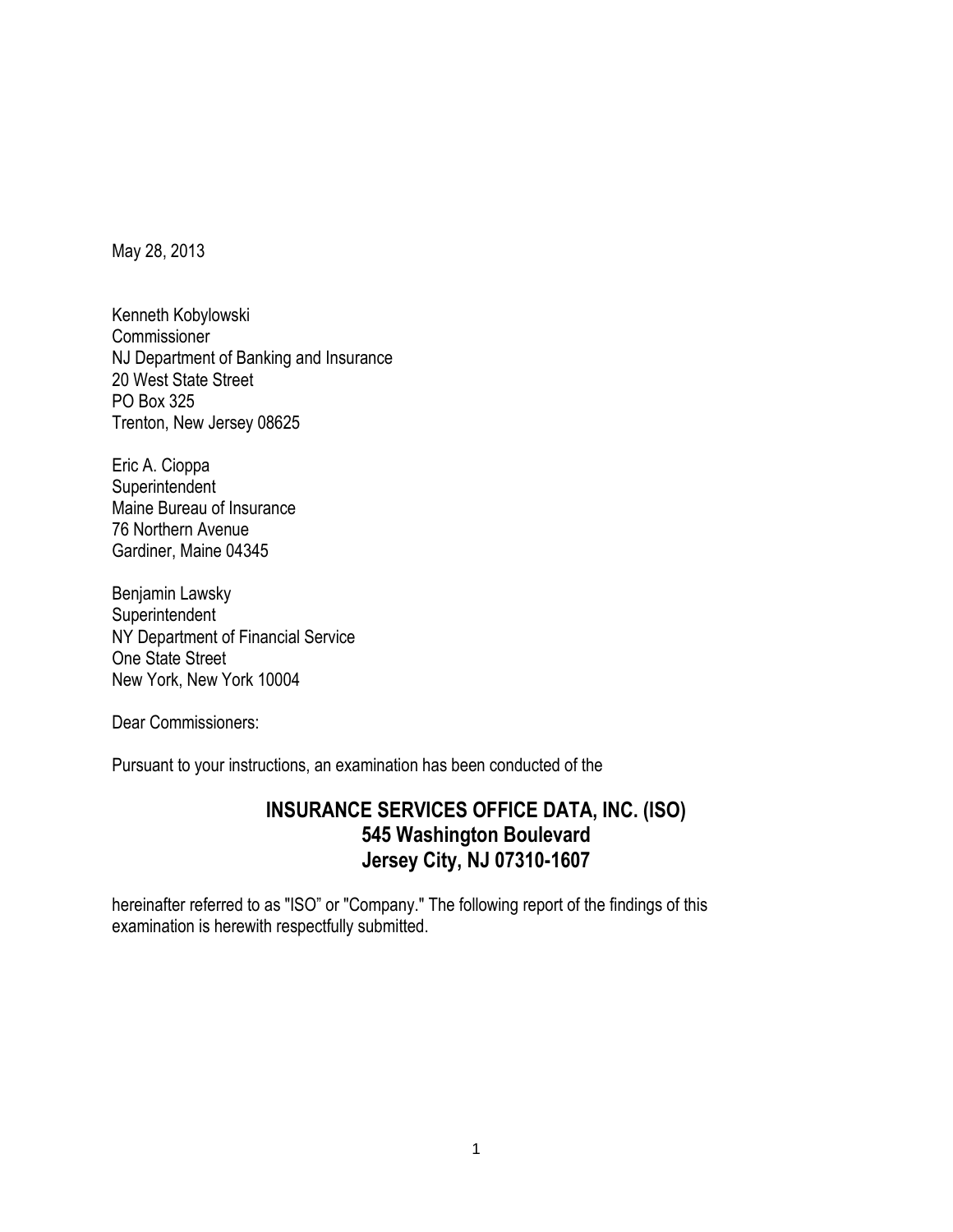# **Purpose and Scope of Examination**

The Advisory Organization Examination Oversight (C) Working Group ("the Working Group") of the National Association of Insurance Commissioners ("NAIC") initiated a multi-state examination ("the Examination") of Insurance Services Offices, Inc. and ISO Data Inc. (collectively, "ISO" and the "Organization") to validate that the advisory organization is performing its permitted regulated functions in a manner consistent with state laws and regulations. The scope of the Examination (the "Scope") included a review of the Organization's processes and procedures in place during the period of the Examination, including but not limited to, the preparation of loss cost filings; rules, forms; operations/management; statistical plans; regulatory licenses or other authorization; data receipt and controls; processing, editing and compilation procedures; error handling and related correspondence with reporting insurers; report submissions to regulators, as well as compliance with Chapter 25 and its Appendix F and selected sections of Chapter 16 of the 2011 NAIC Market Regulation Handbook ("the Handbook").

The Examination was conducted at the direction and overall management and control of New Jersey, Maine and New York Insurance Departments (the "Lead States"). Representatives from the firm of Risk & Regulatory Consulting, LLC ("RRC" or "the Examiners") were engaged to complete certain examination procedures.

RRC personnel participated in this Examination in their capacity as Examiners. The Examination Team included Actuarial and Information Technology ("IT") Specialists as well as Market Conduct Examiners. RRC provides no representations regarding questions of legal interpretation or opinion. Determination of Findings, if any, constituting potential violations is the sole responsibility of the Lead States. The Examination Report (the "Report") notes that the review of practices, procedures and files was not exhaustive or all-inclusive; thus the failure to identify unacceptable or non-complying practices does not constitute acceptance of these practices.

# **Company Profile**

Insurance Services Office, Inc., and ISO Data, Inc. are subsidiaries of Verisk Analytics, ("Verisk"). ISO Data, Inc. provides statistical agent services to the property/casualty insurance industry and makes statistical submissions to regulators in accordance with the NAIC Handbook of Information Available to Regulators. Insurance Services Office, Inc. prepares and files advisory prospective loss costs, forms and manuals of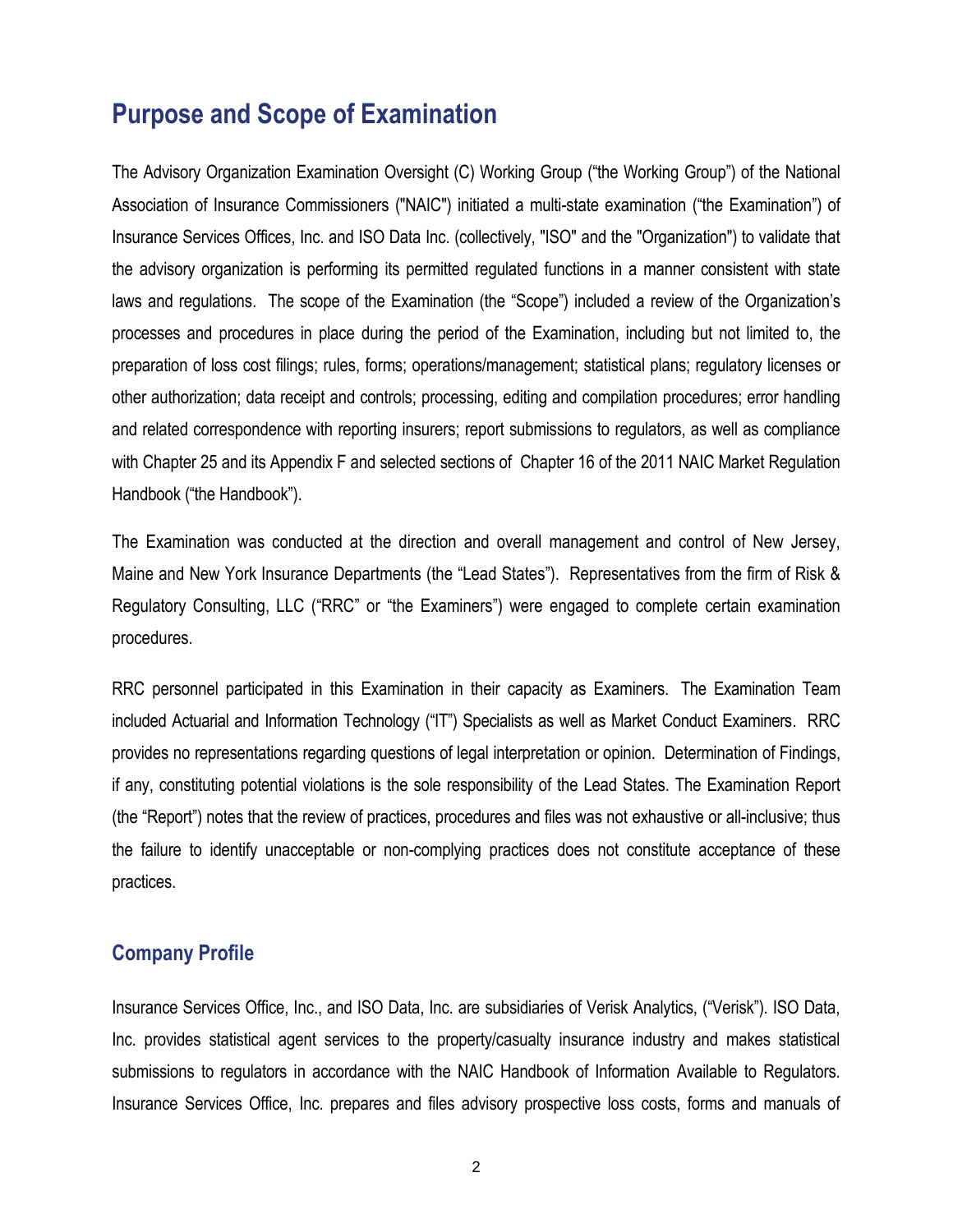rating rules for many lines of property & casualty insurance. The property and casualty lines of business ("LOB") administered by ISO include but are not limited to: personal and commercial automobile; homeowners; dwelling fire and allied lines; inland marine; commercial fire and allied lines; commercial multiple line; boiler and machinery; general liability; crime; glass; farm and farm owners and professional liability.

The Insurance Services Office was formed on April 1, 1971 as a national voluntary, non-profit unincorporated association of insurers through the consolidation of various state, regional and national rating bureaus for various lines of property/casualty insurance. Over the decades that followed its formation, ISO made a series of changes in its operations and structure. Effective January 1, 1983, Insurance Services Office changed its legal form from that of a non-profit association to that of a non-profit corporation. Its name changed from Insurance Services Office to Insurance Services Office, Inc. (ISO). By 1989, ISO started making advisory loss costs instead of advisory rates and transferred complete decision making authority on all rate related matters, including actuarial methodology, to ISO staff from insurer committees. By 1994, insurers relinquished control of ISO to a member board that included seven non-insurer directors. In 1997, ISO became an independent for-profit corporation. Insurers may only own stock in ISO that have very restricted voting rights, primarily limited to the election of a minority of the board of directors and matters involving a substantial change to the structure or business purposes of the corporation. In 2008, Verisk Analytics was established, which serves as the parent holding company of ISO. In 2009, Verisk completed its Initial Public Offering and became a publicly-traded company.

ISO Data, Inc. a subsidiary of ISO, applied to the states for designation as a statistical agent on July 6, 2001.

ISO's functions include developing programs to help insurers define and manage insurance products and provide information to help insurers determine their own independent premium rates. Insurers use ISO offerings primarily in their product development, underwriting and rating functions.

ISO serves insurers, reinsurers, insurance producers, insurance regulators, risk managers and other participants in the property/casualty insurance marketplace. The following is a list of the advisory organization products and services ISO offers:

- Data to help insurers make independent decisions about their pricing
- Statistical and actuarial services
- Insurance policy language
- Rules needed to write and rate insurance policies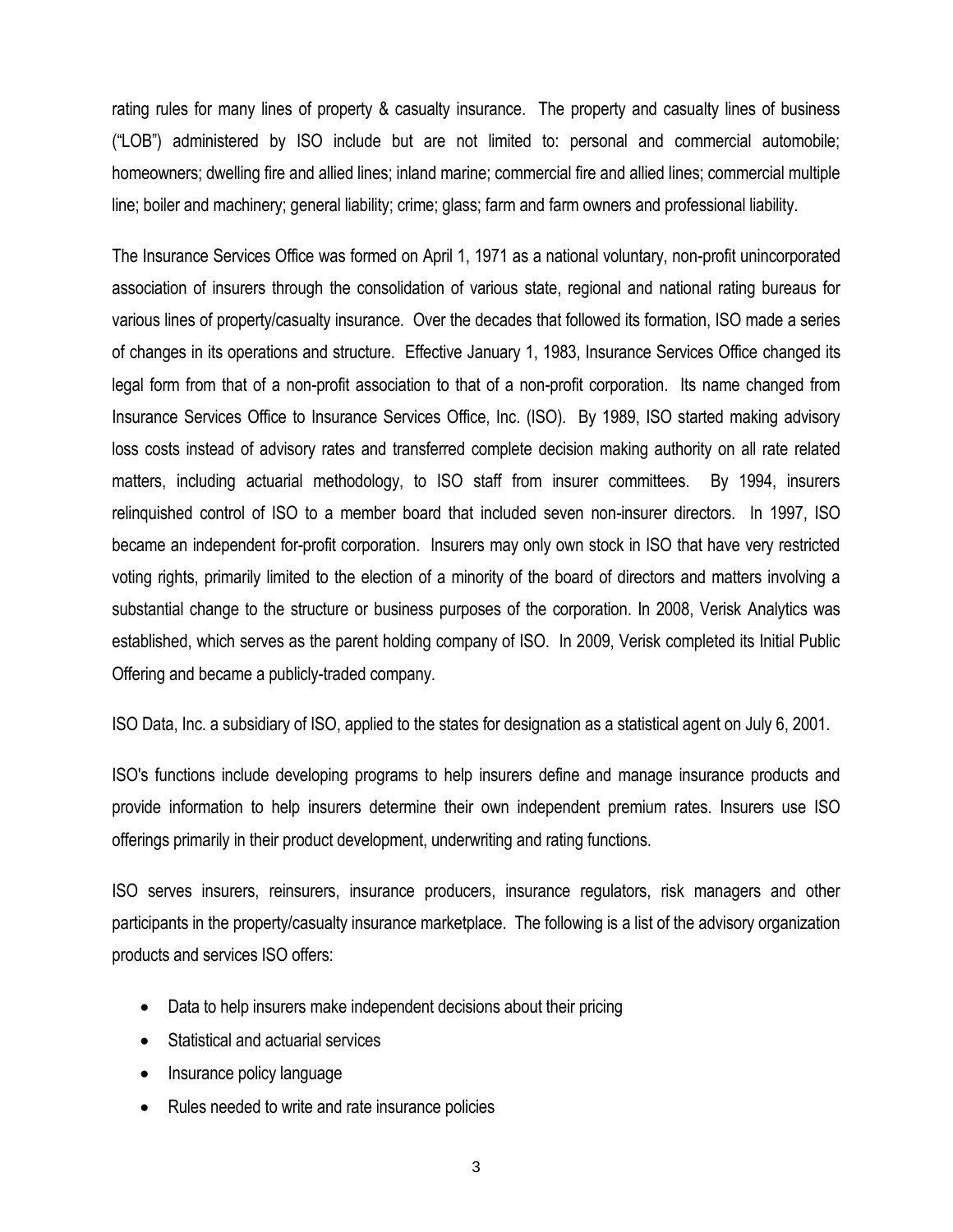- Tools for predictive modeling and scoring of risk
- Information about specific properties and communities

# **Executive Summary**

The objective of the Examination focused on evaluating ISO's regulated operations, including the processes and procedures utilized in collecting and disseminating statistical data, and to determine compliance with applicable regulatory requirements and the Handbook. The Examiners collaborated closely with the Lead States throughout the course of the Examination. The Lead States included the following:

## **Lead States:**

- New Jersey (Managing Lead State)
- Maine
- New York

Additionally, the NAIC solicited states and territories to serve as Participating jurisdictions for the Examination. Participating jurisdictions include all 50 states, the District of Columbia, and the territories of Puerto Rico, Virgin Islands and Guam.

This Examination encompassed the period from January 1, 2007 through December 31, 2011 ("the Period"). An introductory meeting was held at ISO's offices in Jersey City, New Jersey, on December 15, 2011. Field work began on January 19, 2012, and was completed on October 5, 2012.

The Examiners workplan was prepared using the relevant guidance and standards of the Handbook confirming that the Organization utilizes consistent procedures and processes for each jurisdiction in which ISO operates. ISO modifies its procedures and processes to comply with specific state statutes and regulations as appropriate. The Examiner's workplan, consistent with the applicable Handbook Chapters 16, 25 and Appendix F of Chapter 25 included consideration of the following Scope areas:

- Operations/Management/Governance
- Statistical Plans
- Data Collection and Handling
- Correspondence with Insurers and State Regulators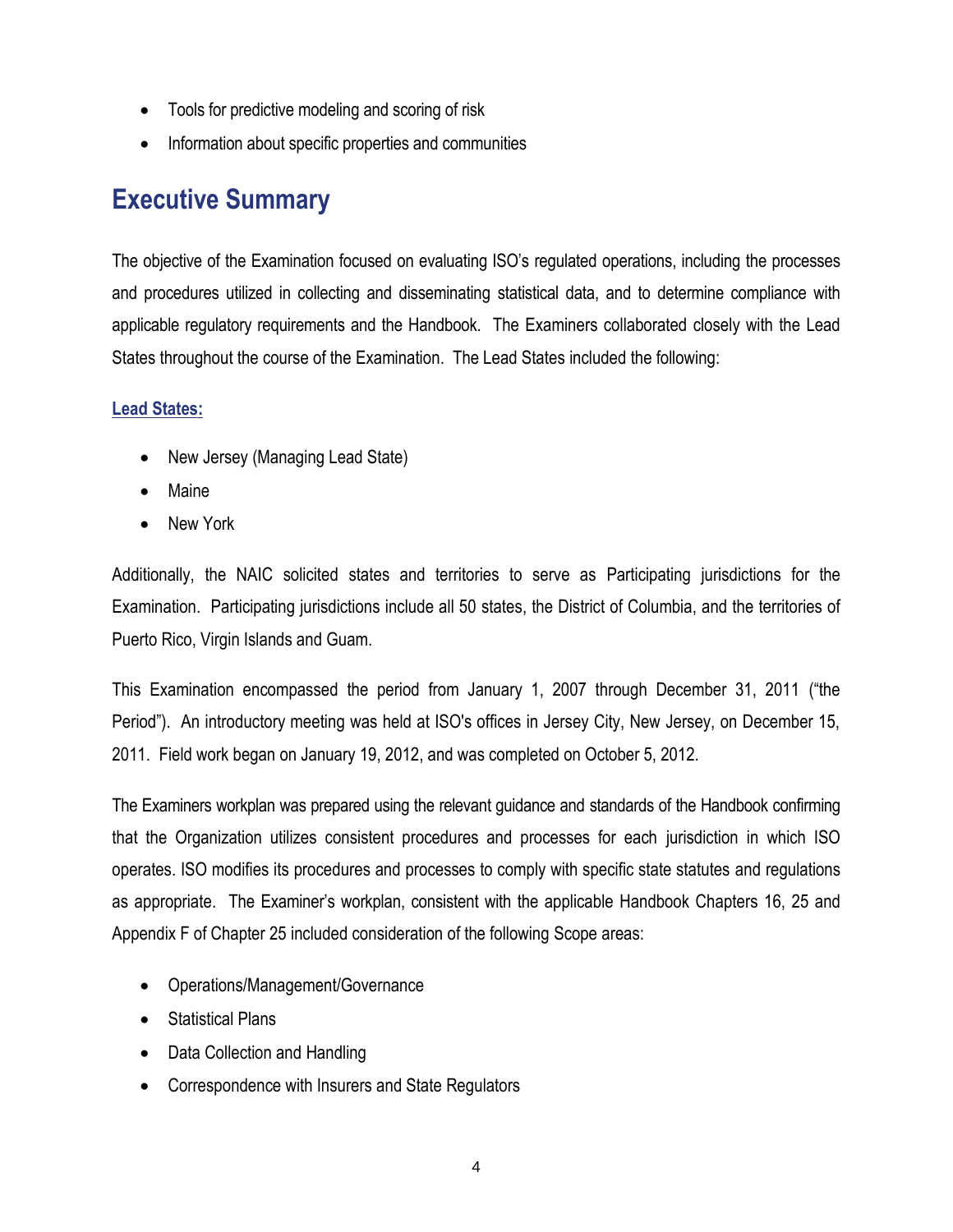- Report Systems and Data Requests
- Ratemaking
- Form Development
- Rule Development
- Other Procedures

The overall results of the examination indicate that ISO's processes and procedures related to its regulated operations adequately meet the standards reviewed.

# **Examiners Methodology**

The Examination Team included Actuarial and Information Technology ("IT") Specialists as well as Market Conduct Examiners (collectively, the Examiners). The Examiners primarily relied on the review of documentation and testing of records and information maintained by the Organization concerning certain of their operations included within the Scope of the Examination and the above noted subject areas. Also, the Examiners participated in presentations prepared and offered by ISO, which provided detailed information regarding the Organization's operations, which were the subject of the Examination. With regards to the IT scope of the Examination, the Examiners adapted a high-level risk focused approach to review and evaluate ISO's IT relevant infrastructure and controls, consistent with Chapter 25 and Appendix F of Chapter 25.

The Report is segregated by the Scope areas of the Examination, consistent with the Handbook Standards for Chapters 16, Chapter 25 and its Appendix F. To be as efficient as possible during the Examination process and with the concurrence of the Lead States, the Examiners reviewed and tested areas which would be applicable to more than one Scope area of the Examination. As such, in some instances, reference is made to a prior section of the Report for information regarding the Examiners review, evaluation and testing.

Additionally, interviews and process walkthroughs with representatives of the Organization were also conducted. Targeted testing was performed consistent with examination processes and sampling methodologies in concert with the Handbook guidance. Where appropriate, the Examiners tendered inquiries and follow-up inquiries to ISO for response.

The Examiners developed a sampling methodology, relying on Audit Command Language (ACL), which was used to select samples for review and testing. Samples were selected for the following Scope areas including: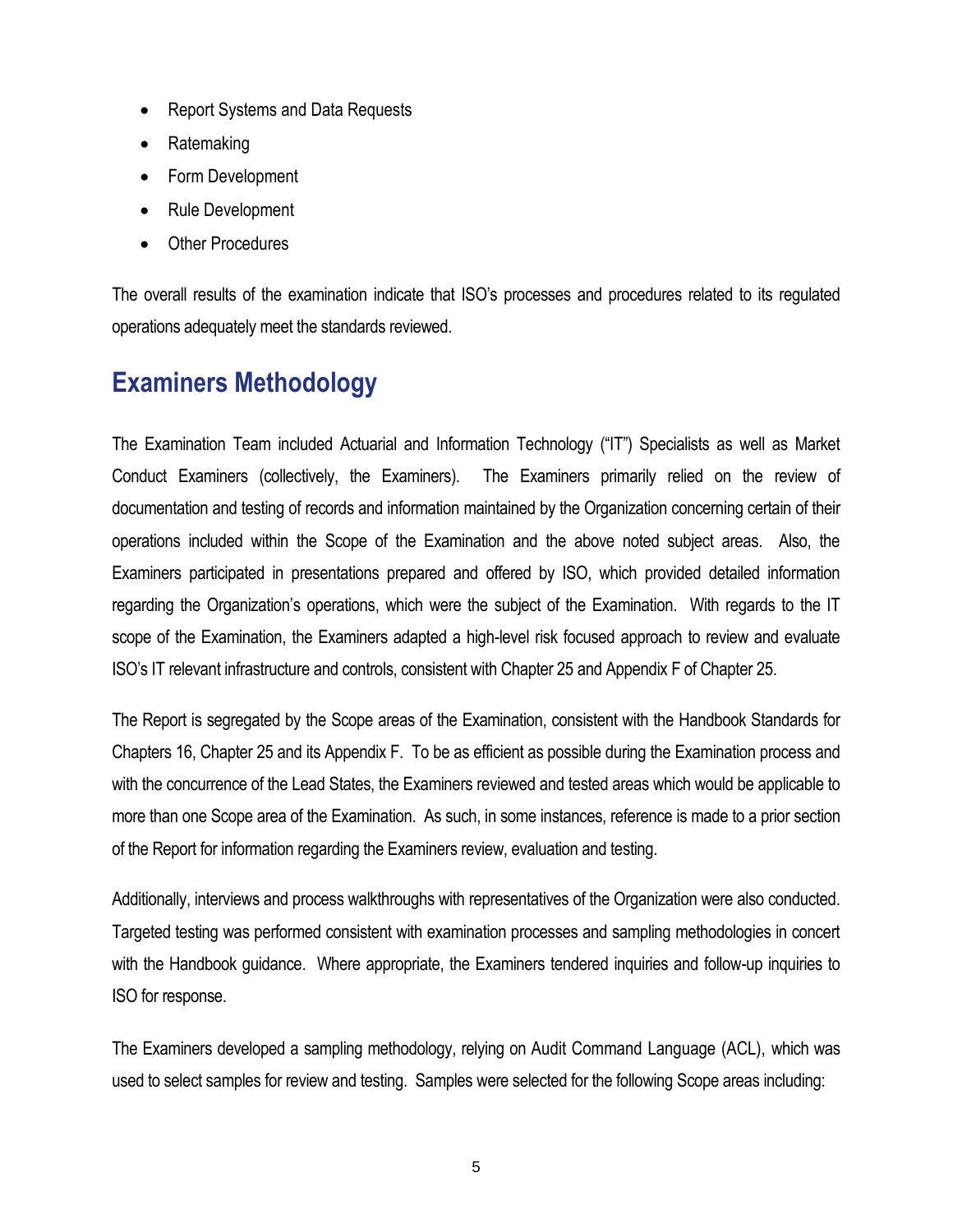# **Loss Cost Filings**

 A judgmental sample of ten (10) loss cost filings was selected, which was representative of the relevant LOB and included filings from a representative number of states. The sample included one (1) filing from each of the top (most number of filings) five (5) LOBs and five (5) filings from the remaining LOBs.

## **Rule Filings**

- A judgmental sample of ten (10) rule filings, was selected, representative of the relevant LOBs and included rules from a representative number of states.
- Two (2) judgmentally selected rule filings from each of the top (most number of filings) five (5) LOBs were selected for review. The sample of two (2) rules for each of the top (most number of filings) five (5) LOBs included one (1) judgmentally selected rule filing that has a rate impact, and one rule filing that does not have a rate impact.

## **Form Filings**

- A judgmental sample of 20 form filings was selected for testing, which was representative of the LOBs and included laws from a representative number of states.
- Two (2) judgmentally selected form filings from each of the top (most number of filings) ten (10) LOBs were selected for review.

#### **Statistical Plans**

• The Examiners confirmed that ISO had not revised or subsequently filed any statistical plans during the Period and the Organization confirmed that the statistical plans, which were filed prior to the Period, were done so in accordance with the Handbook and individual state requirements. No sampling was necessary. The Examiners further confirmed that ISO's personal lines statistical plan (called the Personal Lines Statistical Manual) was filed with each jurisdiction in 2002 and the statistical plan for commercial lines (called the Commercial Lines Statistical Manual) were filed with each jurisdiction in 2006. No sampling was necessary.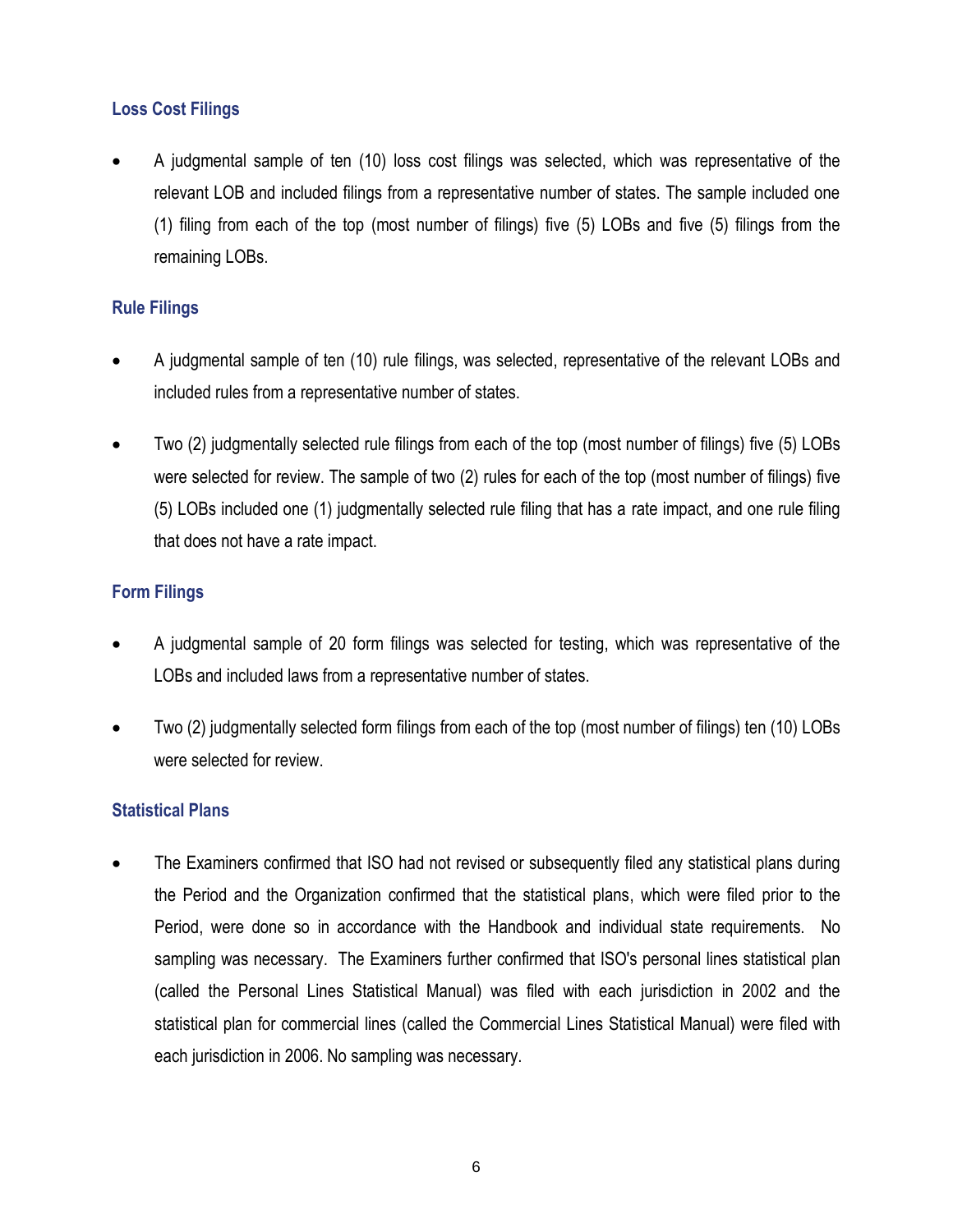At the request of the Texas Department of Insurance, the examiners reviewed the Texas Commercial Lines Statistical Plan to ensure that Texas specific requirements were met.

### **Correspondence with Insurers and State Regulators**

- The Examiners reviewed ISO information, which included the weekly Delinquency Report and the Submission Analysis Report ("SAR").
- A judgmental sample of 15 statistical reporting insurer reports that had data errors and 15 statistical reporting insurer reports that were delinquent in reporting during the Period was selected, which resulted in a sample of 30 items.

# **Results Of The Examination**

## **A. REVIEW OF EXAMINATION STANDARDS**

This aspect of the Examination was related to the review and testing, where applicable, of the Standards for each of the identified areas included within the scope of the Examination. These Standards are identified in Chapter 25 of the Handbook and certain additional areas of review as requested by the Working Group and certain Participating States. Additionally, sections of Chapter 16 and Appendix F of the Chapter 25 of the Handbook were also referenced during the Examination.

The overall results of the Examination did not identify any significant matters with regards to ISO's operations.

#### **I. Operations/Management/Governance**

**Standard 1:** *The advisory organization has implemented written policies and procedures to prevent anti-competitive practices in the insurance marketplace, as related to the advisory organization's services and communications to insurers.*

*Results:* The evaluation of this Standard included reviewing documentation provided by ISO, which explained their process. The Examiners note that the Organization appears to satisfy the requirements of Standard 1.

*Observation:* A procedural review was performed to address this Standard. The Examiners noted that ISO has written policies and procedures, which document its efforts to prohibit anti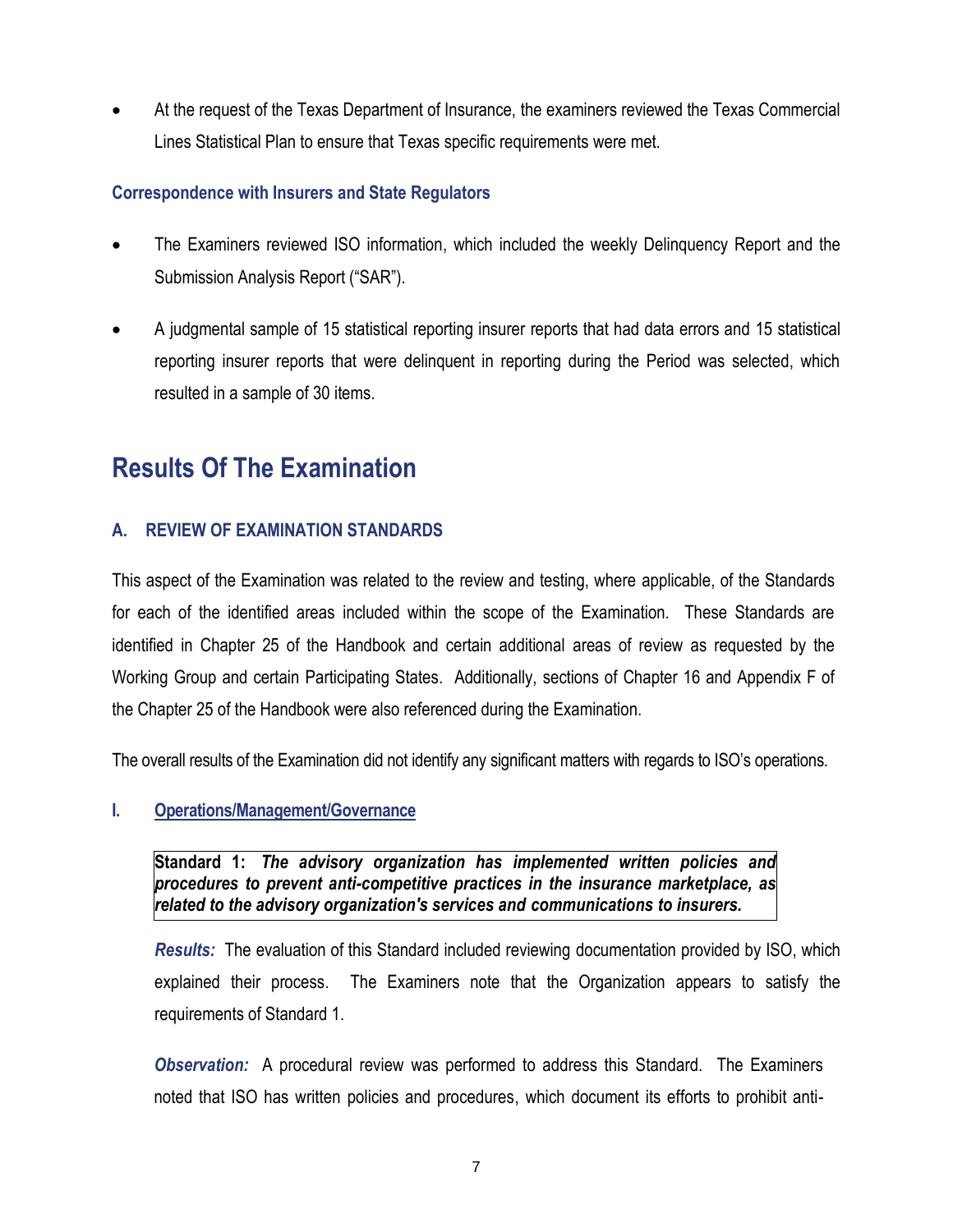competitive practices. As an advisory organization, ISO receives proprietary data from its statistical reporting insurers for the express purpose of complying with state statistical reporting requirement and using the aggregated data to produce the various products and services. As such, it is essential that ISO continue to maintain effective controls in place to prohibit anticompetitive practices that might limit or prevent competition.

The Examiners confirmed the Organization has the following controls in place to address the requirements of Standard 1 as follows:

- ISO's Antitrust Compliance Policy Statement provides guidelines with regards to how employees avoid potential antitrust situations;
- ISO has a designated Antitrust Compliance Officer;
- ISO's Antitrust Compliance Policy Statement Appendix provides a notice that must be read at sponsored meetings where two (2) or more insurers are present;
- Insurer Panel communications are reviewed by ISO's legal resources to ensure the absence of antitrust violations; and
- All ISO newly hired employees are trained on the Organization's Antitrust Policy. Additionally, senior management employees receive training on an annual basis.

## **Standard 2:** *The advisory organization uses sound actuarial principles for the development of prospective loss costs.*

*Results***:** Based on the documentation and process review and testing, the Examiners concluded that ISO has implemented policies and procedures that ensure the development of prospective loss costs in accordance with applicable Actuarial Standards of Practice ("ASOP") and the Organization appears to satisfy the requirements of Standard 2.

*Observation:* A procedural review and testing was performed by the Examiners to address this Standard, which included a review of a sample of loss cost filings. Each sample was tested against certain actuarial guidelines set forth in the ASOP's, and as identified below.

- ASOP #12: Risk Classifications
- ASOP #13: Trending Procedures in Property/Casualty Insurance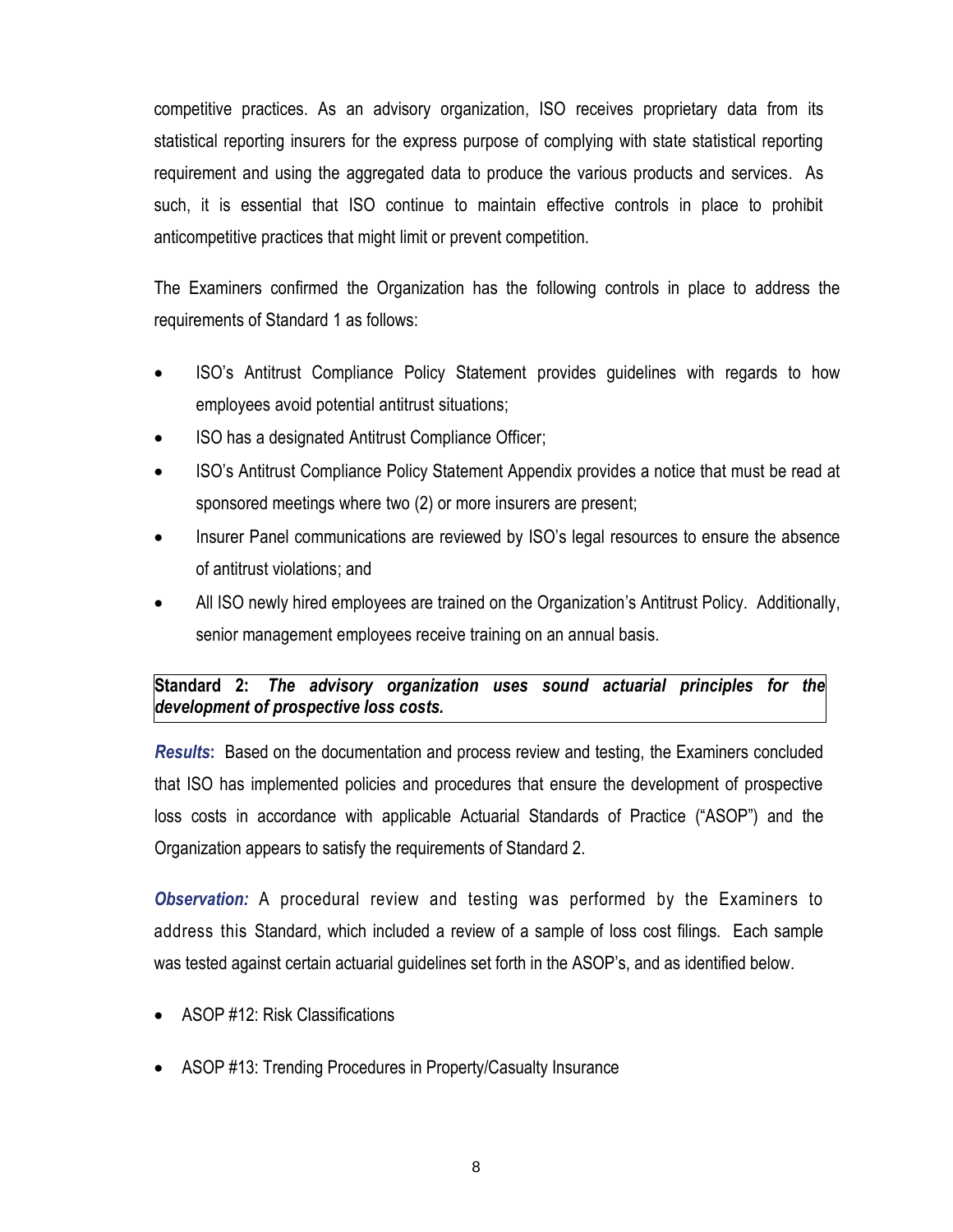- ASOP #23: Data Quality
- ASOP #25: Credibility Procedures Applicable to Accident and Health, Group Term Life and Property/Casualty
- ASOP #29: Expense Provisions in Property/Casualty Insurance Ratemaking (for loss based expenses only)
- ASOP #38: Using Models Outside the Actuary's Area of Expertise (Property and Casualty)
- ASOP #39: Treatment of Catastrophe Losses in Property/Casualty Ratemaking, and
- ASOP #41: Actuarial Communications

Additionally, testing included a sample of calculations performed by the Organization, which were used to support the derivation of certain loss costs including:

- Loss Development Factors
- Trends Factors
- Procedure for Wind and Water losses (where applicable)
- Procedure for Hurricane losses (where applicable)
- **•** Extension of Exposures or On-level factors
- Credibility Procedures
- Increased Limits Factors
- Loss Adjustment Expenses
- Classification Relativity Analysis
- Use of Models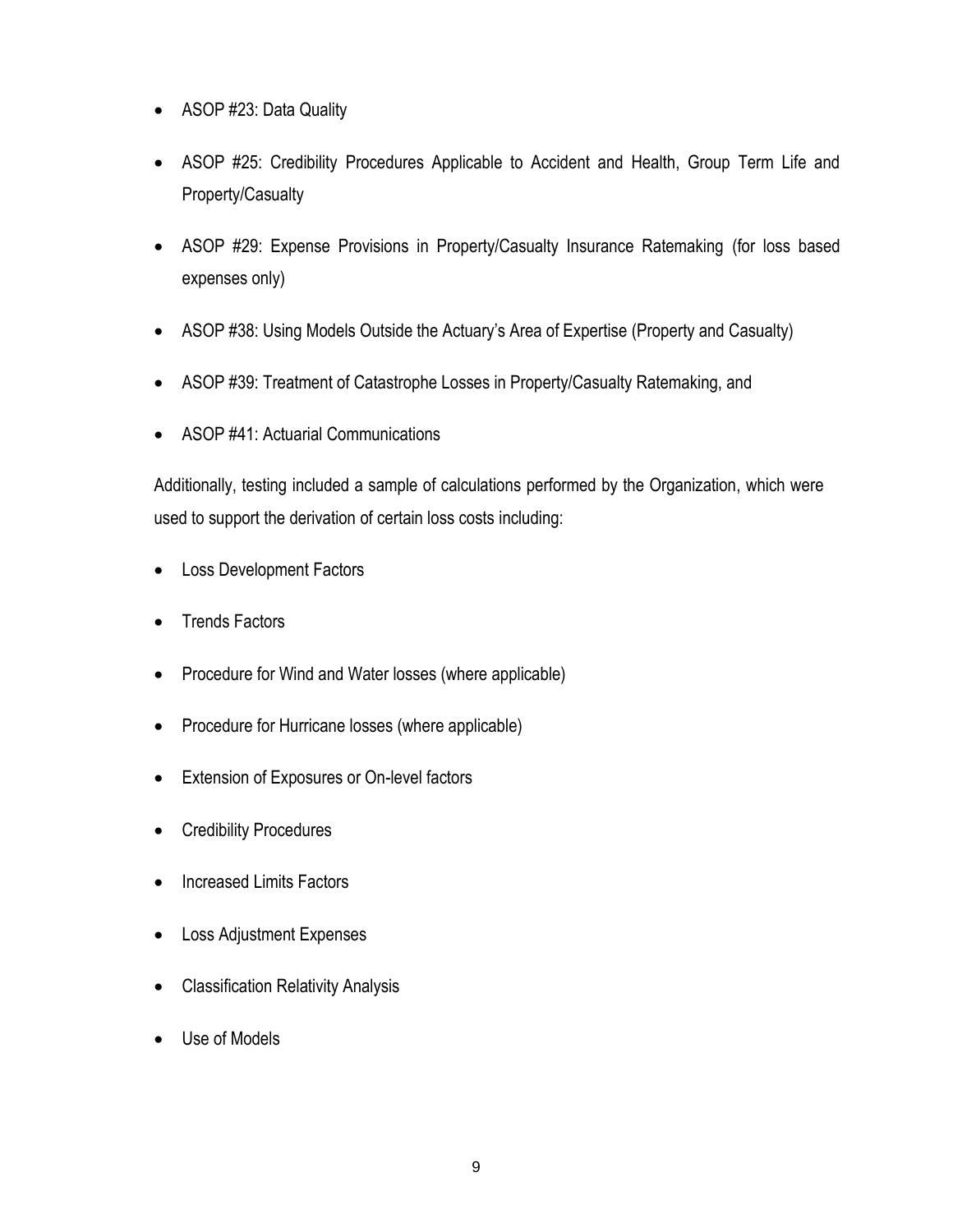The Examiners' sampling methodology was discussed earlier in the Report. The Examiners also noted that ISO performs specific reasonability checks for ratemaking compilations that include the following:

- Missing data and data anomalies at the insurer group level losses, claim counts, decrease in premiums indicating a reporting insurer delinquency in reporting; premium/loss mismatch; shifting of data between categories; unusual loss severity, frequency, pure premium, loss ratio; and unusually high or low average premium.
- Comparison of the statistical data stored on the mainframe to downloaded Excel files.
- ISO scans for the similar types of anomalies, which it completes at the Company level, such as changes in the current year's data, unusual or unexpected loss development, and shifts in territory and/or policy form. If necessary, additional exclusions are made, and the compilation is reproduced.

Following the reasonability checks, ISO prepares aggregate statistical compilations and then a call-to-call check with the prior year's compilation is performed. Any significant changes in overlapping years, or unexpected differences in latest (new) year compared to earlier years, are investigated and explained before the compilation is released. Finally, loss cost filing samples from 10 jurisdictions were reviewed (see Appendix A).

**Standard 3:** *The advisory organization prepares, submits filings as necessary, adheres to applicable state filing and/or approval requirements and written procedures prior to distribution of prospective loss costs, rates, policy forms, endorsements, factors, classifications or rating rule manuals.*

*Results:* The Examiners reviewed documentation provided by the Organization, performed a process review, and as a result, determined that ISO appears to satisfy the requirements of Standard 3.

*Observations:* A procedural review and testing were performed to address Standard 3. The Examiners reviewed ISO's process for preparing and submitting filings, and note the following:

The policies and procedures reviewed by the Examiners included the following: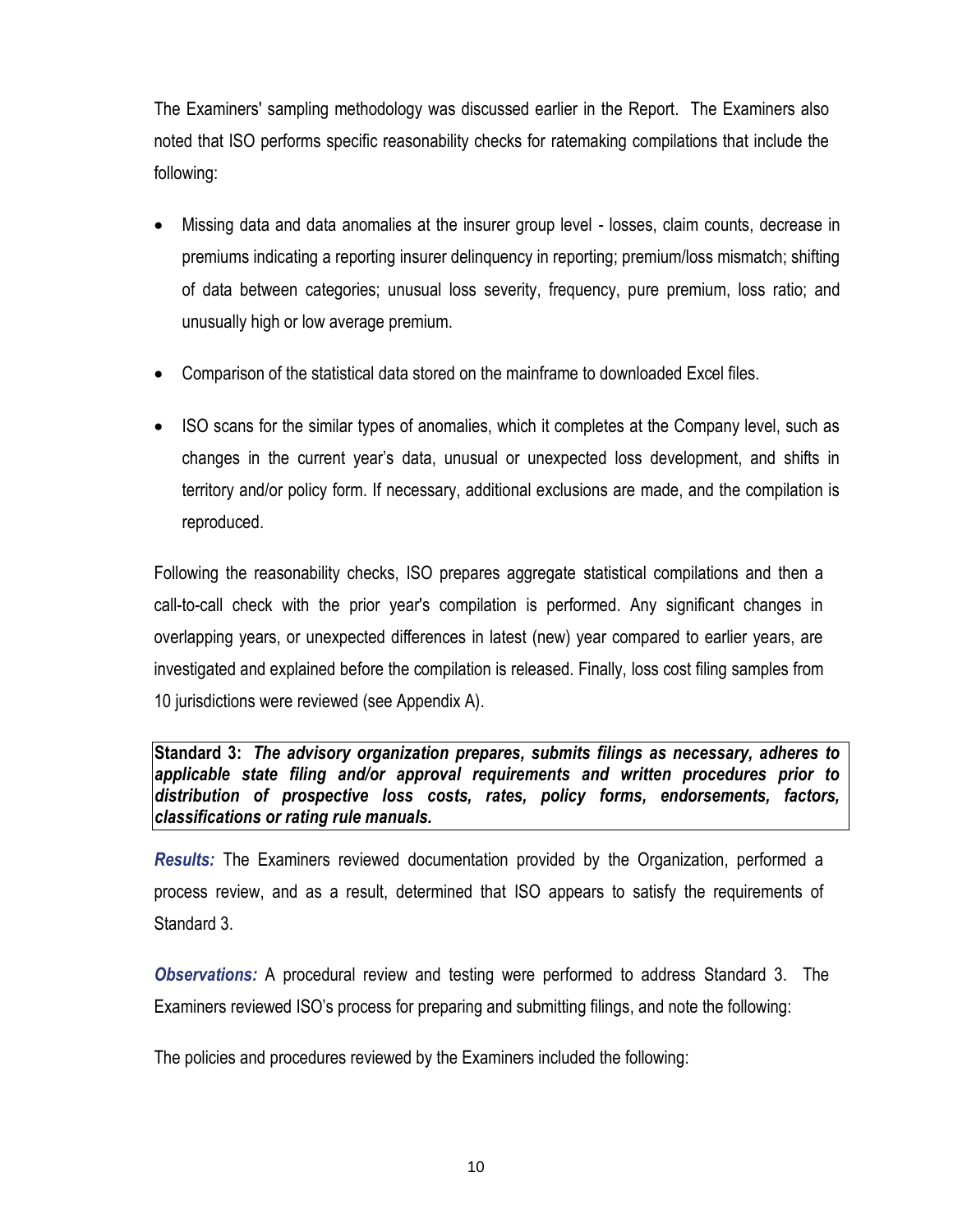- Filings are made on the System for Electronic Rate and Form Filing (SERFF) or other stateapproved filing systems. ISO has implemented use of SERFF in most jurisdictions over the exam period. SERFF is now used in the majority of jurisdictions except Florida where an alternative electronic filing system, I-File is used,
- ISO's Regulatory Correspondence Tracking System (RCTS) which is used to record and monitor the status of all inquiries that are made by a Department of Insurance ("DOI") analyst that is reviewing the filing and,
- ISO's Publication Support Division (PSD) workflow process that focuses on the accuracy of the publication of the policy forms and manuals included in filings, including introduction of new or revised policy forms or manual pages in compliance with the filed material that was approved by the DOI.

ISO explained that an effective date of a filing may be based on statutory requirements, regulatory request/input, potential impact to the industry, and/or time required for implementation.

The Examiners used ACL to select a sample of 20 form filings (See Appendix B). The samples were representative of the lines of business serviced by ISO and included forms from a representative number of states. This sample included two (2) judgmentally selected form filings from each of the top ten (10) lines of business.

Additionally, using ACL, the Examiners selected a sample of ten (10) loss cost filings (Appendix A). The samples were representative of the lines of business and included a representative number of states. Finally, the Examiners used ACL to select a sample of ten (10) rules filings (See Appendix C).

The Examiners reviewed the selected samples and tested certain attributes to determine ISO's compliance with regard to Standard 3. The attributes tested included the following:

- ISO makes filings with regulators through SERFF, Florida's iFile system or via paper. Over the period of examination, ISO has moved almost entirely to electronic filing submissions.
- ISO follows its established lead-time guidelines to publish approved material.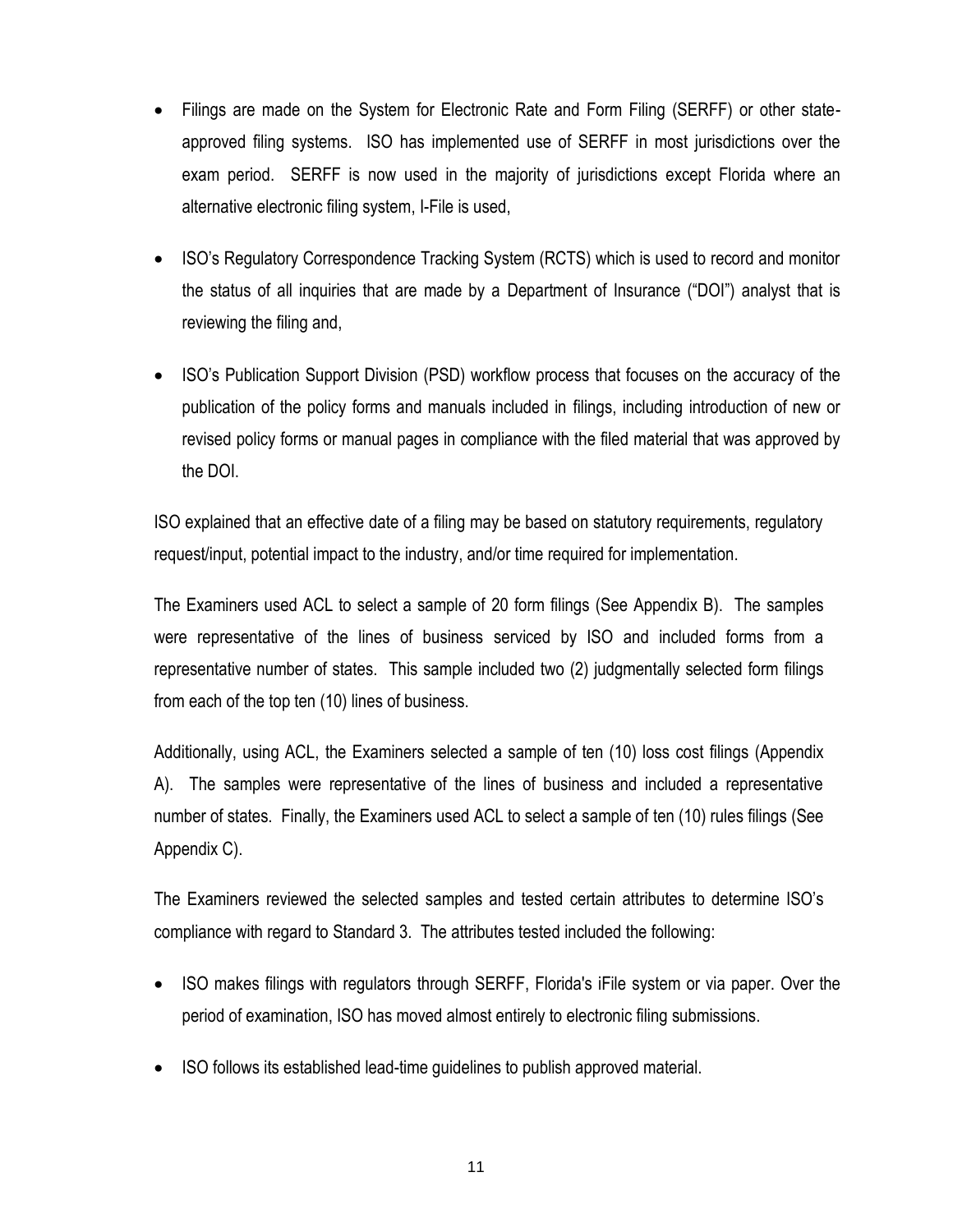- ISO is responsive to state filing analyst questions regarding filings.
- The materials distributed by ISO are the same as those filed with applicable state insurance departments.
- ISO provides accurate information to its participating insurers related to the status of the states' approval of the filings and approved usage date of prospective loss costs, policy forms, and rules.
- Instructions are included in the Organization's manuals for all prospective loss costs, policy forms, and rules.
- Negative actions on the part of State Regulators are reviewed by ISO to confirm that safeguards are in place to prevent recurrence of the underlying problem(s).
- There are no unexplained concentrations of negative actions with respect to filings in a particular state or states. ISO represented to the Examiners that the Organization has received no warnings, fines or other negative actions from state regulators for any reason. The Examiners did not identify any information that was contradictory with ISO's representations.

**Standard 8:** *The organization conducts ongoing research and review of state insurance laws and insurance-related case law in order to be responsive to necessary changes in prospective loss costs, policy forms, endorsements, factors, classifications or manuals, as applicable.*

*Results:* The Examiners reviewed the Organization's documentation, performed a process review and testing, and as a result, determined that ISO appears to satisfy the requirements of Standard 8.

*Observations:* The Examiners confirmed through their review that the Organization has procedures and protocols in place to monitor the regulatory environment that may require changes to prospective loss costs, policy forms, and rules, as applicable, and to evaluate the impact of such developments on the Organization's products and services. The Examiners conclusions are based on reviewing and confirming that ISO has in place, the following protocols and procedures that address Standard 8 as follows: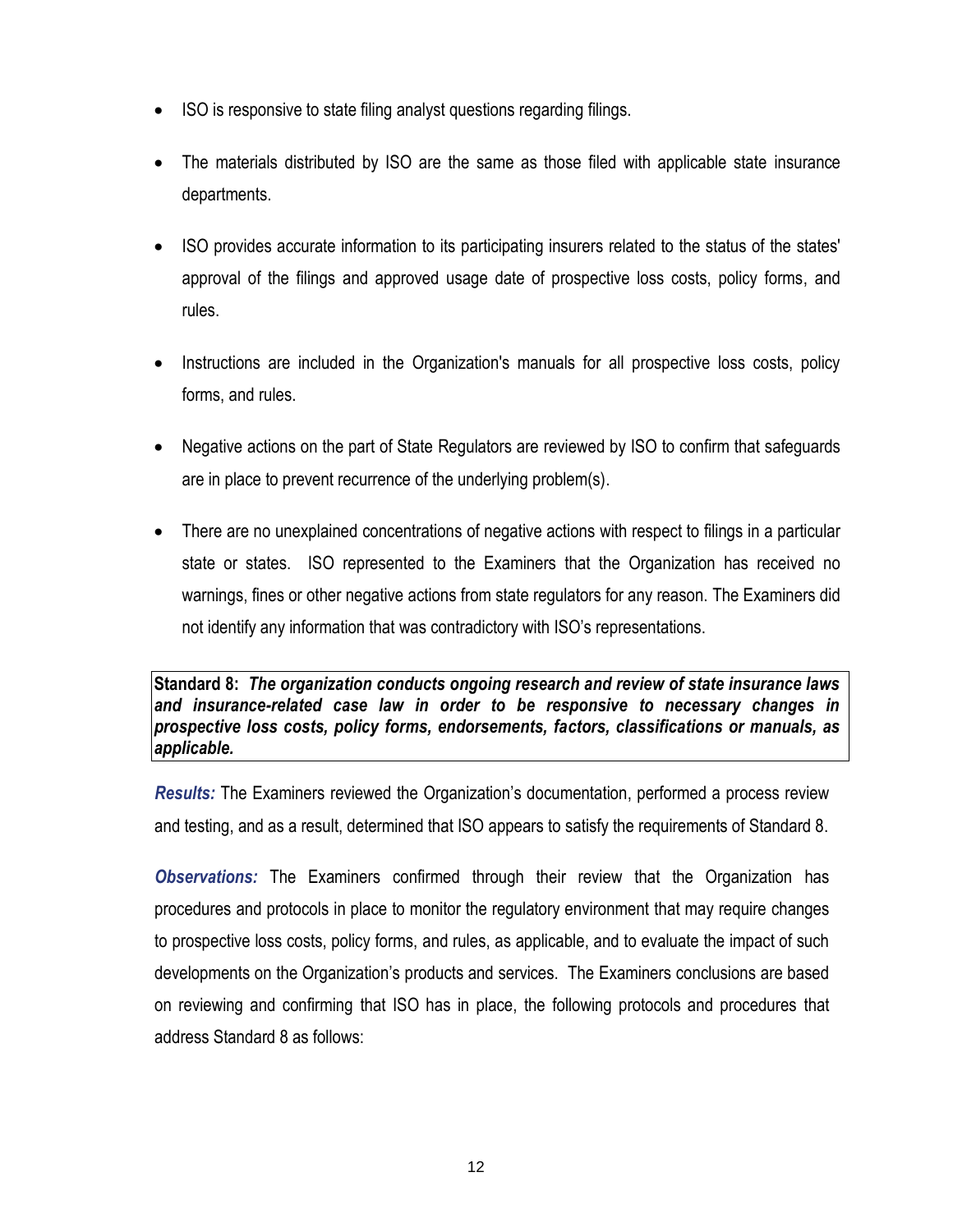- ISO receives from its vendor, Statenet, proposed and amended laws by jurisdiction on a daily basis,
- Each item in the Statenet daily report is assigned to an ISO state analyst responsible for determining potential impact, which ISO would need to address with its participating insurers. The state analyst is responsible for communicating this information to the impacted ISO Line of Business Unit,
- Each Line of Business Unit is responsible for addressing/updating the new law requirements for its workflows and for communicating the changes to participating insurers,
- ISO communicates changes to participating insurers through circular memos (Circulars) throughout the review and implementation process,
- ISO modifies forms through a defined process that includes employee and manager sign off, quality assurance, and legal review. Once a form is deemed as final, all prior versions if applicable, are removed from production.

To test ISO's procedures regarding the above, the Examiners selected a sample of 20 states and then reviewed department of insurance websites, and legislative websites, and performed general insurance searches to identify new laws enacted during 2009 - 2011. (See Appendix D)

The sample of new laws and regulations was then matched to the listings of new laws and regulations provided by ISO to its participating insurers.

**Standard 12:** *The advisory organization has an up-to-date, valid internal or external audit program.* 

*Results:* The Examiners reviewed documentation and related information as provided by ISO and conducted a process review and testing, noting that ISO appears to satisfy the requirements of Standard 12.

*Observations:* A procedural review including a process walkthrough with ISO key employees was conducted, and certain testing was performed by the Examiners related to the Organization's audit programs. The Examiners also reviewed IT-related information identified from ISO internal audits performed between 2009 and 2011, which included the review of the following matters: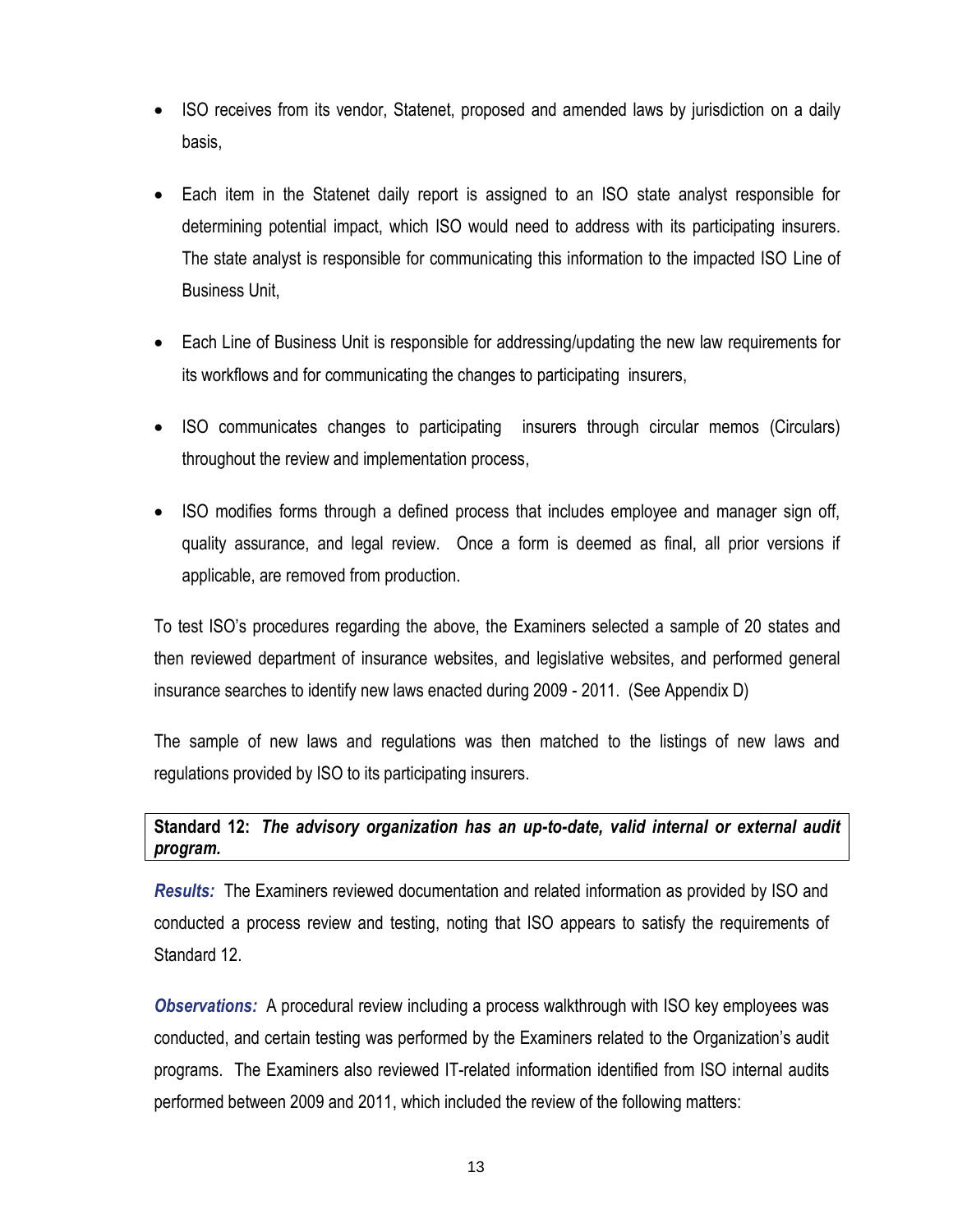- Remote and Mobile Computing
- Enterprise Business Continuity Planning
- ISO Innovative Analytics

Based on the review of various reports and related documentation from the Period, the Examiners were able to confirm that ISO's Internal Audit Department participates in the Software Development Life Cycle (SDLC) process related to selected projects and enhancements. Additionally, the Examiners noted that Sarbanes - Oxley (SOX) testing is performed annually by ISO's external auditor, Deloitte LLP. Finally, the Examiners reviewed summary reports for 2009, 2010 and 2011 which indicated adequate controls were in place for the relevant Organization's systems under review.

## **Standard 13:** *The advisory organization has appropriate controls, safeguards and procedures for protecting the integrity of computer information.*

*Results:* The Examiners reviewed documentation provided by ISO and conducted a process review and testing and, as a result, noted that ISO appears to satisfy the requirements of Standard 13.

*Observations:* A procedural review, which included a process walkthrough with ISO key employees, as well as detailed testing, was performed to identify the controls the Organization has in place specific to Standard 13. Further, testing was also performed to evaluate the safeguards and procedures for protecting the integrity of computer information.

The Examiners performed a walkthrough of the computer facility at ISO and confirmed that appropriate physical security safeguards are in place. Also, the Examiners performed certain testing related to logical security, specific to user access within certain of the Organization's critical IT applications. Logical security testing was performed for the following system levels:

- Active Directory ("AD") level,
- Remote Access Control Facility ("RACF") and;
- Universal Receipt and Acceptance ("UNIRA")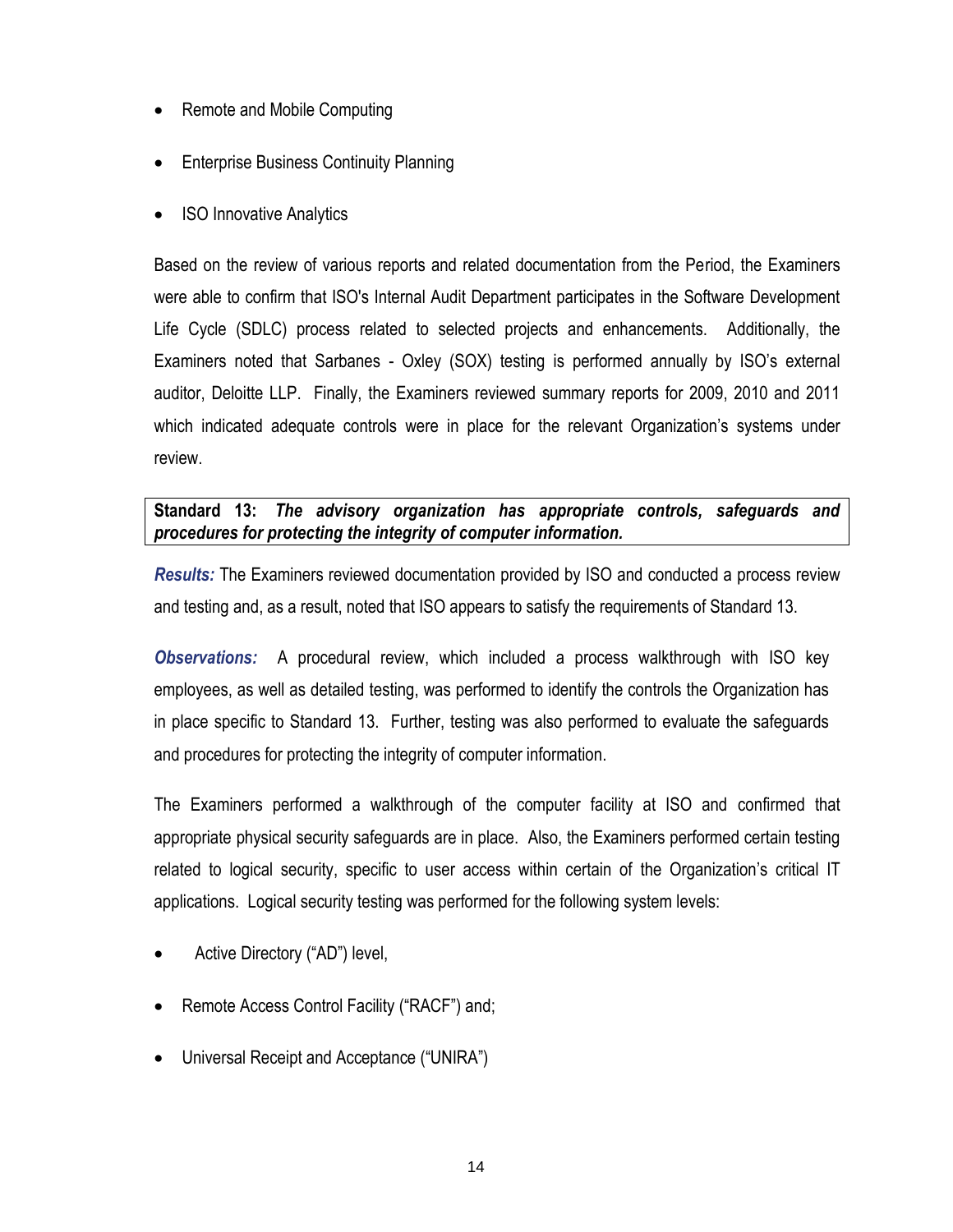The Examiners also reviewed ISO's "change management" protocols related to the IT controls and safeguard to address protecting computer related information. In doing so, the Examiners confirmed that ISO's change management process is centralized and managed by the Organization's Software Configuration Management ("SCM") team, which coordinates changes through ISO's System Development Life Cycle ("SDLC"). The Examiners reviewed a sample of changes performed during the Period, for compliance with ISO's written protocols and procedures.

The Examiners review also confirmed that ISO utilizes a vendor- provided tool and IBM's Internet Security Systems for intrusion detection. Further, it was noted that any potential security exceptions are logged for review by ISO's Security staff. A second vendor provided tool named WebSense is also used to scan for application security vulnerabilities and all incoming email is scanned using McAfee Email Gateway software.

With the increasing growth of wireless access in today's business environment, the Examiners investigated ISO's safeguards and controls regarding wireless application and found that wireless access is limited to select employees and is encrypted using WPA2 security. Also, ISO's protocols include annual scans for rogue wireless access points. The Examiners secured supporting evidence of wireless access reviews performed by ISO.

Computer viruses represent risk to any organization but even more so for businesses such as ISO; an entity that manages significant volumes of data, as evidenced by the scope of Standard 13. As such, the Examiners investigated and reviewed ISO's protocols and procedures in this regard, and found that the Organization's potential detection and prevention is enabled at the server and workstation level using the Symantec anti-virus program.

ISO has an established Virus Prevention Team, which works with the Organization's Operations and Security areas to evaluate risk and identify the appropriate actions to be taken. The Examiners obtained evidence that the virus definitions were up-to-date at the server and workstation levels.

During the review of Standard 13, the Examiners also reviewed and confirmed the following IT aspects, including:

• In accordance with Verisk's Enterprise Information Security Policy, sensitive data may not be transmitted outside of the ISO network unless encrypted.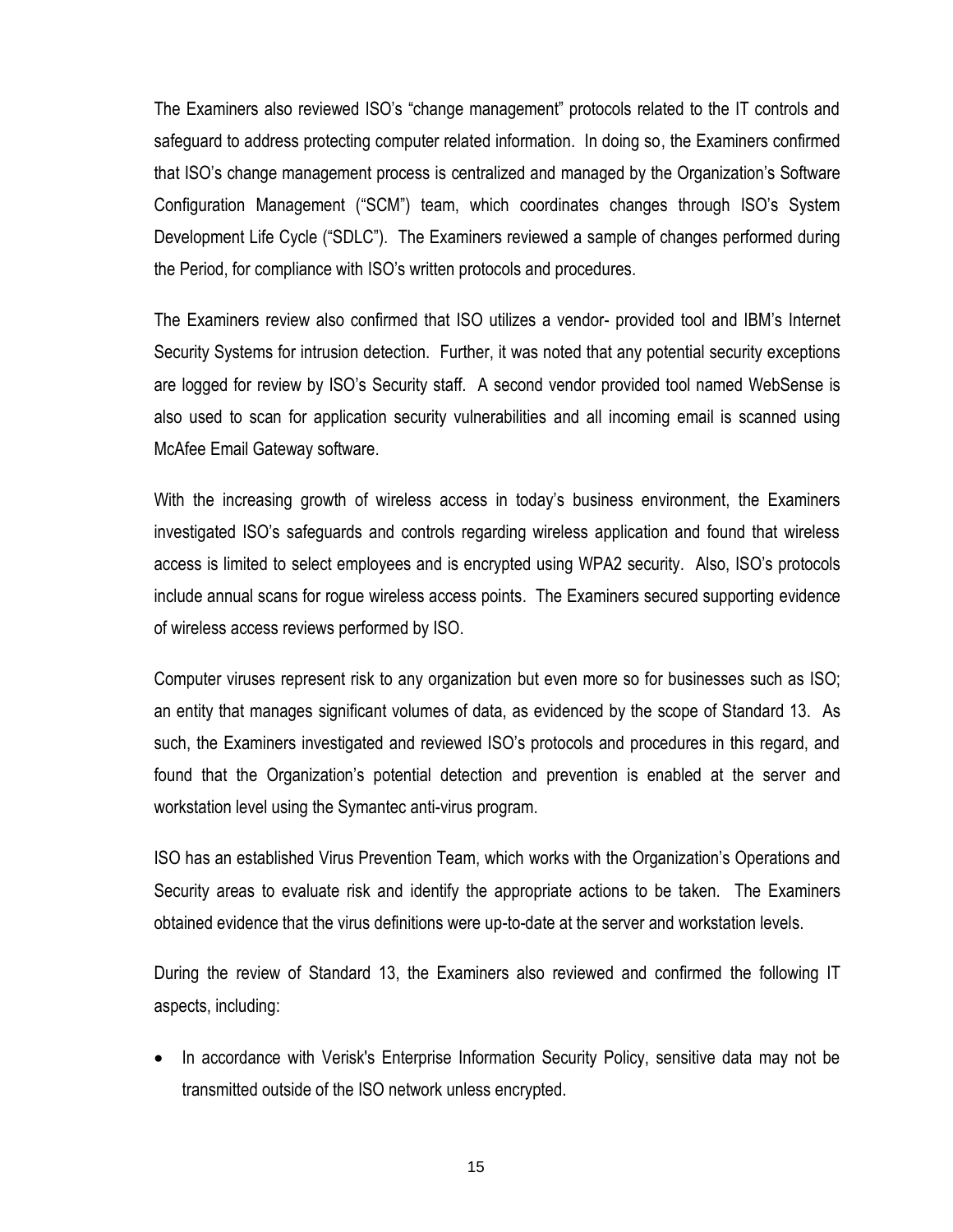- All Verisk laptops are encrypted for all customer financial information, property and casualty insurance data, personally identifiable information ("PII"), and protected health information ("PHI"). ISO's advisory organization and statistical agent functions do not handle PII or PHI.
- The Organization's network is protected by firewalls, and any changes to the firewalls must be processed through the formal change management process.
- Remote access to the ISO network is possible through a secure Virtual Private Network ("VPN'). Remote users utilize Secure ID hardware tokens for two factor authentication. (Hardware tokens are physical devices that display a PIN that must be entered in addition to the user's ID and password to access the ISO environment.)

Finally, the Examiners confirmed that ISO has in place a formal Information Security Incident Management Policy, which covers ISO's initial response protocols and the notification and reporting of incidents.

#### **Standard 14:** *The advisory organization has a valid disaster recovery plan.*

*Results:* The Examiners reviewed documentation provided by ISO and performed a process review and note that ISO appears to satisfy the requirements of Standard 14.

*Observations:* A procedural review was performed to address Standard 14, which included a review of ISO's Disaster Recovery ("DRP") and Business Continuity ("BCP") plans.

The Examiner's review of ISO's DRP determined the following:

- ISO's data recovery procedures are current and comprehensive with testing that occurs at regular intervals throughout the year.
- ISO has an inventory of critical business applications, databases and files, which is current and the inventory is defined and prioritized for a recovery process.
- Critical business areas have developed manual recovery testing (off-site retrieval through restoration of a fully operational computing environment) on a regular basis.
- ISO's DRP includes down time standards for customer service "transactions."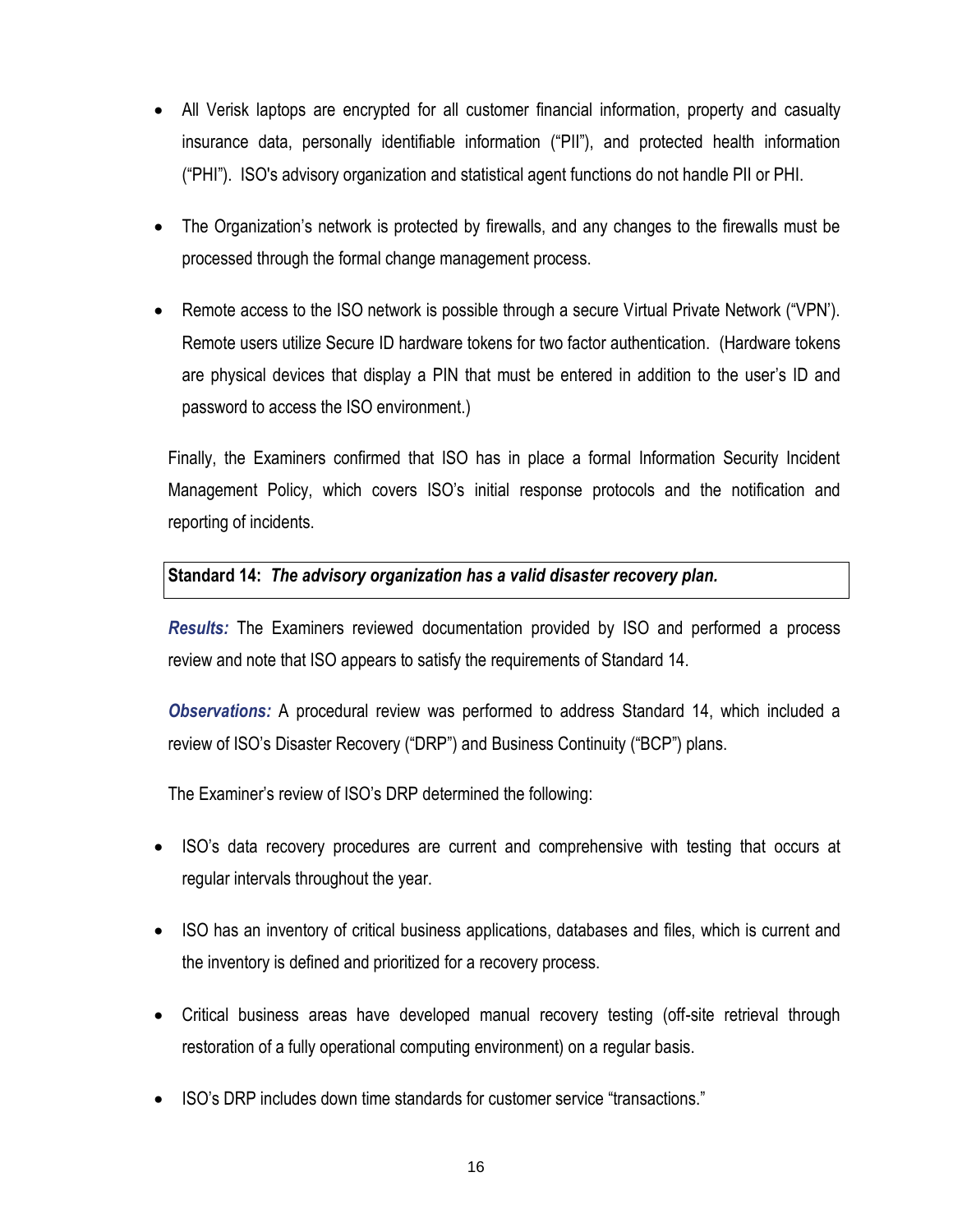Further, the Examiners confirmed that during 2010, ISO's Internal Audit Department performed an assessment of the Organization's BCP, and no concerns were noted. It is noted that during the course of the Examination, the northeast section of the United States was significantly impacted by Superstorm Sandy. ISO's Jersey City, New Jersey, headquarters and operations were impacted by the storm. The Examiners confirmed with the Organization, that as a result of its disaster recovery planning, no services to its participating insurers were significantly disrupted nor was there any loss of data or information. The Examiners believe that ISO's management of the results of Hurricane Sandy further demonstrates the overall effectiveness of its DRP and business continuity plan.

#### **Standard 15:** *The advisory organization is adequately monitoring the activities of any entity that contractually assumes a business function or is acting on behalf of the advisory organization.*

*Results:* The Examiners reviewed documentation and related information provided by ISO and performed a process review. The Examiners also took into consideration during their review the limited activities performed by the Organization in regards to this Standard. Based on the Examiner's work, it is noted that ISO appears to satisfy the requirements of Standard 15.

*Observations:* A procedural review was performed, including a process walkthrough with key employees, to address Standard 15. The Examiners identified that ISO utilizes two vendors for IT Support, both of which have had longstanding relationships with ISO that span more than 5 years. The vendors provide IT support functions only. Two (2) operators from one of the vendors work on site in Jersey City and another two (2) operators work in India and perform monitoring during off peak hours. Further, the Examiners confirmed that the Organization has six (6) resources who work off shore providing operational support. Resources from one of ISO's vendor's are also based in India, and are utilized to perform routine, cyclical program changes to ISO applications.

The Examiners confirmed that ISO has appropriate protocols in place to onboard vendor resources, which includes the following:

- Offshore resources are trained on site for four (4) weeks to become acclimated to the ISO environment.
- ISO's Internal Audit Department performs a vendor review upon the initial contract that includes IT security controls.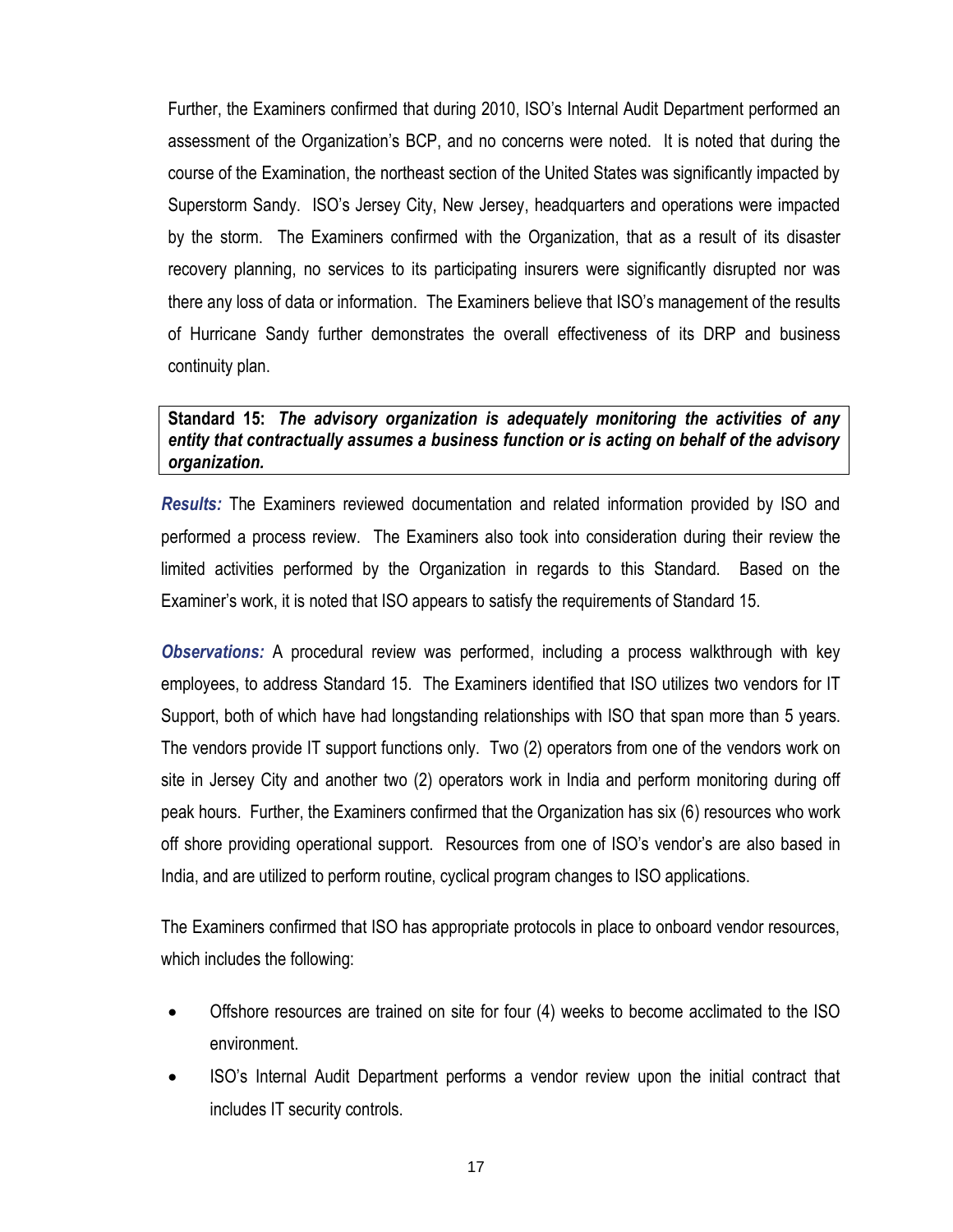ISO's offshore resources access the Organization via VPN using their own computers and hardware tokens provided by ISO.

Finally, the Examiners confirmed that offshore resources are dedicated by product line, and controls exist such that data cannot be copied from the vendor workstation. As an added control, ISO's production data is not accessible to vendors, and security logs are enabled providing an audit trail showing activities performed by vendors.

### **Standard 16:** *Records are adequate, accessible, consistent and orderly and comply with state record retention requirements.*

*Results:* The Examiners reviewed documentation and related information provided by ISO and also performed a process review. The Examiners note that ISO appears to satisfy the requirements of Standard 16.

*Observations:* A procedural review was performed to address this Standard whereby, the Examiners confirmed that ISO does have established Record Retention Procedures which contain state specific retention requirements. Additionally, the Examiners confirmed that the Organization maintains department of insurance filings, including loss costs, forms, and rules on an indefinite basis.

The Examiners note that throughout the course of the Examination, ISO provided all requested documentation and related information without exception, and the documentation was orderly managed and legible, and the structure of the files and data was organized. As such, the Examiners offer that the Organization's ability to provide the requested documentation suggests in part that ISO's record retention policies are operating effectively.

#### **Standard 17:** *The advisory organization is appropriately licensed.*

*Results:* The Examiners reviewed documentation and related information provided by ISO and performed testing. The Examiners note that ISO appears to satisfy the requirements of Standard 17.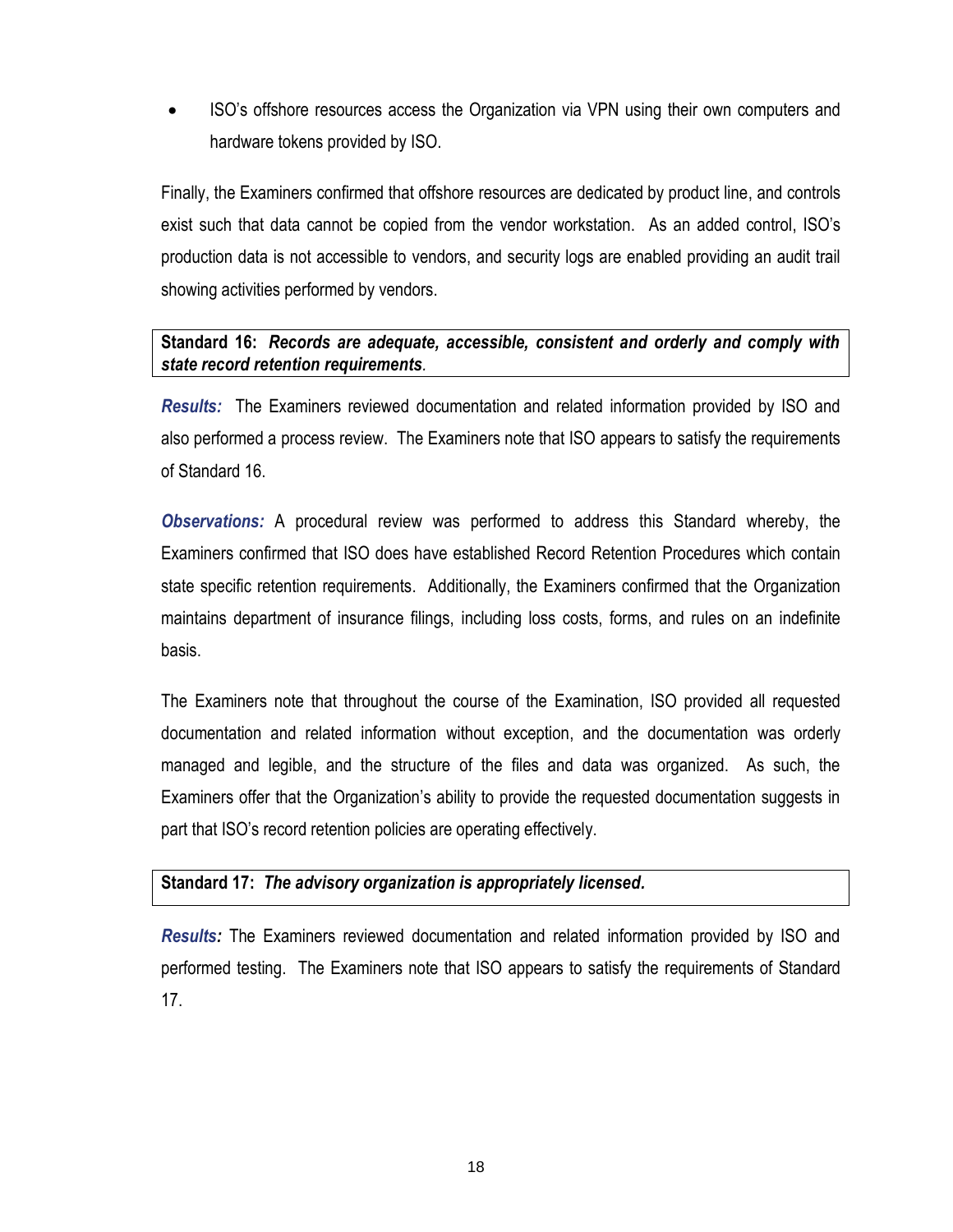*Observations:* The Examiners requested the Organization's licenses and/or registrations for each jurisdiction where the Organization operates, noting that each jurisdiction establishes the requirements that determine if a license or registration is granted.

ISO was responsive in providing the licenses and/or registrations for each jurisdiction, which the Examiners then reviewed to confirm the requirements of Standard 17.

The Examiners review confirmed the following:

- A separate license and/or registration, whichever applies to a particular jurisdiction, is maintained for each ISO entity: Insurance Services Office, Inc. and ISO Data, Inc.
- The ISO Data Inc. licenses and/or registrations pertain to the Organization's functions regarding the statistical plan and the required statistical data reported by its statistical reporting insurers.
- The Insurance Services Office, Inc. licenses and/or registrations pertain to the functions performed by ISO such as the design of advisory policy forms, loss costs, and rules.
- The Examiners confirmed that ISO is licensed and/or registered in all 50 states, District of Columbia, Puerto Rico, Guam and the Virgin Islands as Insurance Services Office, Inc.
- ISO Data Inc. is licensed or registered in all 50 states, the District of Columbia and Puerto Rico.

The Examiners confirmed that a copy of the current license and/or registration for Insurance Services Office, Inc. for each state or territory was provided, and a copy of the current license and/or registration for ISO Data, Inc. was also provided.

**Standard 18:** *The advisory organization cooperates on a timely basis with examiners performing the examination.*

*Results:* During the course of the Examination, the Examiners requested certain data, documentation and related materials as well as requesting meetings and interviews with ISO resources. Based on the Organization's responses to the Examiners, it is noted that ISO appears to satisfy the requirements of Standard 18.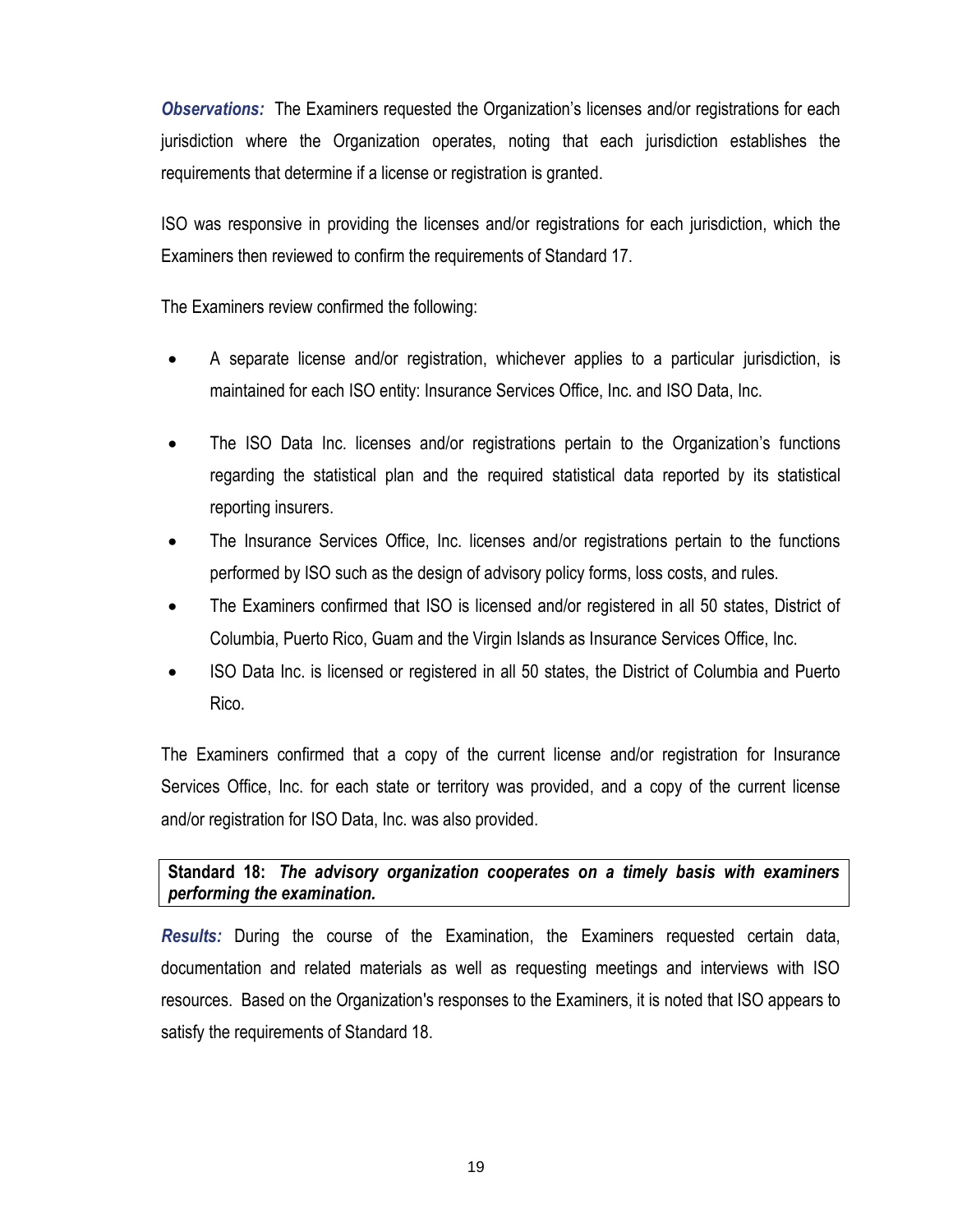*Observations:* To assist in evaluating ISO's cooperation throughout the Examination, a request log was maintained that documented the date each request was tendered to the Organization, the date a response was due and the date on which the response was ultimately received. Additionally, regularly scheduled status calls and/or meetings were held, providing a means to discuss outstanding requests, examination progress and immediate needs of the Examination, including the timeliness in responding to the Examiner's requests.

In some instances, ISO requested additional time from the Examiner in Charge (EIC) to provide the information/documentation based upon the assessment of the time needed to complete the request and all requests for extensions were considered reasonable. The EIC reviewed the requests and in some instances collaborated with the Lead States regarding the basis for the requested extension. With respect to the Examination in its entirety, ISO's responses to requests were generally provided in a timely manner and the Organization's cooperation during testing, including that of system databases contributed to an efficient examination process.

#### **Standard 19:** *The advisory organization has developed and implemented written policies, standards and procedures for the management of insurance information.*

*Results:* The Examiners reviewed documentation and related information and performed a process review. The Examiners note that ISO appears to satisfy the requirements of Standard 19.

*Observations:* Upon reviewing Standard 19 with the Organization, ISO suggested that the Standard does not apply since the Organization does not fall under the purview of the Health Insurance Portability and Accountability Act of 1996 ("HIPAA"). ISO further noted however that its parent Company, Verisk, does have a privacy policy, which ISO's employees are required to acknowledge in writing.

The Examiners also met with ISO's Assistant Vice President, Technology Operations, and ISO's Assistant Vice President, Development, to gain an understanding of IT Outsourcing and Offshoring at ISO, including the scope of Standard 19 regarding established written policies, standards and procedures for the management of insurance information, which would include ISO's vendors. As noted earlier in the Report, the Examiners confirmed ISO utilizes two vendors for IT Support. Both vendors have had longstanding relationships with ISO and the vendor contracts did include a security based review by Internal Audit, however, evidence of the review was not maintained.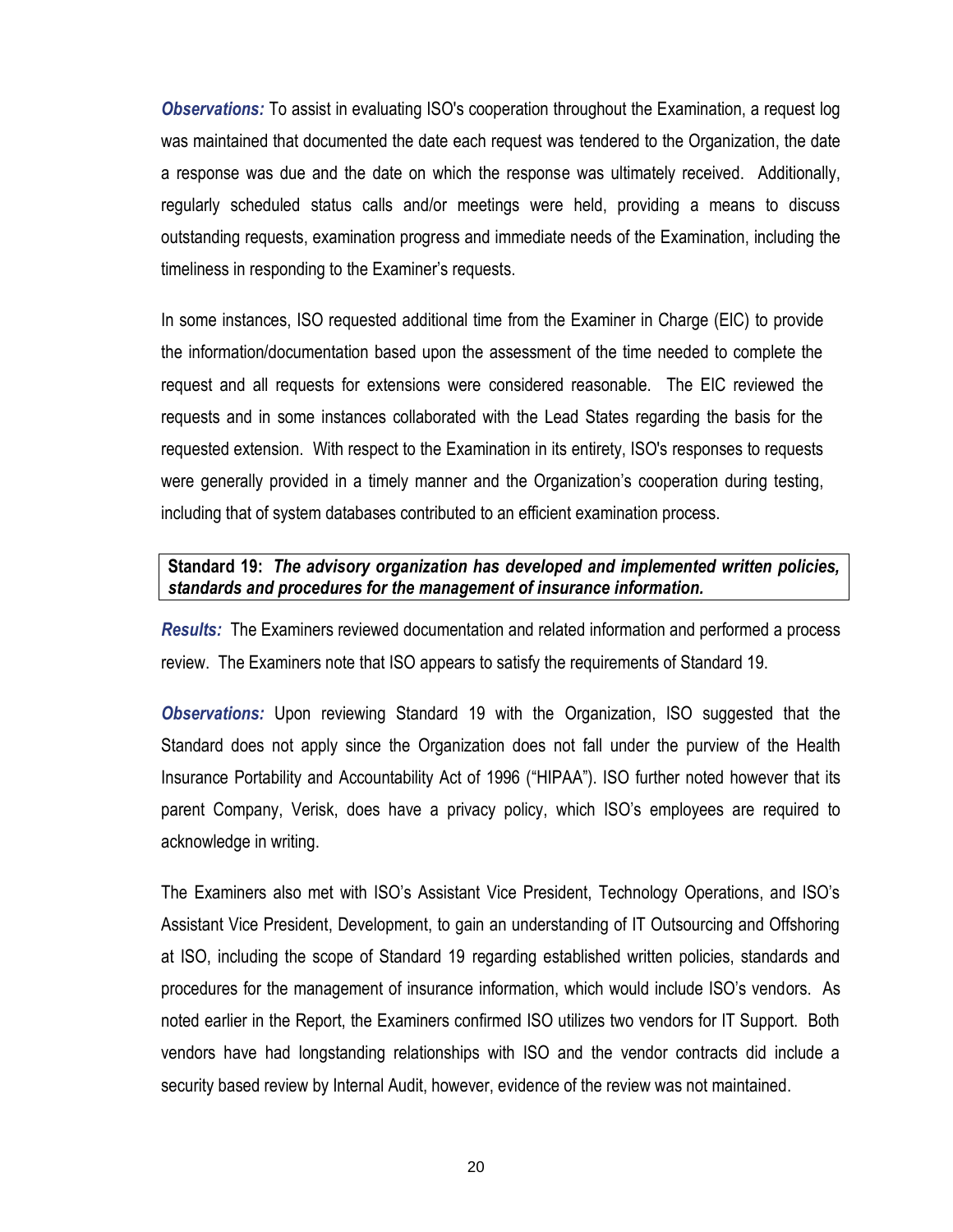**Illinois Request:** *A review of ISO Data Inc.'s and Insurance Services Office, Inc.'s constitution, bylaws, etc.*

*Results:* The Illinois Department of Insurance, a participating State made a request of the Working Group to include a review of certain documentation related to ISO Data, Inc. and Insurance Services Office, Inc. The Examiners note that ISO Data, Inc. and Insurance Services Office, Inc. appear to satisfy the requirements of Illinois Insurance Code Section 123A-7.

*Observations:* A procedural review was performed by the Examiners to address the request.

Consistent with the request of the Illinois Department of Insurance, the Examiners reviewed and Insurance Services Office, Inc. and ISO Data, Inc.'s:

- (a) constitution, its articles of incorporation, agreement or association, and its by-laws, rules and regulations governing its activities, all duly certified by the custodian of the originals thereof; and
- (b) a list of its members and subscribers.

Insurance Services Office, Inc. and ISO Data, Inc.'s information was reviewed to ensure these rules provide that the advisory organization will:

- (a) permit any admitted Company to become a member of or a subscriber to such organization at a reasonable cost and without discrimination, or to withdraw therefrom;
- (b) refrain from adopting any policy, the effect of which would be to require any member or subscriber as a condition to being a participating insurer or subscriber, to adhere to its advisory loss costs, insurance policy forms, or underwriting rules;
- (c) neither practice nor sanction any plan or act of boycott or intimidation tending to result in the unreasonable restraint of or monopoly in the business of insurance; and
- (d) allow admitted companies who are not participating insurers or subscribers to the organization to purchase the same services of such organization as are made available to participating insurers and subscribers without discrimination as respects costs to participating insurers and subscribers. (Illinois Insurance Code Section 123A-7)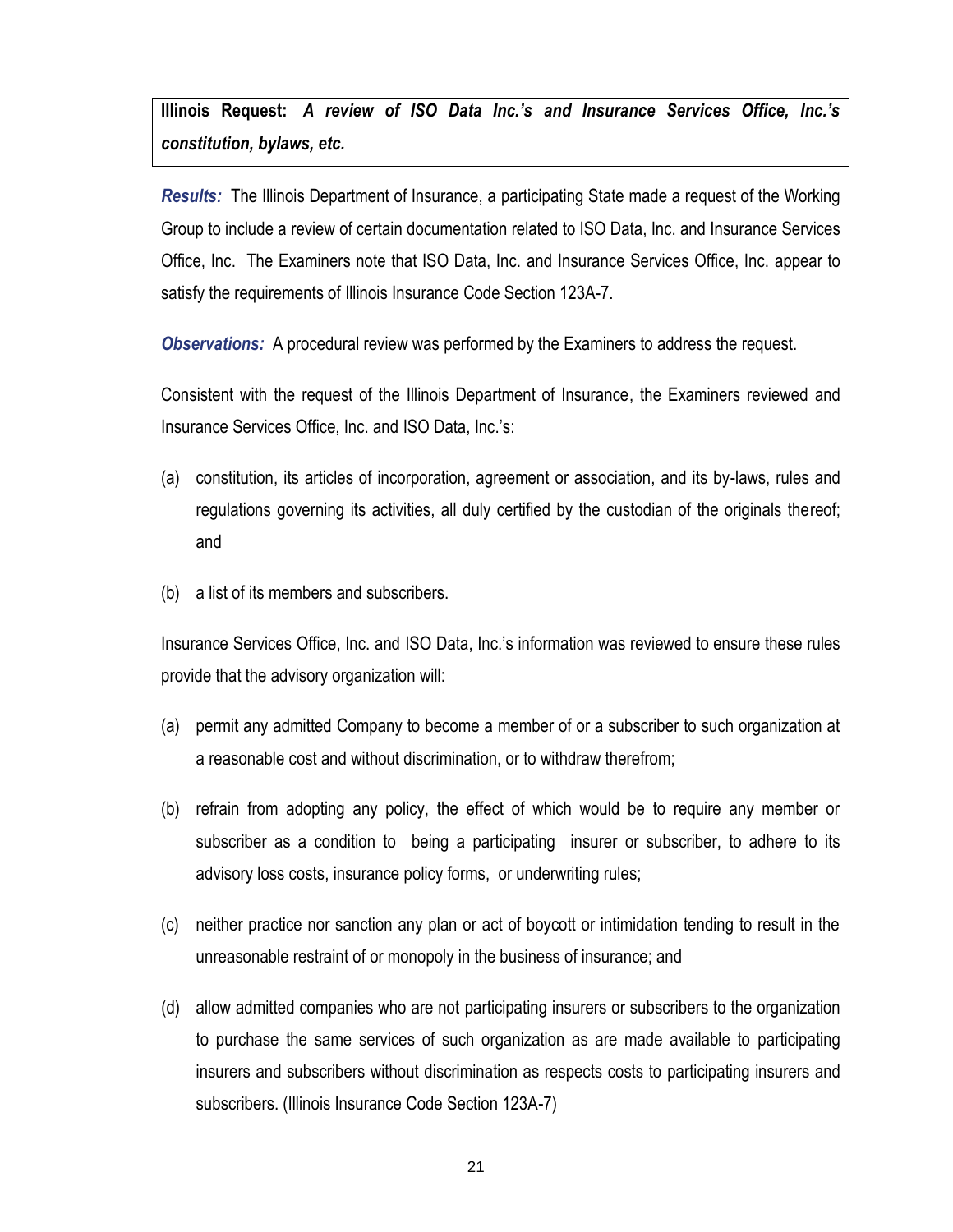#### **II. Management and Organizational Controls**

As previously noted, the scope of the Examination included a review by the Examiners of certain aspects of Appendix F to Chapter 25 and certain additional areas of review as requested by the Working Group. Although Appendix F does not include specific Standards, the Appendix does identify areas to be included in an examination of an Advisory Organization.

The Examiners conducted a procedural review, including a process walkthrough with ISO key employees, as well as performing testing to address the areas of Appendix F as follows:

#### **A. Change Management**

The Examiners confirmed that ISO has a Software Configuration Management (SCM) group for deployment of changes to acceptance and production. SCM is an independent group that works with the line of business units and developers to deploy changes. Further, the Examiners confirmed that ISO uses Computer Associates Service Desk Manager for tracking changes to all applications. The developer builds the change request for which ISO will assign resources. The Quality Assurance area reviews the change information to ensure all required items are included.

Sample changes were reviewed and tested by the Examiners to ensure the changes followed the documented Software Development Life Cycle (SDLC) that guidelines established as part of the Organization's change management process.

#### **B. Risk Assessment**

The Examiners confirmed that ISO's Internal Audit Department participates in the SDLC process by performing periodic "consulting engagements" related to selected projects and enhancements. The Examiners obtained and reviewed various reports issued by Internal Audit during the exam period.

Additionally, the Examiners confirmed that on an annual basis, Sarbanes Oxley testing is performed by ISO's external auditor Deloitte, LLP. The Examiners obtained summary reports for 2009, 2010 and 2011 which appear to indicate there are adequate controls over the Organization's systems.

22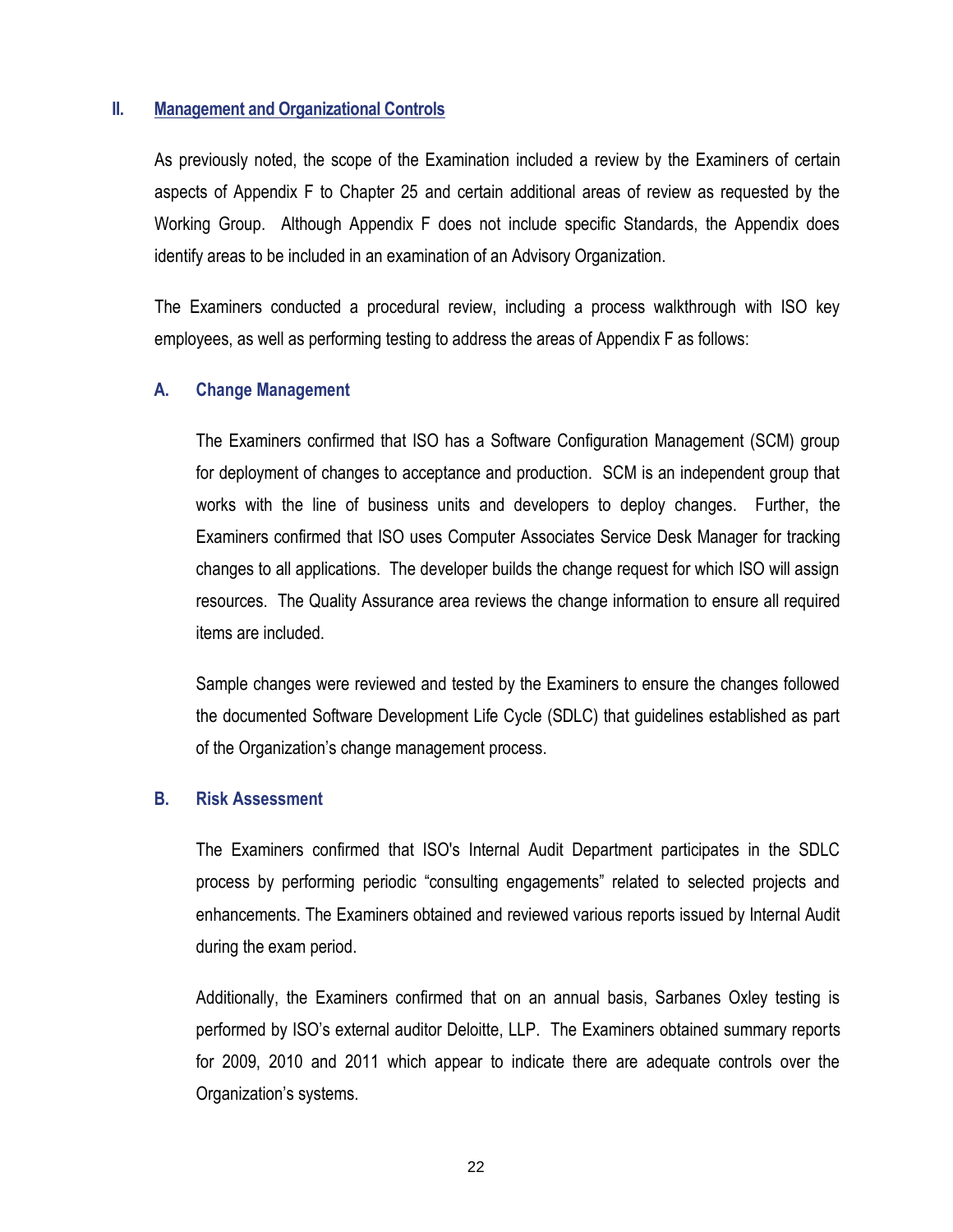## **C. Physical Security**

The purpose of this aspect of the Examination is for the Examiners to review the Organization's physical security systems.

*The organization has processes and systems in place for ensuring and maintaining physical security.*

#### *And*

#### *The organization has emergency response procedures to follow if a computer security incident occurs.*

*Results:* The Examiners reviewed documentation and related information and conducted a process review and performed testing. The Examiners note that ISO appears to satisfy the requirements of these requests.

*Observations:* A procedural review, including a process walkthrough with ISO key employees, as well as detailed testing were performed to address these requests. The Examiners performed a walkthrough of ISO's computer facility and noted the Organization appears to have in place established physical security safeguards. The Examiners confirmed that physical security requirements regarding ISO's Data Center are formally documented in the Organization's Physical Security Policy and Procedures (Security Policy).

The Security Policy outlines ISO's user access procedures and confirms that all user access requests must be formally approved by management. The Examiners also reviewed user access to the Data Center for appropriateness.

The Examiners confirmed through their review and related work that ISO has established formal incident and problem management procedures, which include roles and responsibilities, severity levels, entry and exit criteria, and status reporting. The Examiner's testing included obtaining and reviewing information related to ISO's documented procedures.

#### **D. Logical Security**

Additionally, the Examiners performed certain testing related to logical security, specific to user access within certain of the Organization's critical IT applications. These applications included: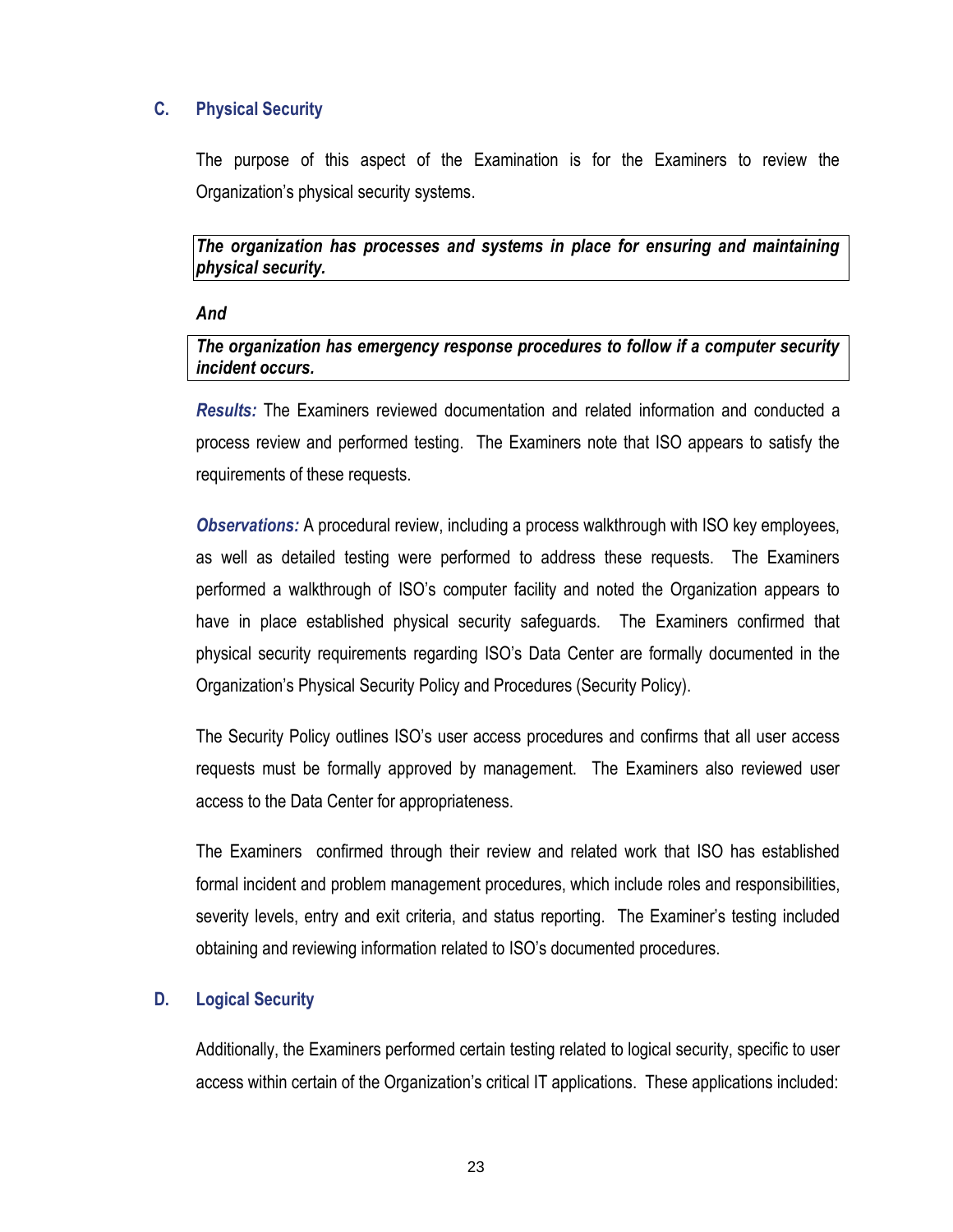- Active Directory (AD) level,
- Remote Access Control Facility (RACF) and;
- Universal Receipt and Acceptance (UNIRA)

#### **E. Passwords**

The Examiners confirmed and reviewed ISO's password configuration procedures, which are documented within the Enterprise Information Security policy. The Examiners review confirmed that ISO's passwords are (1) required to expire after 60 days, (2) be a minimum of 8 characters in length and (3) include a combination of alpha, numeric and special characters. The Examiners also reviewed screenshots from ISO's systems identifying password configurations documented within the policy and ensured that these configurations are set within the system consistent with the policy.

Finally, the Examiners verified in real-time that passwords are masked upon user login by reviewing screen shots and accessing ISO systems with the Organization's IT resources onsite at ISO's office in Jersey City.

#### **F. User Access – System Software**

The Examiners reviewed and investigated ISO's user access procedures and protocols and noted this area is administered by the Organization's security group. The Examiners confirmed through their review that new users are granted access to systems based on individual roles established by ISO's business units. Additionally, the Examiners confirmed the following:

- User access requests are communicated by ISO's Human Resource (HR) area and must be approved and documented.
- ISO's contractors' user access is configured to automatically expire after 90 days.
- Each new user is assigned with a RACF account whether they utilize RACF resources or not in the event a user makes a request by phone for a password change. The user is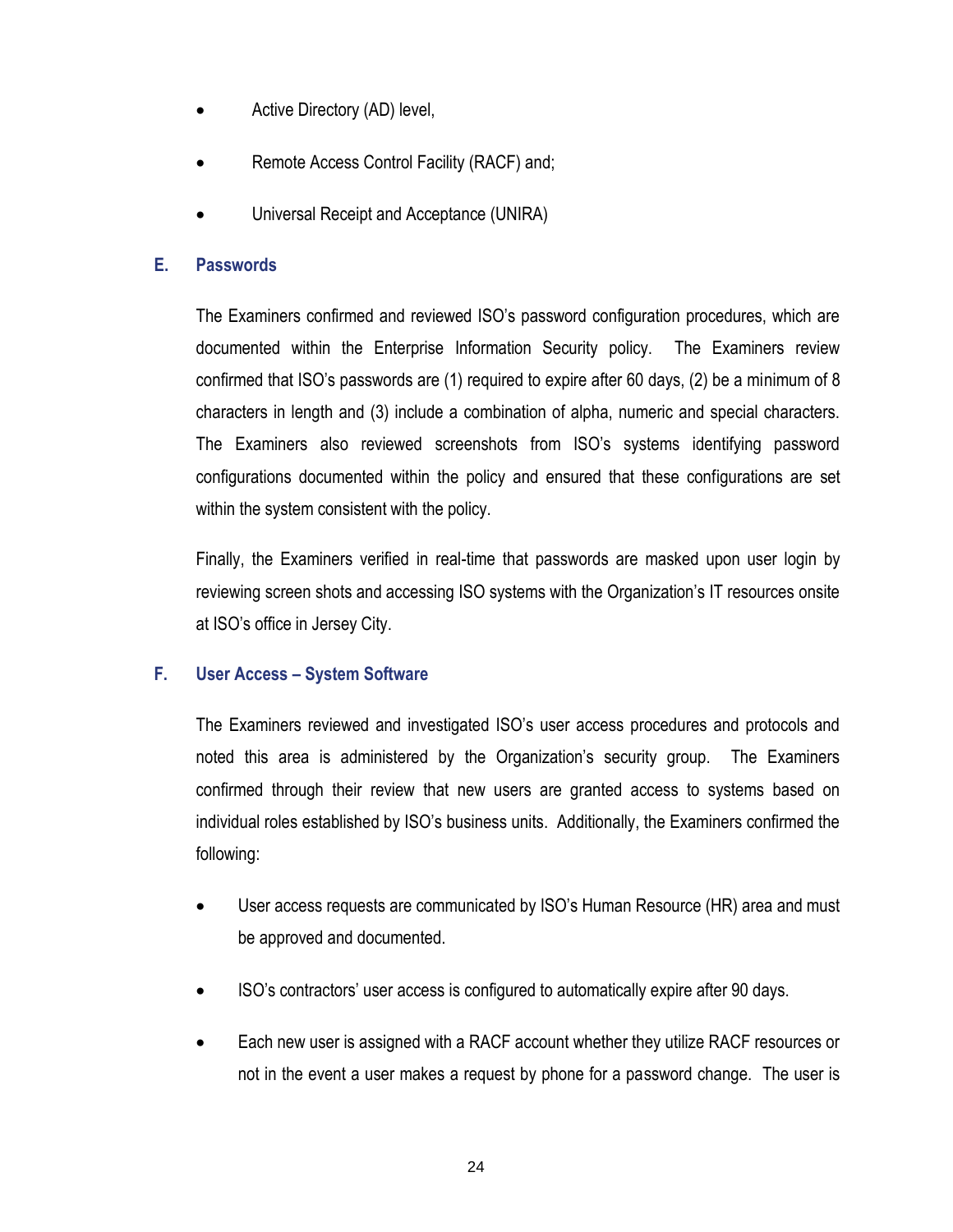assigned a four (4) digit PIN in their mainframe profile. The Security group obtains the PIN from the user and ensures it matches prior to making any changes.

The Examiners reviewed a sample of new user ID's to confirm access was approved and restricted to the minimum levels necessary. Additionally, the Examiners noted that user access re-certifications were also tested internally by Internal Audit, through obtaining and examining ISO's Internal Audit's testing in this area.

The Examiners also reviewed ISO's procedures for handling employee terminations specific to user access. The Examiners confirmed that ISO's HR area generates a daily report listing accounts to be disabled. ISO prepares an automated application that runs every thirty days to remove "revoked" accounts. The Examiners examined ISO screenshots from systems confirming that the automated application exists and runs as scheduled looking to identify "revoked" ID's. Additionally, the Examiners reviewed a sample of terminated users to ensure timely removal from ISO systems.

#### **G. User Access - Applications**

The Examiners conducted a detailed review of this area and confirmed the following:

- ISO uses a consistent database flat file across all business unit applications.
- The files are stored in the ISO mainframe and are protected by RACF security.
- The level of user access is determined based on the profile they are assigned as established by the individual ISO business unit.
- User access to the mainframe is administered by the Security group.
- At the ISO application level, access is defined in the Organization's Application Subsystem (APSY). Each authorized user of the application must be defined within the APSY.
- Access to ISO's ratemaking applications is controlled through a common intranet URL which presents a customizable web based user interface.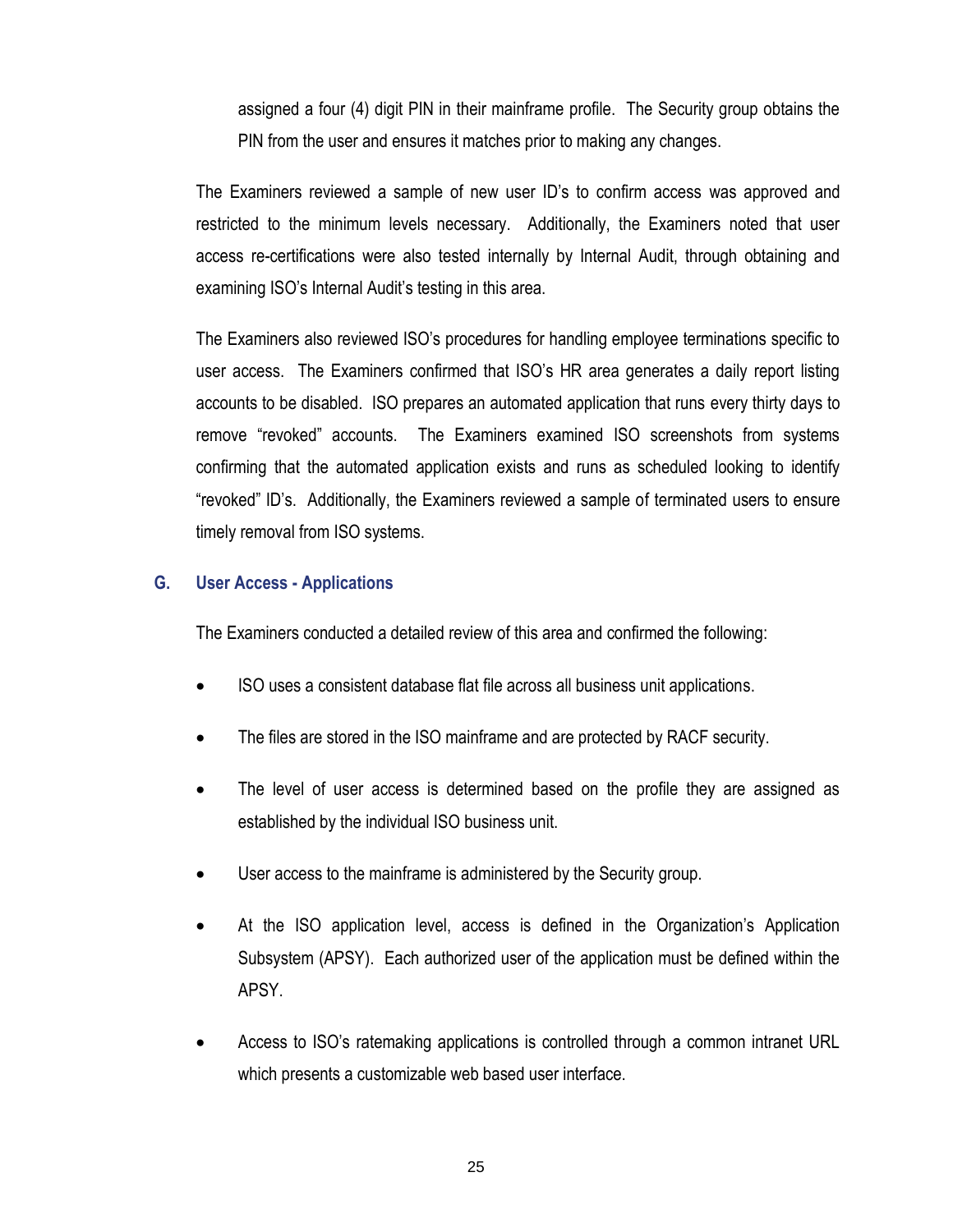#### **H. Privileged User Access**

The Examiners reviewed ISO's protocols and procedures related to privileged user access and confirmed that there are approximately 30 user ID's in the administrator level category. Further, ISO prepares a daily report to track administrator level system activity, which logs the tasks performed and is reviewed regularly by the Organization's Security group.

Additionally, the Examiners confirmed that ISO's Information Security management reviews administrator level access at the operating system level twice per year to ensure it remains appropriate.

#### **I. Security Monitoring and Management**

The Examiners noted that ISO prepares a variety of security reports, which are generated and periodically reviewed by management and/or the Security team. The Examiners obtained and reviewed log reports for the application, network and database areas.

#### **J. Application Management**

The Examiners confirmed through process walkthrough with ISO key employees that application changes flow through a documented SDLC process. ISO's software is the workflow tool that tracks the various steps within the process. ISO utilizes a Software Configuration Management (SCM) group for deployment of changes to acceptance and production. SCM is an independent group that works with the business area and developers to deploy changes.

ISO's procedures specify that any application change request begins with an email or conversation between the ISO business unit and the responsible developer. Application changes are tested using either "mock data" or in some cases production data that is copied to the test environment. The Quality Assurance team reviews the information related to the change to ensure all required information is included.

Finally, as previously noted in the report, the Examiners confirmed that ISO's Change Management process is tested by the Organization's Internal Audit Department. The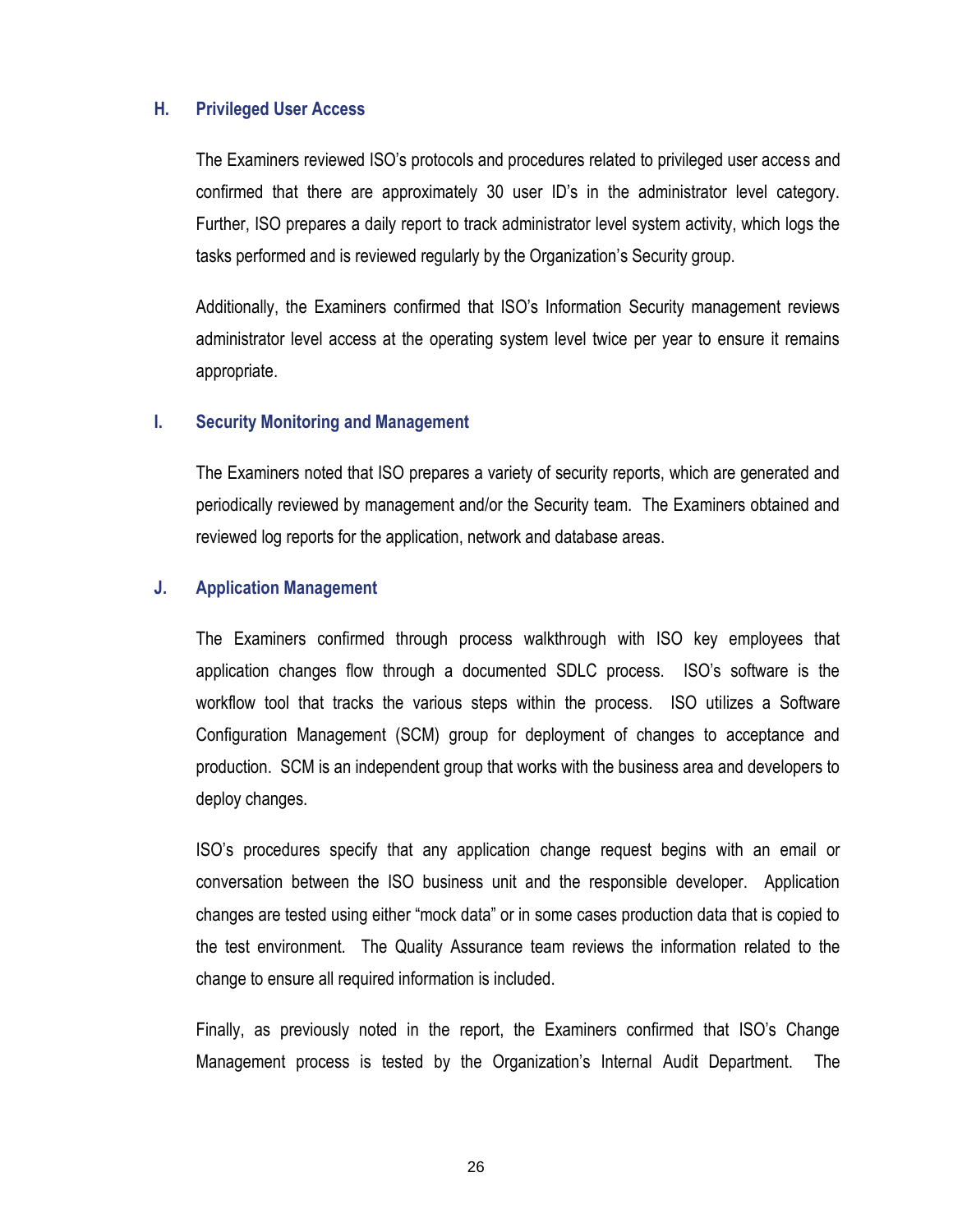Examiners obtained and examined ISO Internal Audit's testing and workpapers specific to change management to confirm this process is in place.

#### **K. Disaster Recovery/Contingency Planning**

The Examiners discussed previously in the Report that a review of ISO Disaster Recovery (DRP) and Business Continuity (BCP) Plans was performed. The Examiners confirmed that in 2010, ISO's Internal Audit performed an assessment of ISO's BCP, and no exceptions were identified. The Examiners reviewed the Organization's Internal Audit report for this area.

#### **L. Operations and Processing Controls**

During the review of this area, the Examiners learned that ISO's Operations team meets weekly to discuss new and ongoing issues and problems that occurred during the prior week. Further, formal incident and problem management procedures are in place, which include roles and responsibilities, severity levels, entry and exit criteria, and status reporting. The Examiners obtained and reviewed the documented procedures. Also, the Examiners performed testing to validate job processing controls are in place and operating effectively.

Based on the review of documentation and the results of processes reviews and testing where conducted, the Examiners note that ISO appears to be addressing the aforementioned areas of Appendix F to Chapter 25.

The Examiners conducted a procedural review, including a process walkthrough with ISO key employees, as well as performing testing to address the areas as requested by the working group as follows:

#### **M. Efficiency**

The Examiners reviewed documentation and related information in order to address this area. A procedural review was performed to address this request through which the Examiners reviewed the Board of Directors ("Board") Meeting Minutes for the Period and confirmed that ISO's Board of Directors exercises, conducts and administers the Organization's corporate powers, business and property of ISO through established committees. ISO's Committees ("Committees") address the Organization's operational and financial matters.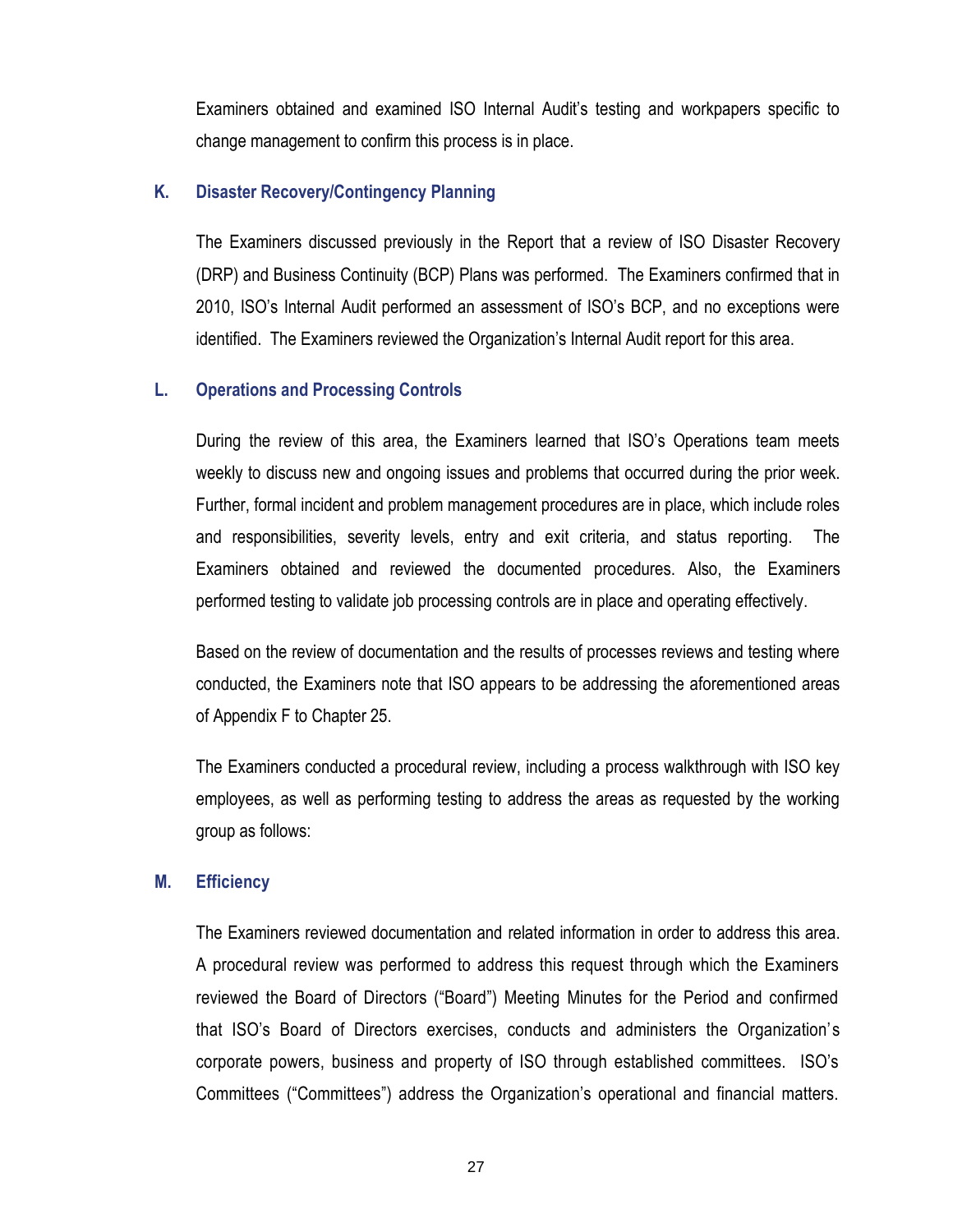Each Committee has a written charter that defines its purposes, composition and responsibilities.

The Board reviews the Organization's budget annually, reviews variances in the budget quarterly, and evaluates staffing additions as the need arises. The following are the Committees established by ISO's Board:

- **Audit Committee** The Audit Committee oversees the Internal Audit function including the approval of the audit plan and the annual evaluation of the internal audit performance. Although the Internal Audit function does not report directly to the Audit Committee, the oversight function as performed by the Audit Committee may be deemed as meeting this requirement. The Examiners reviewed the Audit Committee Meeting Minutes for the Period.
- **Finance Committee** the Finance Committee is responsible for recommending financial policies, goals, and budgets. The Finance Committee also reviews the Organization's financial performance against its goals.
- **Compensation Committee** the Compensation Committee's responsibilities include reviewing the Organization's compensation and benefits both for executives as well as employees of ISO. The Compensation Committee also reviews staffing needs, compensation, and benefits.
- **Nominating and Corporate Governance Committee** The Nominating and Corporate Governance Committee is responsible for evaluating the size, composition, functions and duties of the Board. The Nominating and Corporate Governance Committee also recommends the criteria for the selection of candidates for the Board and identifies qualified candidates for the Board.
- **Executive Committee** The Executive Committee is responsible for exercising all of the power and authority of the Board between regularly scheduled Board meetings. The Executive Committee also considers and makes recommendations to the Board regarding Corporate Governance matters.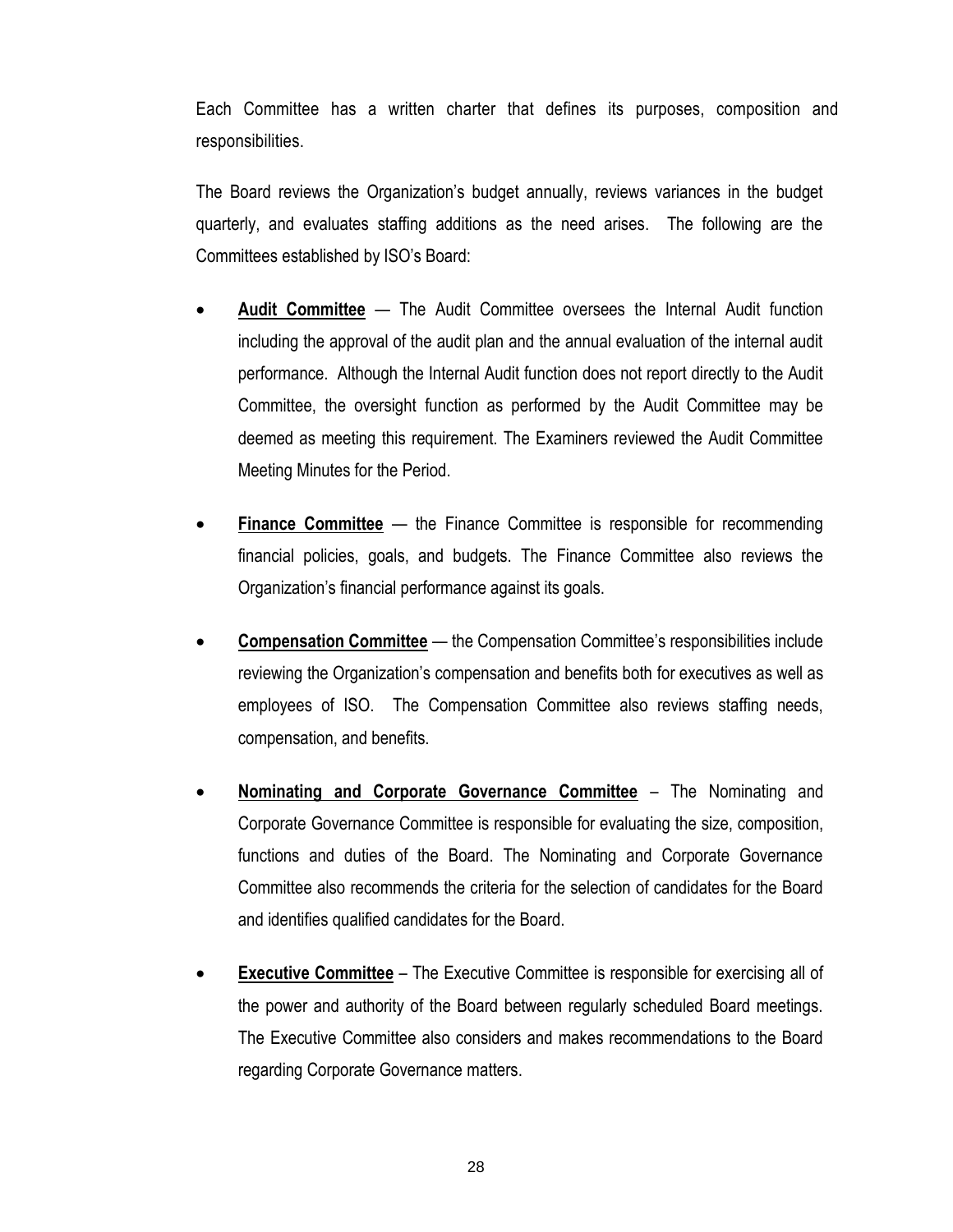The Examiners note that while reviewing the Board and various Board Committee documents it was discovered that the Board and Committees do not have any attendance requirements for members; however based upon the review of the Board and Audit Committee minutes, the majority of Board Members appear to have attended all meetings during the Period.

The Examiners further note that travel and entertainment budgets and expenditures are not reviewed by the Board or applicable Committee for appropriateness and necessity. ISO indicated that these budgets are part of the overall budget review process as performed by the Board.

Finally, the Examiner's review identified that during the Period, the Organization's Internal Audit function has not performed any operational audits to assess whether the Organization is operating efficiently, effectively and meeting its performance goals and objectives.

#### **III. Review Of Statistical Plans**

The Examiners' review of the Statistical Plans scope of the Examination focused on reviewing ISO's process, protocols and procedures regarding the services the Organization provides related to statistical plans.

#### **Standard 1:** *The statistical agent has filed its statistical plans in accordance with applicable statutes, rules and regulations.*

*Results:* ISO appears to satisfy the requirements.

*Observations:* The Examiners conducted interviews at ISO to discuss statistical plans ("Plans") during which the Organization informed the Examiners, that ISO Data, Inc. files two (2) statistical plans (called Statistical Manuals) in accordance with the applicable statutes, rules and regulations, most notably the NAIC Handbook of Statistical Data Available to Regulators. The filed statistical plans that were in place during the Period include the Personal Lines Statistical Manual which was filed in each state in 2002; and the Commercial Lines Statistical Manual which was filed in 2006. The Examiners confirmed that ISO Data Inc. did not revise or file any new or revisions to the filed statistical Plans during the Period.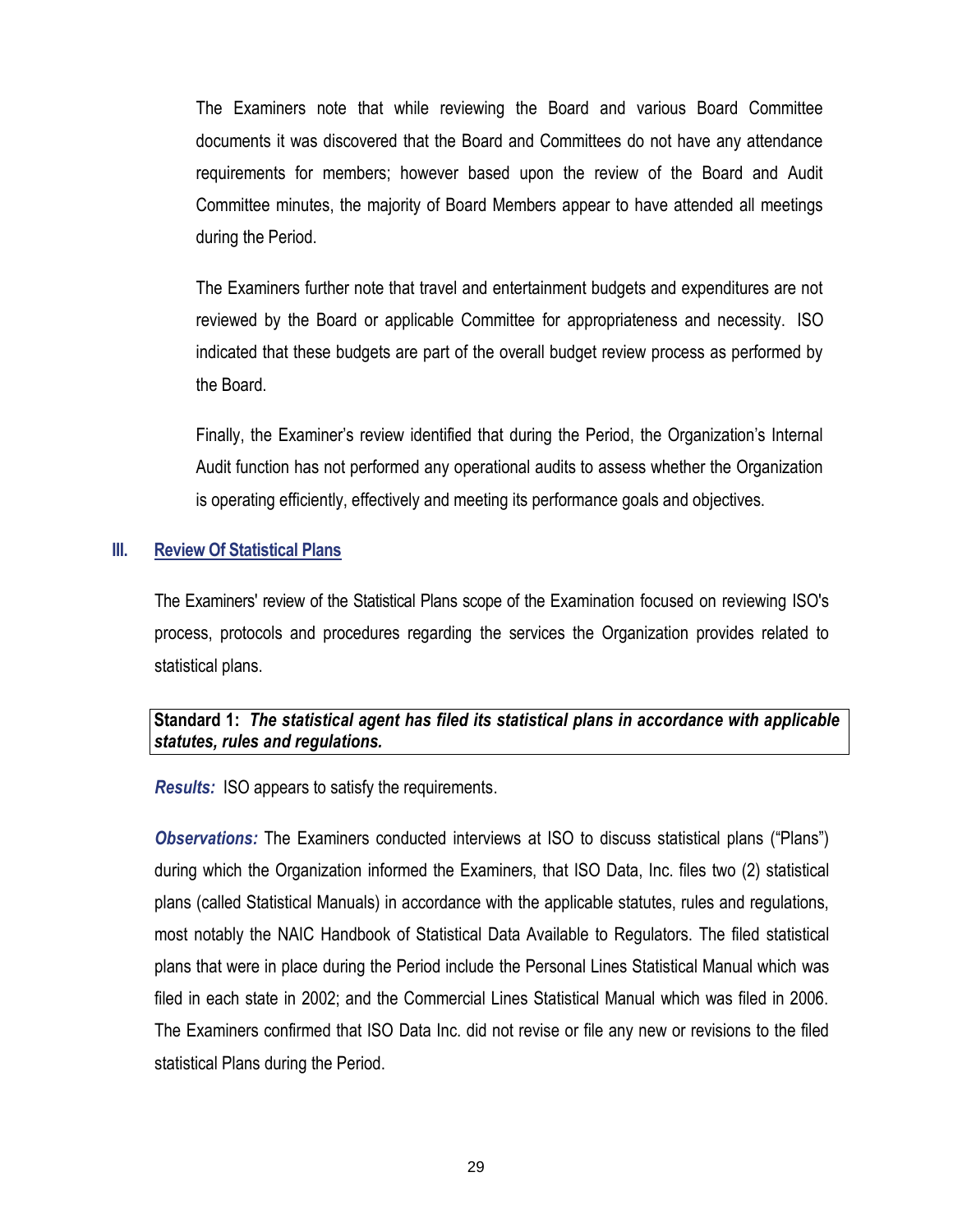ISO advised the examiners that it collects additional information from reporting insurers that is used primarily for ISO's ratemaking and research functions. This information is not required to be filed per the NAIC Statistical Handbook. ISO maintains three such plans: the Commercial Statistical Plan; the Personal Automobile Statistical Plan and the Personal Lines (Other Than Automobile) Statistical Plan. Data required to comply with the filed Statistical Manuals is extracted from date collected for these three plans.

ISO has documented procedures regarding reviewing of and making changes to Plans, including communicating the changes to statistical reporting insurers. ISO's Statistical Data Collection ("SDC") unit is responsible for implementing changes to the Plan(s) that are made as a result of a new law or regulation or an ISO insurance program enhancement.

Statistical plan filings are made through ISO's State Relations Division. If a DOI analyst has a question regarding a filing, the Organization's State Relations Unit is notified by the DOI, and will then obtain responses from the SDC unit. Once approved, the DOI will again notify State Relations who in turns advises the SDC unit. The SDC unit will communicate the approved plan information to participating insurers via Circulars.

The Examiners reviewed and tested ISO's information and processes related to DOI filing procedures and participating insurer communications under Form Development, Section VII of the Report.

## **Standard 2:** *The statistical plans are reviewed and updated in accordance with applicable statutes, rules and regulations.*

*Results:* ISO advised the Examiners that for the period under review, there were no changes to statutes, rules or regulations that required revisions to the Statistical Manuals.

**Standard 3: The statistical agent verifies that companies submit data in accordance with the appropriate statistical plans.**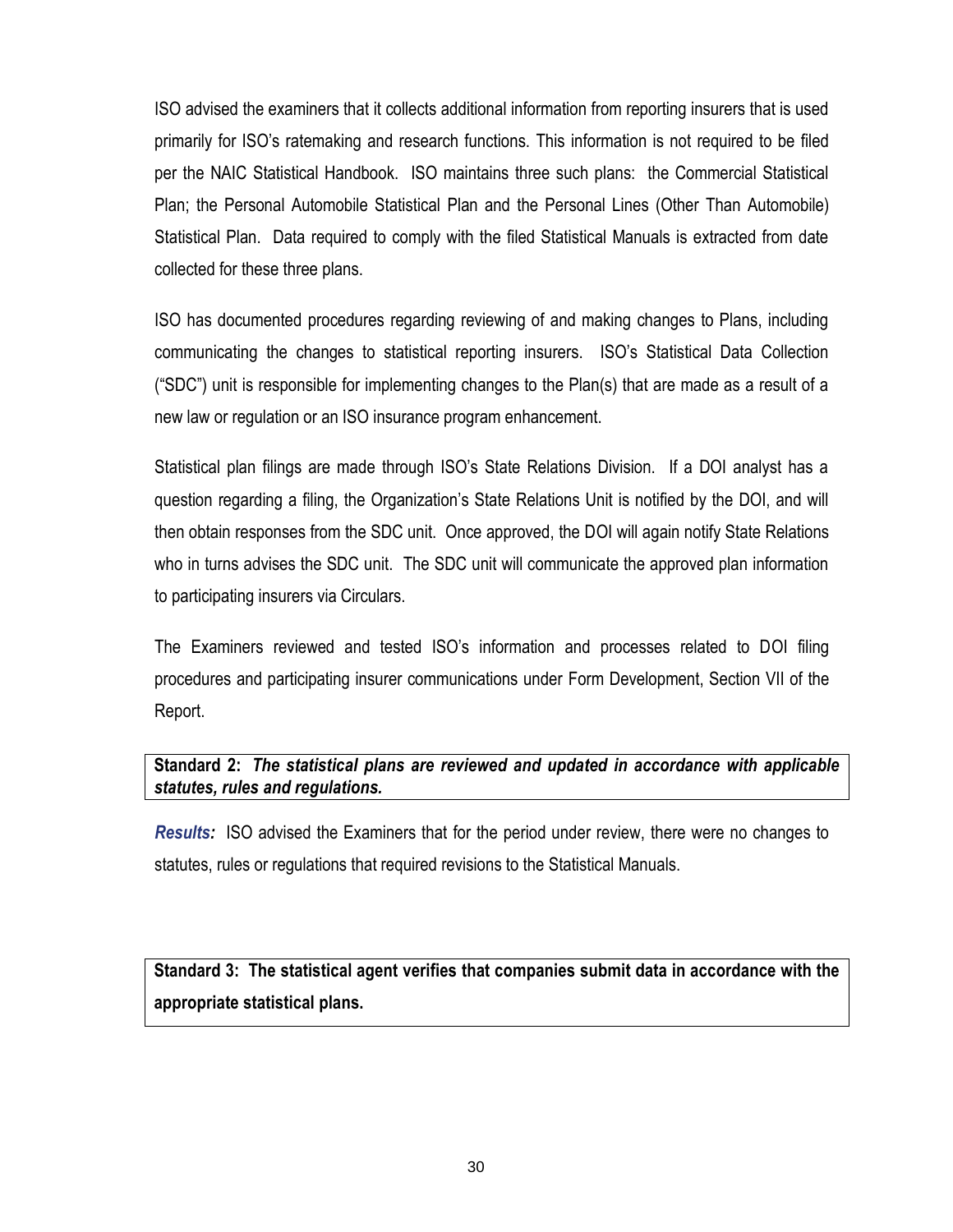*Results:* The Examiners reviewed documentation and related information, met with ISO resources and performed process reviews. The Examiners note that ISO appears to satisfy the requirements of Standard 3.

*Observations:* The Examiners confirmed that ISO's statistical reporting insurers receive specific directions regarding proper data reporting requirements on an annual basis from the Organization through Annual Calls for experience reporting. ISO's procedures in this regard include the following:

- Insurer data received is processed through ISO's Universal Receipt and Acceptance System (UNIRA). UNIRA tracks all required submissions and required corrections and automatically applies the transaction-level edits to the data as it arrives at ISO and generates a report that is returned to the reporting insurer within 3 days of receipt of the data at ISO.
- Incomplete, inaccurate, or missing data is identified in a weekly production report.
- ISO prepares the weekly production report each Monday and sends follow up emails to applicable statistical reporting insurers.
- Follow up emails are sent to statistical reporting insurers until the matter is resolved.

*For reference please note that details regarding the Examiner's testing, of the above procedures which was conducted under the Correspondence with Insurers, Standards 1 through 3 are discussed later in the report.* 

#### **IV. DATA COLLECTION AND HANDLING**

The data collection and handling aspect of the Examination focused on the Examiners confirming whether ISO adequately tests reported data for validity, completeness and reasonableness. The areas to be considered in this type of review include data quality, data checking procedures and edit programs.

**Standard 1:** *The statistical agent's series of edits are sufficient to catch material errors in data submitted by a Company/entity.*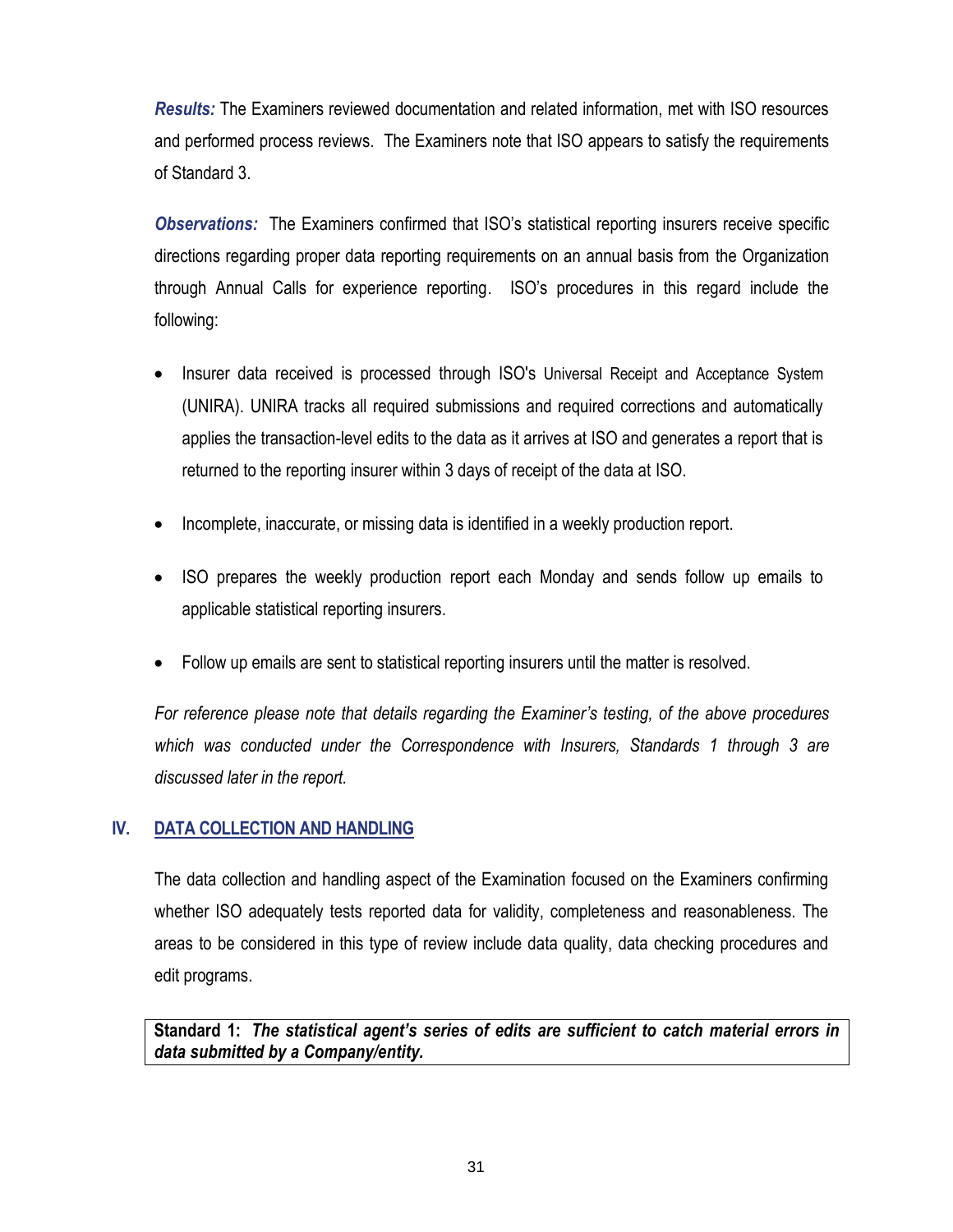*Results:* The Examiners reviewed documentation and related information and conducted a process review and performed testing. The Examiners note that ISO appears to satisfy the requirements of Standard 1.

*Observations:* The Examiners performed a procedural review, including a process walkthrough with ISO key employees, to address Standard 1. The Examiners determined that UNIRA edits are specific to LOB and are described in the Actuarial Edit Definitions. There are three major types of edits: field, relationship and reasonability; and are general and module-specific edits. The edits are created to confirm compliance with established requirements.

- **Field Edits** Performed on a record basis and on each and every field the edits are performed to determine validity of each field.
- **Relationship Edits** Multiple fields on an individual record are compared for validity. . Edits are performed on a transaction basis**.**
- **Reasonability Edits** More subjective in nature and also performed on a transaction basis. The edits test for reasonableness of reported amount fields vs. rating variables, using formulas.

For example, reviewing premium to exposure relationship or the loss to exposure relationship and validating the rating variables may identify outliers that would indicate there may be an error in effective or expiration date, error in reported premium or loss or error in rating variables.

The Examiners also noted that ISO performs specific reasonability checks for statistical compilations that include the following:

- Missing data and data anomalies at the insurer group level losses, claim counts, decrease in premiums indicating a reporting insurer delinquency in reporting; premium/loss mismatch; shifting of data between categories; unusual loss severity, frequency, pure premium, loss ratio; and unusually high or low average premium.
- Comparison of the statistical data stored on the mainframe to downloaded Excel files.
- ISO reviews scans for the similar types of anomalies, which it completes at the Company level, such as changes in the current year's data, unusual or unexpected loss development, and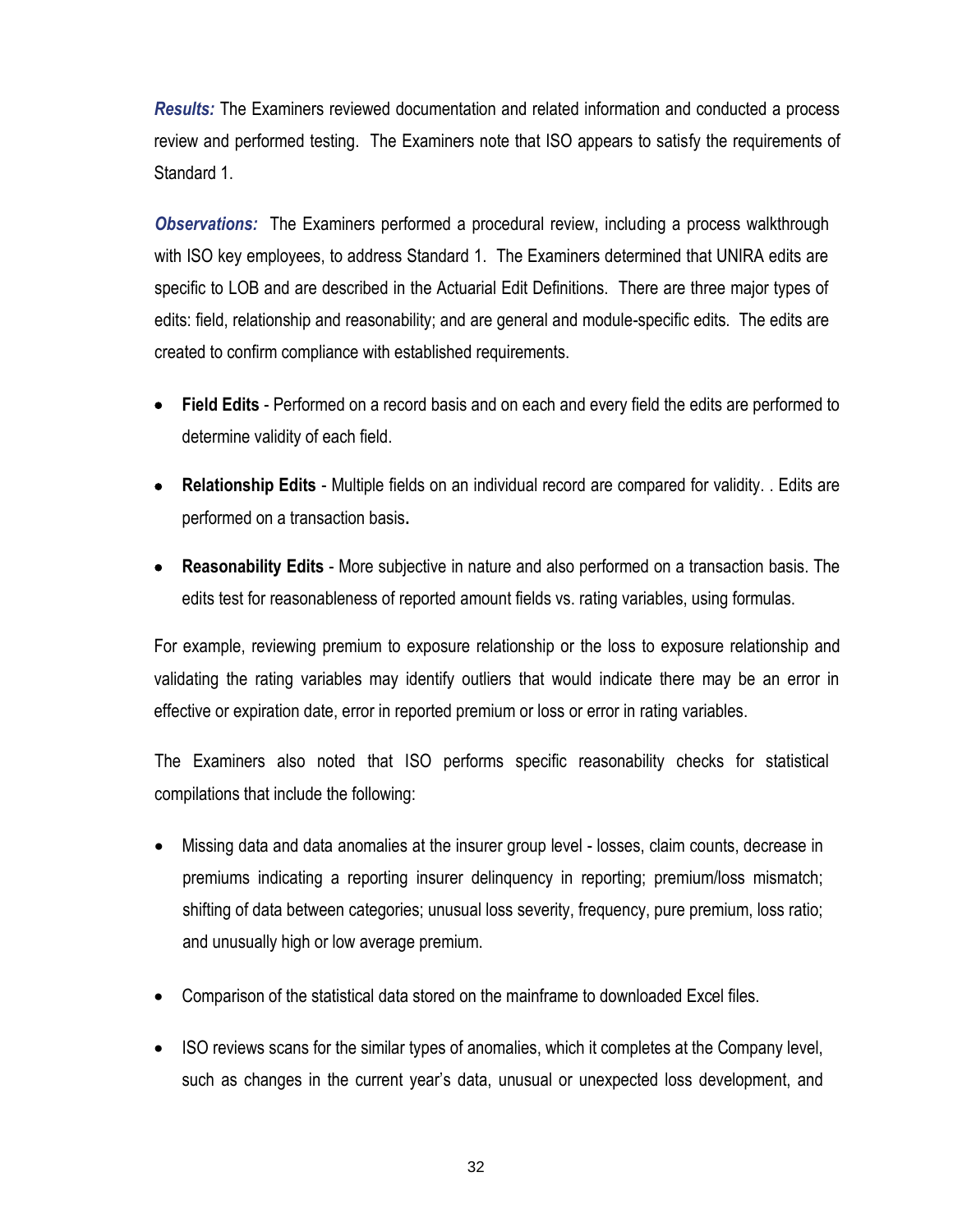shifts in territory and/or policy form. If necessary, additional exclusions are made, and the compilation is reproduced.

Following the reasonability checks, ISO prepares aggregate statistical compilations and then a callto-call check with the prior year's compilation is performed. Any significant changes in overlapping years, or unexpected differences in latest (new) year compared to earlier years, are investigated and explained before the compilation is released.

Finally, the Examiners note that ISO Data Quality Reviews include distributional analyses, call-tocall checks and reasonability tests.

- Distributional analysis is used to discover if a disproportional amount of data is reported under a single data code. This may occur, for example if a reporting insurer's system triggers an inconsistency. In this event the reporting insurer's data is extracted and brought into pivot tables for additional review, which includes comparing that insurer's information to the industry.
- Call-to-Call comparisons involve ISO's actuaries' review of data in overlapping years between current and previous reports. The reviews include the most recent year's experience given historical patterns and also include a review for data consistency.
- Reasonability tests identify a relationship of experience over time and a relationship between various statistics such as premium to exposure, loss to premium, loss to claim count and claim count to exposure.

If an anomaly is identified, it may affect one or all companies in a group. A reporting insurer may be comprised of more than one Company and as such is considered to be a group of companies. ISO will notify other ISO LOB units. Claim count reporting is a common anomaly identified for many LOBs, while exposure reporting is one of the most common for commercial property.

ISO maintains logs to document findings and to assist with follow up. Quarterly memos are also sent to disclose anomalies identified. If a Company cannot correct the anomaly on a retrospective basis, the Company will correct it on a prospective basis.

The UNIRA application has numerous Field, Relationship and Reasonability Edits for each of the LOB including the following: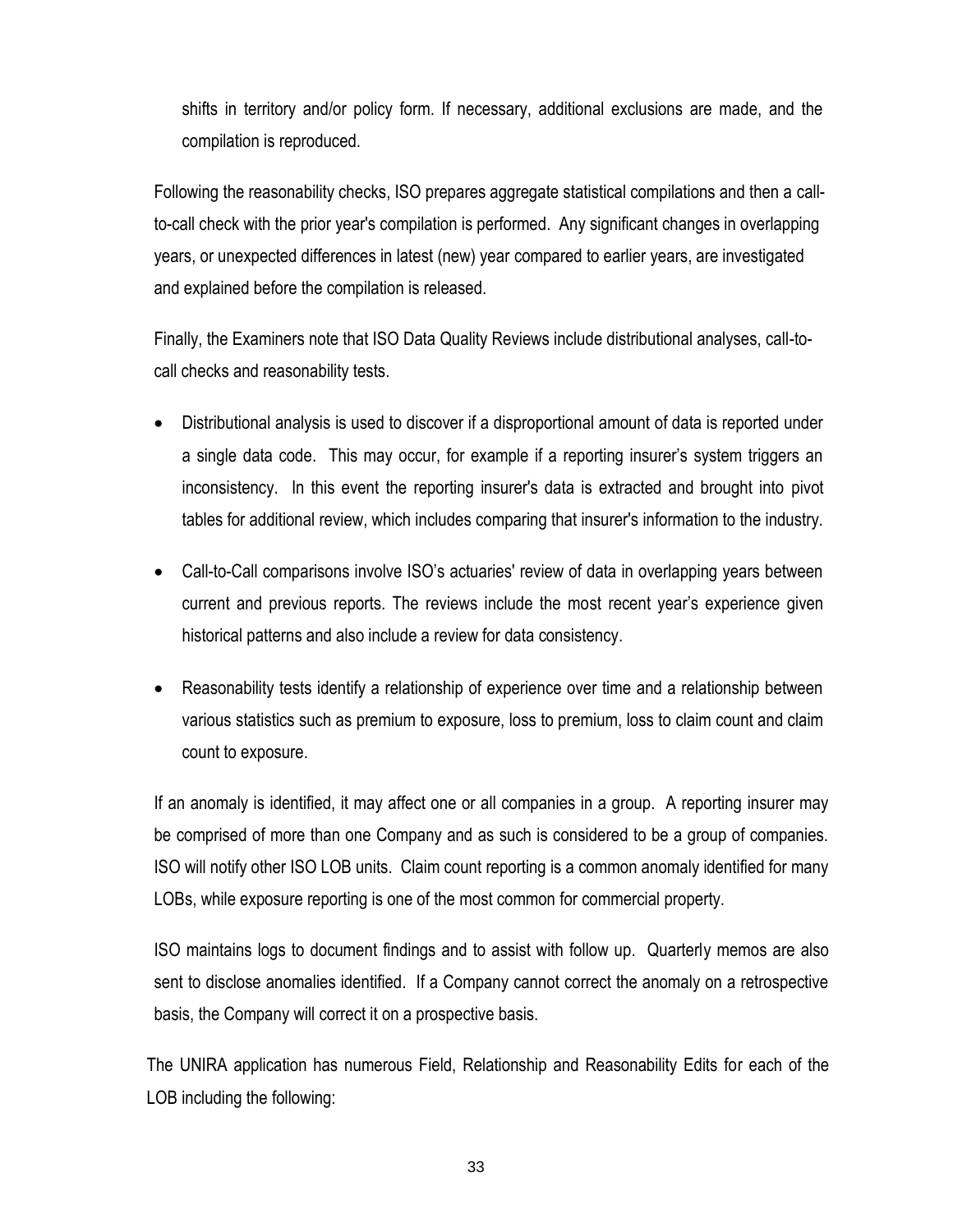| <b>Lines of Business</b>                | <b>Number of</b><br><b>Edits</b> |
|-----------------------------------------|----------------------------------|
| All                                     | 2600                             |
| <b>Commercial Fire and Allied lines</b> | 136                              |
| <b>General Liability</b>                | 157                              |
| <b>Commercial Auto</b>                  | 204                              |
| <b>Business Owners</b>                  | 142                              |
| Homeowners                              | 77                               |
| <b>Personal Auto</b>                    | 308                              |

The Examiners also performed a walkthrough with ISO's IT resources to review sample edits within the applications. Additionally, the Examiners reviewed Internal Audit testing performed related to data edits within the UNIRA application.

**Standard 2:** *All data that is collected pursuant to the statistical plan is run through the editing process.* 

**Standard 3***: Determine that all databases are updated as needed with all accepted Company data.*

*Results:* Based on the documentation reviewed and the results of the process review and testing, the Examiners note that ISO appears to satisfy the requirements of Standard 2 and Standard 3.

*Observations:* The Examiners performed a procedural review, including a process walkthrough with ISO key employees, as well as testing to address the scope of Standard 2 and Standard 3. The Examiners reviewed several of the Organization's data quality control processes to ensure the completeness and accuracy of data.

The Examiners note that UNIRA's Submission History File (SHF) is an automated control tool that documents the status of each submission through the entire process, including its first run through the UNIRA edits, any necessary corrections, the status of correction submissions, through to its inclusion into the databases. Valid and invalid files are accumulated as the result of UNIRA Receipt and Acceptance edit processing. These files are processed through the Report System Interface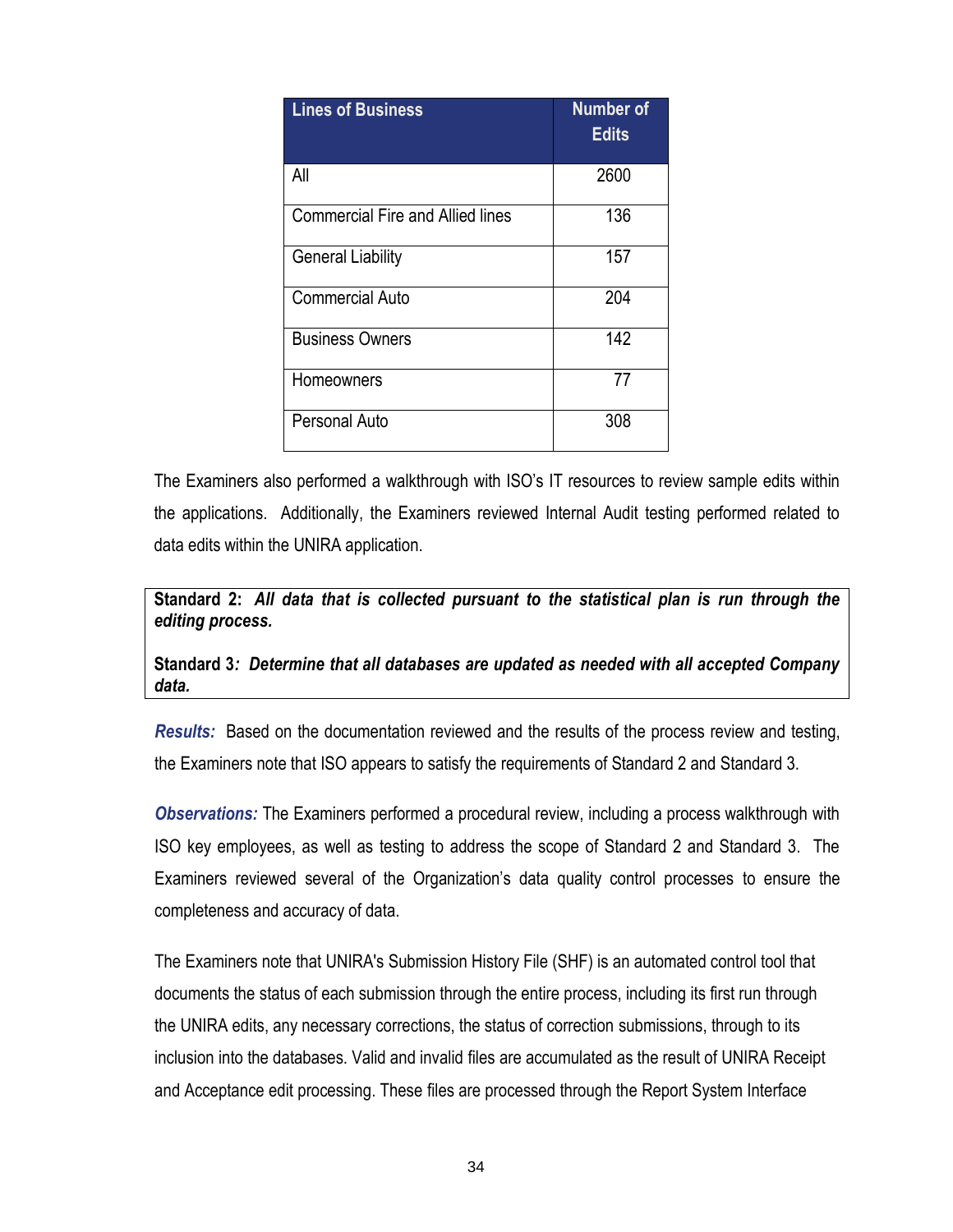(RSI) program for the existing report systems and sorted to consolidate the data prior to data base update.

ISO uses a closeout process to determine when new records received during the quarter can be incorporated into the various statistical databases. Each quarter a closeout schedule is followed that provides target due dates for various closeout related functions. There are three separate schedules as follows: personal auto, personal lines other than auto and commercial lines. Staff from the Data Management and Ratemaking disciplines (i.e., the users of the data) review information from the UNlRA Submission History File to determine whether sufficient data has been reported for the quarter and databases can be updated. The actual update of the databases is managed by way of control reports. Input totals (written premiums and exposures, paid and outstanding losses, and record counts from the updated quarter and the Historical Data Base) are balanced to the output control totals of the updated database.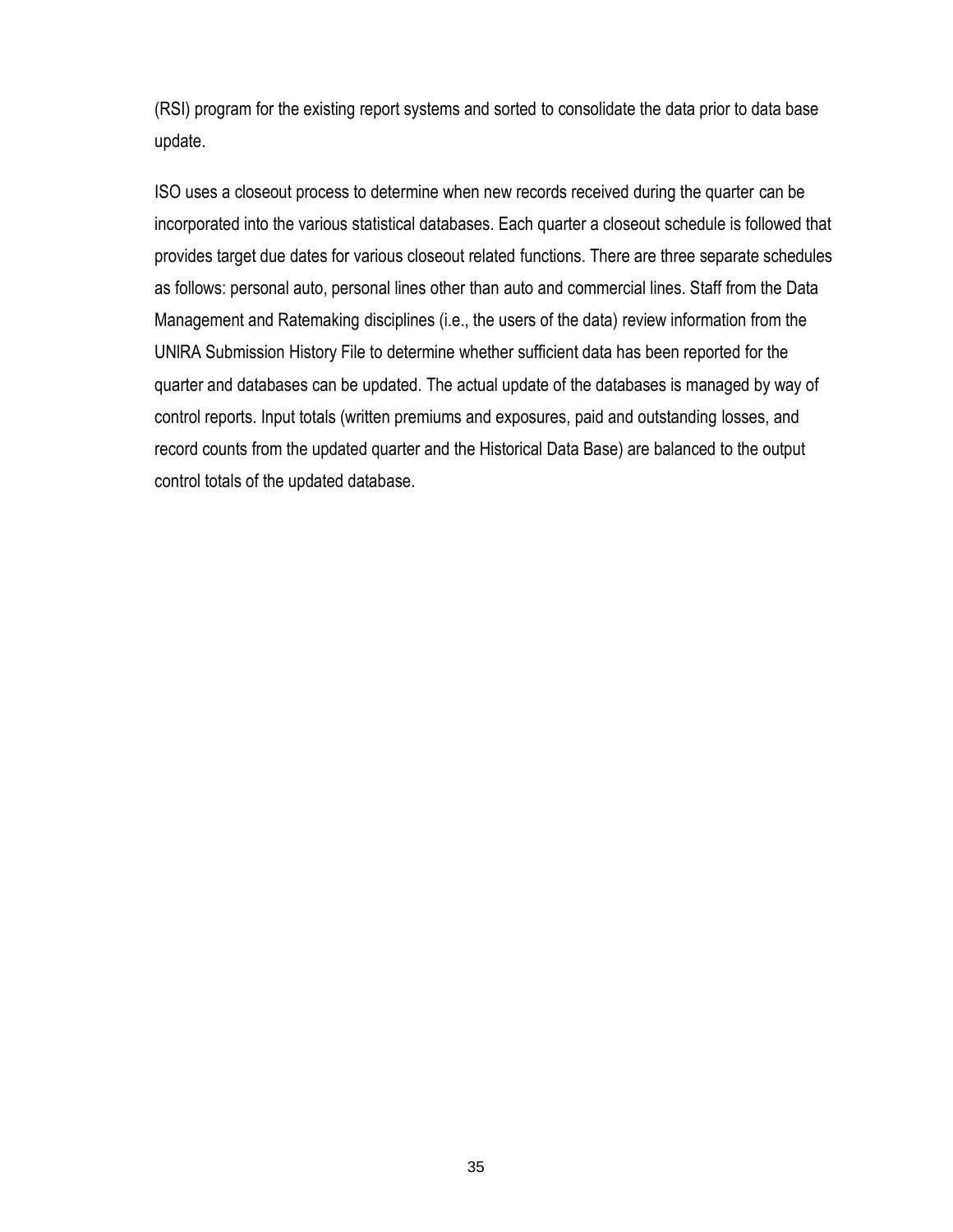*Standard 4: Determine that statistical data is reconciled to the State Page Exhibit of Premium and Losses, Statutory Page 14, of the NAIC Annual Statement on an annual basis.*

*Results:* The Examiners performed a procedural review, including a process walkthrough with ISO key employees. The Examiners confirmed that ISO appropriately deploys the control totals of each individual data submission to assure that each submission balances with respect to applicable record counts, written premiums, paid and unpaid losses. The Examiners confirmed that any submission that does not reconcile in any applicable key items is returned for correction to the reporting insurer.

The walkthrough also included an illustrative example regarding ISO's Annual Statement reconciliation process in which ISO requires that insurers reconcile or reasonably explain differences between reported statistical data and Annual Statement State Page amounts.

Based on this information documented by the Examiners, no additional work was deemed necessary regarding this Standard.

**Standard 5:** *Determine that all calculations associated with the database have been accurately applied.*

*Results:* The Examiners reviewed documentation and related information and conducted a process review and performed testing. The Examiners note ISO appears to satisfy the requirements of Standard 5.

*Observations:* A procedural review, including a process walkthrough with ISO key employees, was performed to address this standard. The Examiners obtained and reviewed the Statistical Plans and Statistical Compilation processes and procedures and noted that after the Organization has processed submitted data through the editing systems, other calculations are performed to decide whether further corrective action may be necessary.

The Examiners note that ISO performs specific database calculations based upon the reported data as follows:

 *Aggregation* - Several databases have some level of aggregation. For some databases, the level of aggregation is limited to summarization over all non-amount fields to reduce the size of the database. For other databases, the aggregation process summarizes the data to a report year level (e.g., consolidates loss records related to a single occurrence).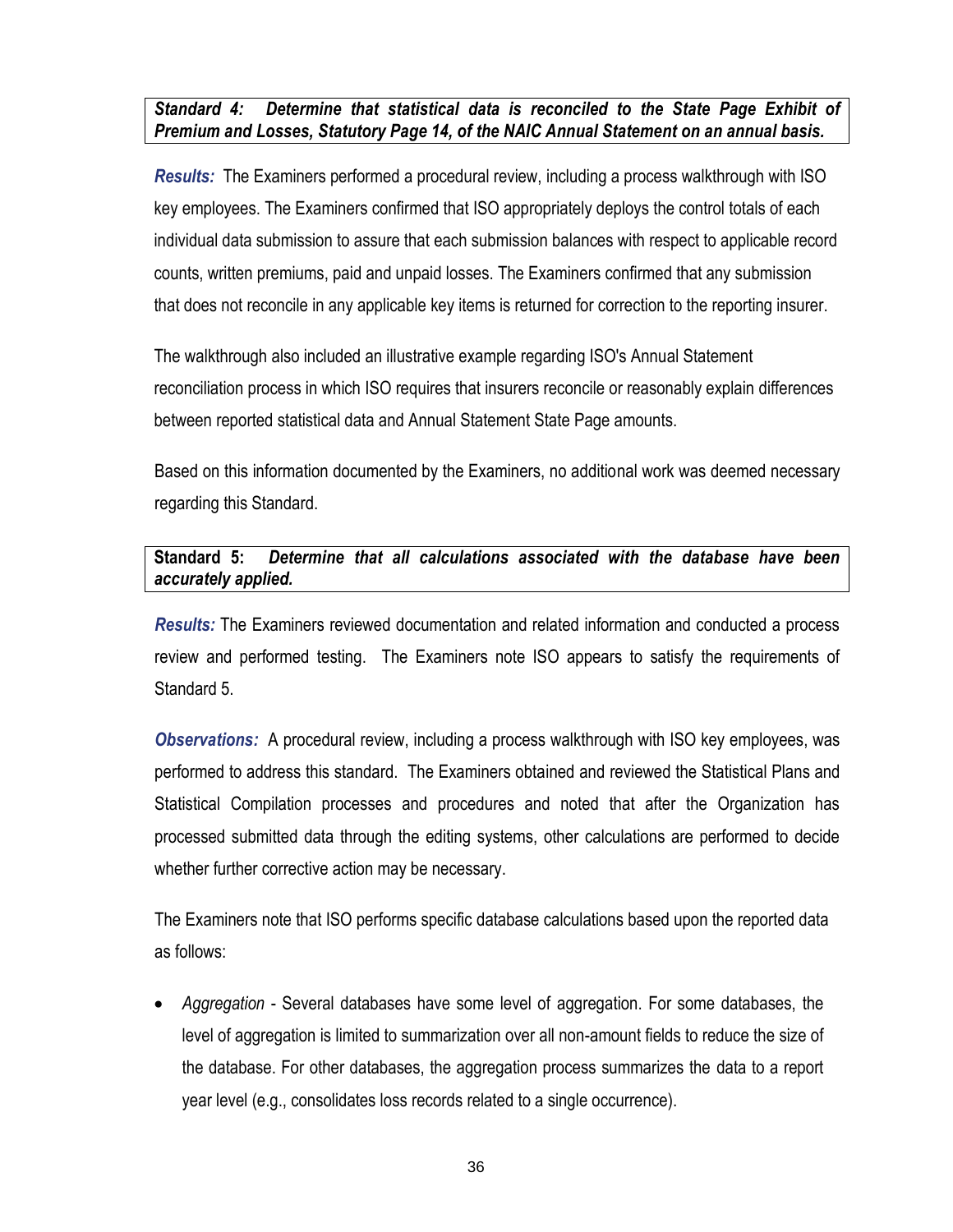- Calculated amounts For example, some databases (e.g., commercial auto and liability other than auto) have quarterly earned amounts and others (e.g., personal auto, homeowners, and business owners) have the calculated fields needed to earn data when a report is generated (e.g., earned year and quarter (month), number of quarters (months) earned). Other calculated fields may include risk counts, exposure adjusted for policy term, and car-months (exposure) for personal auto.
- Mappings Class grouping, rating territory, and other indicators are assigned from tables onto the database.

The database systems were developed in a strict environment that requires testing by both the development area and the business area. The various database calculations were tested (using speciallydesigned test data) and verified when originally implemented. Then, whenever a change is made to a calculation that change is tested using specially-designed test data and verified. For all changes, including those made to other parts of the database process, the calculations are tested and verified via regression testing; that is, tested to ensure that the part of the system not affected by the system change produces the same results before and after the change is implemented. The database load programs are run and the control reports are checked by staff to ensure that data is passed through the system correctly. In addition, business analysts prepare and review control reports for consistency across quarters.

A more detailed review of database calculations occurs when business analysts prepare reports from the databases. These are reviewed for reasonableness and completeness. If an anomaly is identified, the analyst traces the anomaly through the report system to the database and back to the data reported by companies, which ensures that the anomaly is data driven and not due to a flaw in the calculation process. The investigation deconstructs the calculations and is a backward check at a very detailed level of the calculations.

#### *Standard 6: Where applicable, the statistical agent employs use of data completeness tests as outlined in the NAIC Statistical Handbook of Data Available to Insurance Regulators***.**

*Results:* Based on the documentation reviewed and the results of the process review and testing, the Examiners note that ISO appears to satisfy the requirements of Standard 6.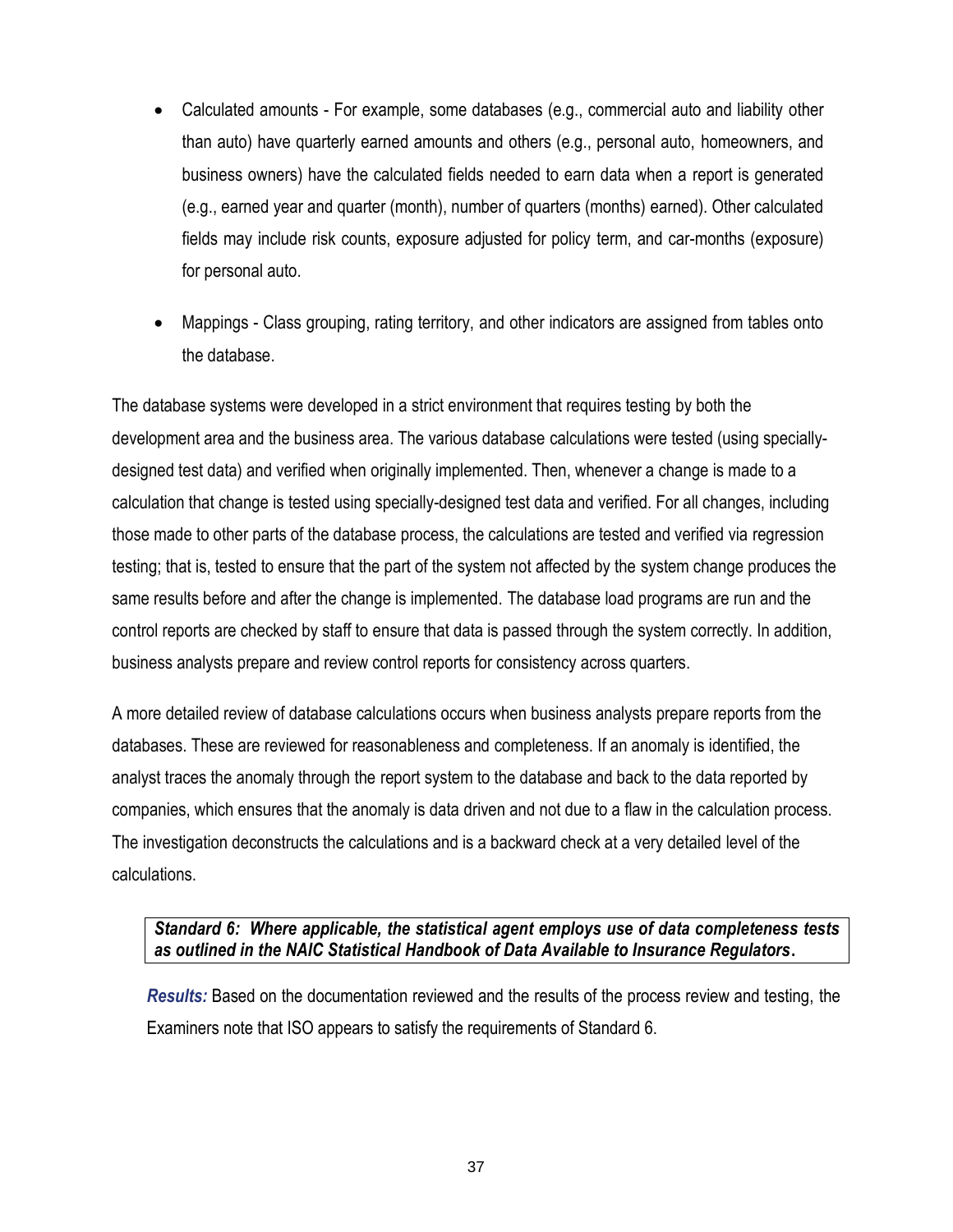*Observations:* The Examiners performed a procedural review, including a process walkthrough with ISO key employees, as well as testing to address the scope of Standard 6. The Examiners reviewed several of the Organization's data quality control processes to ensure the completeness and accuracy of data.

Following the reasonability checks, ISO prepares aggregate statistical compilations and then a callto-call check with the prior year's compilation is performed. Any significant changes in overlapping years, or unexpected differences in latest (new) year compared to earlier years, are investigated and explained before the compilation is released. Finally, the referenced calculations are segregated into two (2) categories; 1 - Balancing and 2 - Error Tolerance. Calculations are performed separately on each module. The Examiners note for reference that ISO defines a module as one of the major subdivisions of insurance or lines of business. If a module fails either the balancing or error tolerance test, it is rejected and receives the status "Resubmission Required".

ISO's system compares the dollar amount and the number of detail records reported for a particular module with the dollar amount and record count reported on the Submission Control Record for the module. The Examiners confirmed with ISO that if either the dollar amounts or record counts are out of balance by 1% or more, the system rejects the module. ISO's systems assign each detail record to a module and calculate the percentage of the total dollar amount and record count containing errors. Each Plan and level of reporting has a maximum acceptable error percentage (such as the 1% error rate noted above), which if reached or exceeded will result in the system rejecting the module.

The Examiners performed walkthroughs of each of the above processes, which included the review of sample calculations, for each of the LOB in scope for the exam.

#### **V. CORRESPONDENCE WITH INSURERS AND STATE REGULATORS**

The purpose of this section of the Examination is for the Examiners to review and confirm whether ISO promptly notifies the statistical reporting insurers (and regulators, as requested or required) when a problem with or question about the data is found, and then follows up with the statistical reporting insurer whose data is problematic, if the statistical reporting insurer does not respond within the appropriate time frame.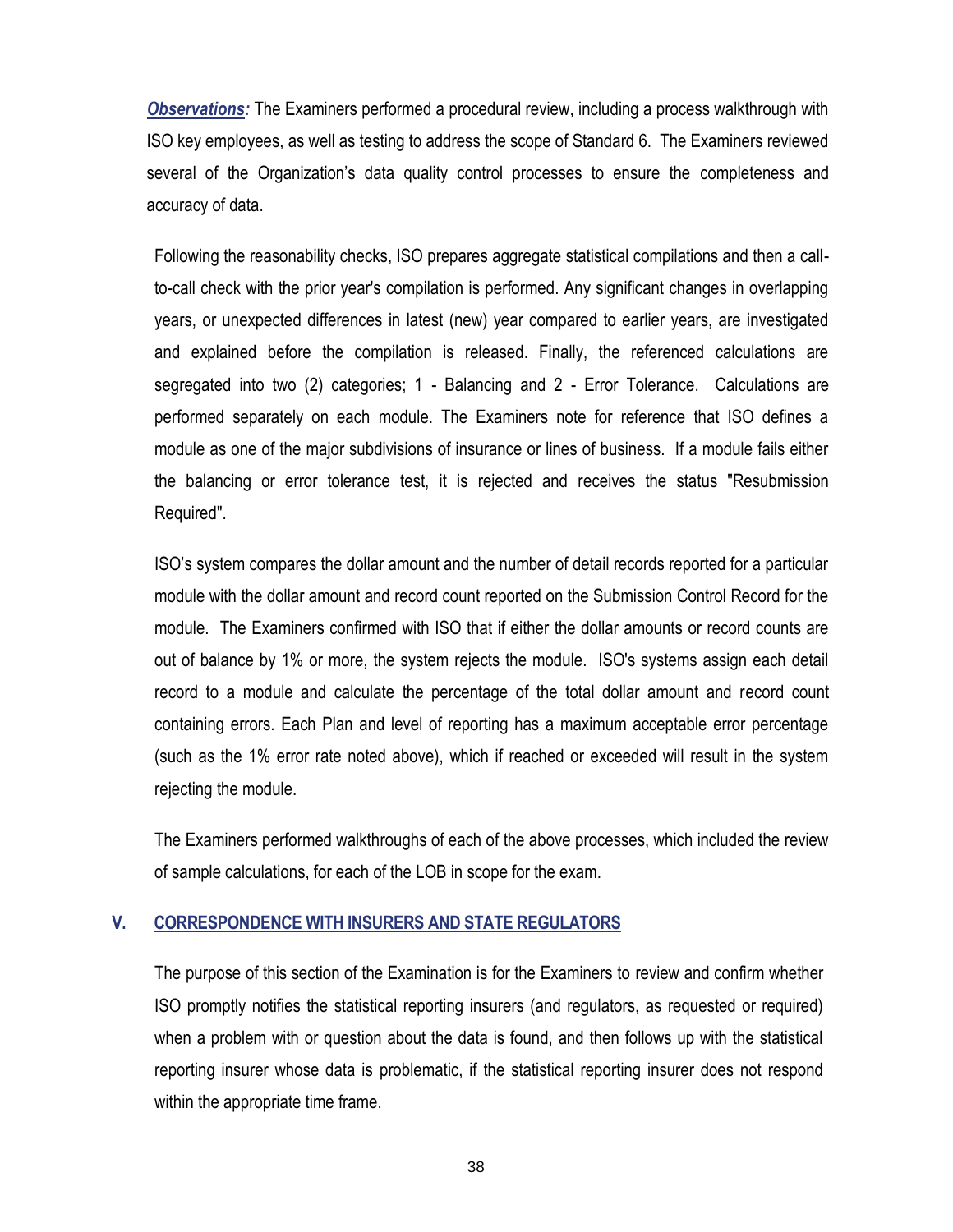**Standard 1**: *The statistical agent keeps track of companies that fail to meet deadlines***.**

*And*

**Standard 2**: *The statistical agent has established procedures for notifying companies (and regulators, as requested or required) of material errors and for correcting those errors.*

*And*

**Standard 3:** *The statistical agent maintains a follow-up procedure with companies that have reporting errors or questions.*

*Results:* The Examiners reviewed documentation and related information and conducted a process review and performed testing. The Examiners note that ISO appears to satisfy the requirements for Standard 1, Standard 2 and Standard 3.

*Observations:* A procedural review and detailed testing was performed to address the above referenced Standards. The Examiners reviewed ISO's procedures regarding the tracking and reporting of data submissions for those statistical reporting insurers that fail to meet deadlines. Also, a review of the annual statistical reporting procedural manual ("manual") that is sent to statistical reporting insurers was performed.

The manual includes information with regards to how statistical reporting insurers are to report data and correct reporting errors. Additionally, the manual explains how statistical reporting insurers are to resubmit data, and provides information regarding penalties for reporting with errors and/ or untimely submissions. In this regard, the Examiners confirmed that ISO prepares weekly reports that identify any statistical reporting insurers that are delinquent in reporting and/or have reporting errors. ISO tracks and follows up with these statistical reporting insurers for 18 quarters.

Based on the Examiner's review of these procedures, it was noted that the Organization has controls and procedures for determining its statistical reporting insurers reporting status. In addition, ISO has processes and procedures established to communicate with delinquent statistical reporting insurers.

In addition to the above review, the Examiners used ACL to select and test a sample of 15 statistical reporting insurer delinquencies with at least one partial submission not reported, and 15 from other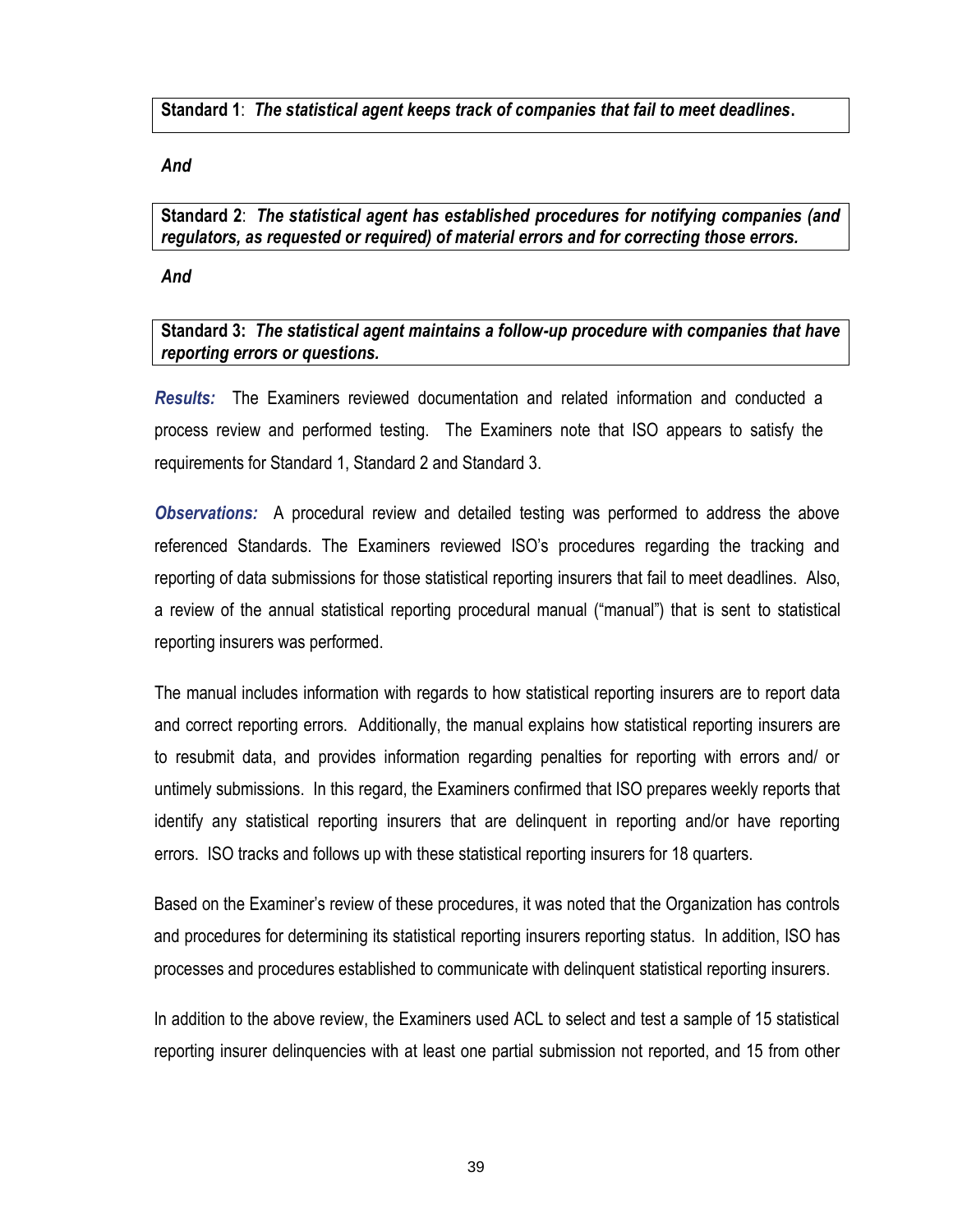types of data errors from the combined lines of business for the statistical reporting insurer. (See Appendix E)

Correspondence for each sample was tested with regards to certain attributes including the following:

- The initial due date of the request
- The dates of first follow up with Company
- The timeliness of original notification
- Additional follow-up notifications
- Monitoring of the issue(s) through completion (Company corrected errors or submitted past due reports).
- Any required notifications to State Insurance Departments
- Assessments of charges in compliance with the ISO Incentive Assessment Program

### **Standard 4**: *Review any additional data quality programs maintained by the statistical agent pertaining to data collected pursuant to the statistical plan.*

*Results:* The Examiners reviewed documentation and related information and conducted a process review and performed testing. The Examiners note that ISO appears to satisfy the requirements of Standard 4.

*Observations:* The Examiners performed a procedural review, including a process walkthrough with ISO key employees, as well as testing to address the scope of Standard 4. The Examiners reviewed several of the Organization's data quality control processes to ensure the completeness and accuracy of data. These processes included the following:

*Submission Analysis Report ("SAR") – The SAR is returned to each statistical reporting insurer and includes a cover letter, submission summary, module summary and state summary reports, and also includes error listings. The report displays the accuracy and validity of their data. The Examiners reviewed a sample of SARs during the review.* 

*Submission Summary Report ("SSR") – The SSR is organized by LOB. It displays a pending error record residing in file from UNIRA. The SSR includes details regarding the status of data edits, which must be addressed by the reporting insurer prior to resubmitting the data if applicable.*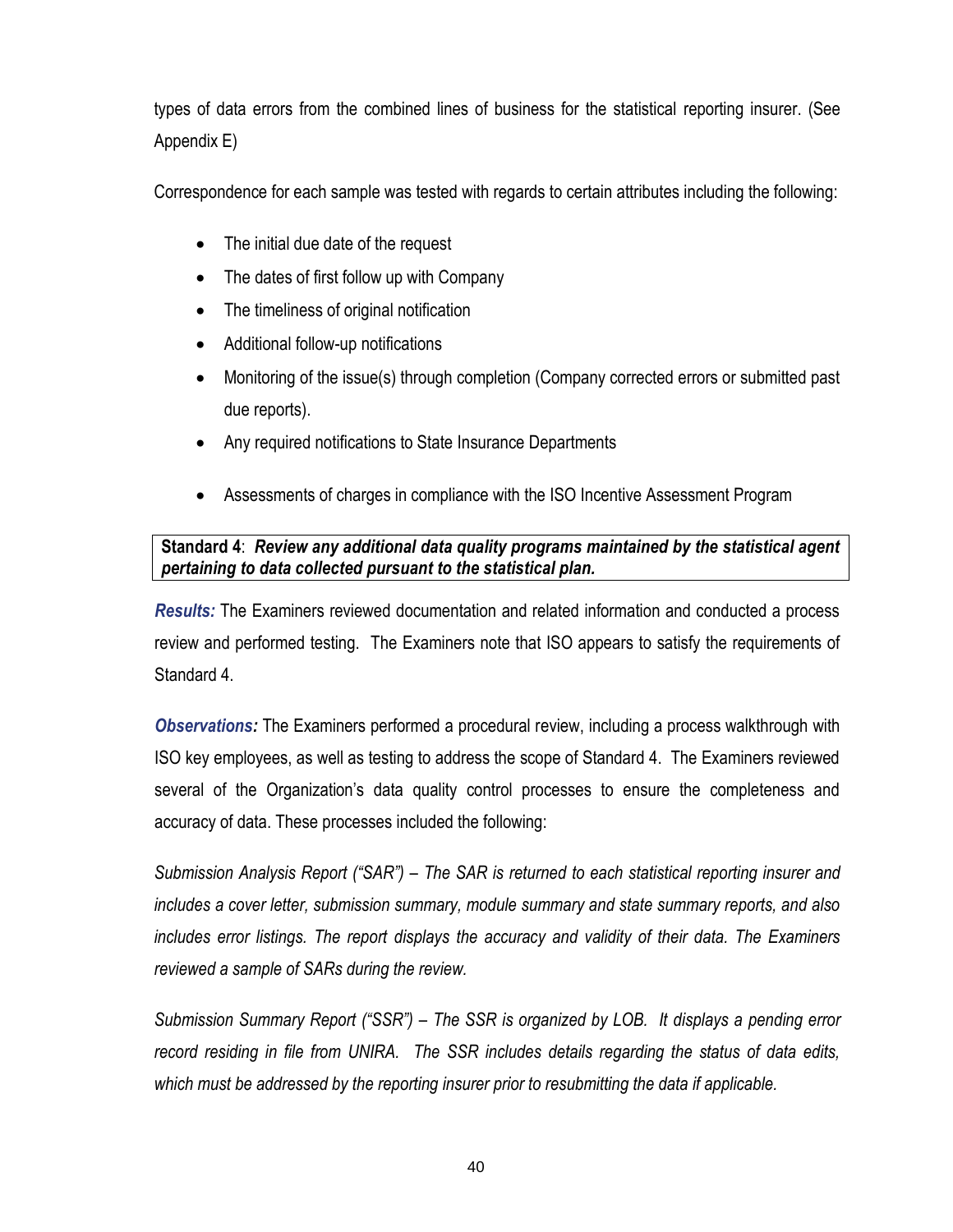In addition ISO has the following initiatives in place to ensure on-going data quality:

- ISO's Incentive Assessment Program (IAP) encourages timely, accurate and complete statistical *reporting through the use of acceptability and compliance charges, resource allocation charges and special submission processing fees for data submissions.*
- *ISO has a Performance Evaluation Report (commonly called the Report Card Program), which evaluates the timeliness and quality of submissions each year, that is sent to each Insurer's Data Quality Officer.*
- *ISO conducts Statistical Reporting Training Seminars on an annual basis for insurers. Seminar attendees are given detailed supporting material.*
- Custom training is also available on an *individual insurer basis.* One-on-one support for *individual insurer inquiries is provided on an ongoing basis in support of the entire statistical reporting process.*

**Standard 5: With each standard premium and loss report to the states, the advisory organization provides a listing of companies whose data is included in the compilations and a historical report listing insurers whose data for the state was excluded, as set forth in Section 2.4 of the NAIC Statistical Handbook of Data Available to Insurance Regulators.**

*Results:* The Examiner reviewed documentation and related information and performed a process review. The Examiners note that ISO appears to satisfy the requirements of this request.

*Observations:* The Examiners incorporated the review and testing for this standard concurrent with the review of the (10) loss cost filings conducted under the Operations and Management section, Standard 2, which was done with the Lead State's approval of the Examiners workplans and to assist with the overall efficiency of the Examination.

In so doing the Examiners confirmed that the annual statistical submissions to the states included a listing of statistical reporting insurers whose data is included in the compilations and a historical report listing of insurers whose data for the state was excluded, as set forth in Section 2.4 of the NAIC Statistical Handbook of Data Available.

## **VI. REPORTS, REPORT SYSTEMS AND OTHER DATA REQUESTS**

The Reports, Report Systems and Other Data Requests aspect of the Examination focused on the Examiners review of ISO's reports and other statistical compilations prepared for state regulators,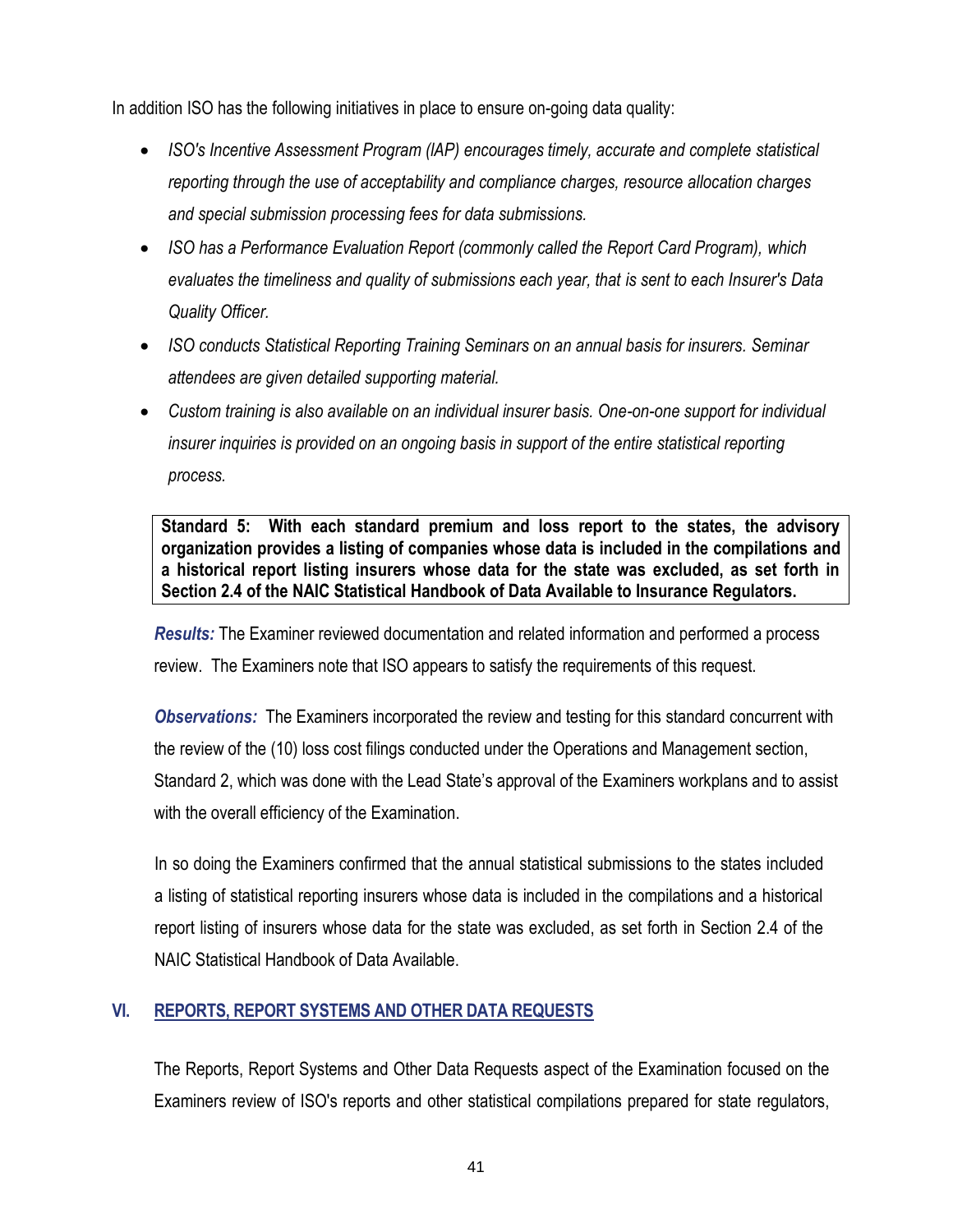as well as confirming the Organization's internal procedures for preparing reports and responding to data requests, including the timeliness and quality of the response.

#### **Standard 1:** *All calculations used to develop the database have been performed accurately.*

*Results:* The Examiners reviewed documentation and related information and conducted a process review and performed testing. The Examiners note that ISO appears to satisfy the requirements of Standard 1.

*Observations:* The Examiners performed a procedural review, including a process walkthrough with ISO key employees, to address Standard 1, which included obtaining and reviewing ISO's Statistical Plans and Statistical Compilation processes and procedures. Through this review, the Examiners confirmed that the Organization processes submitted data through their editing systems and other calculations are performed to decide whether further corrective action is necessary.

# **Standard 2:** *The statistical agent has accurately extracted the appropriate information from the statistical database.*

*Results:* The Examiners reviewed documentation and related information and conducted a process review and performed testing. The Examiners note that ISO appears to satisfy the requirements of Standard 2.

*Observations:* The Examiners performed a procedural review, including a process walkthrough with ISO key employees, as well as testing to address the scope of Standard 2. The Examiners reviewed several of the Organization's data quality control processes to ensure the completeness and accuracy of data.

*The review and testing performed by the Examiners under the Review of Statistical Plans Section, Additional Area of Review 1 also pertains to this Standard. Please refer to the information starting on page 12; see this section for testing results.*

The Examiners also noted that ISO performs specific reasonability checks for statistical compilations that include the following: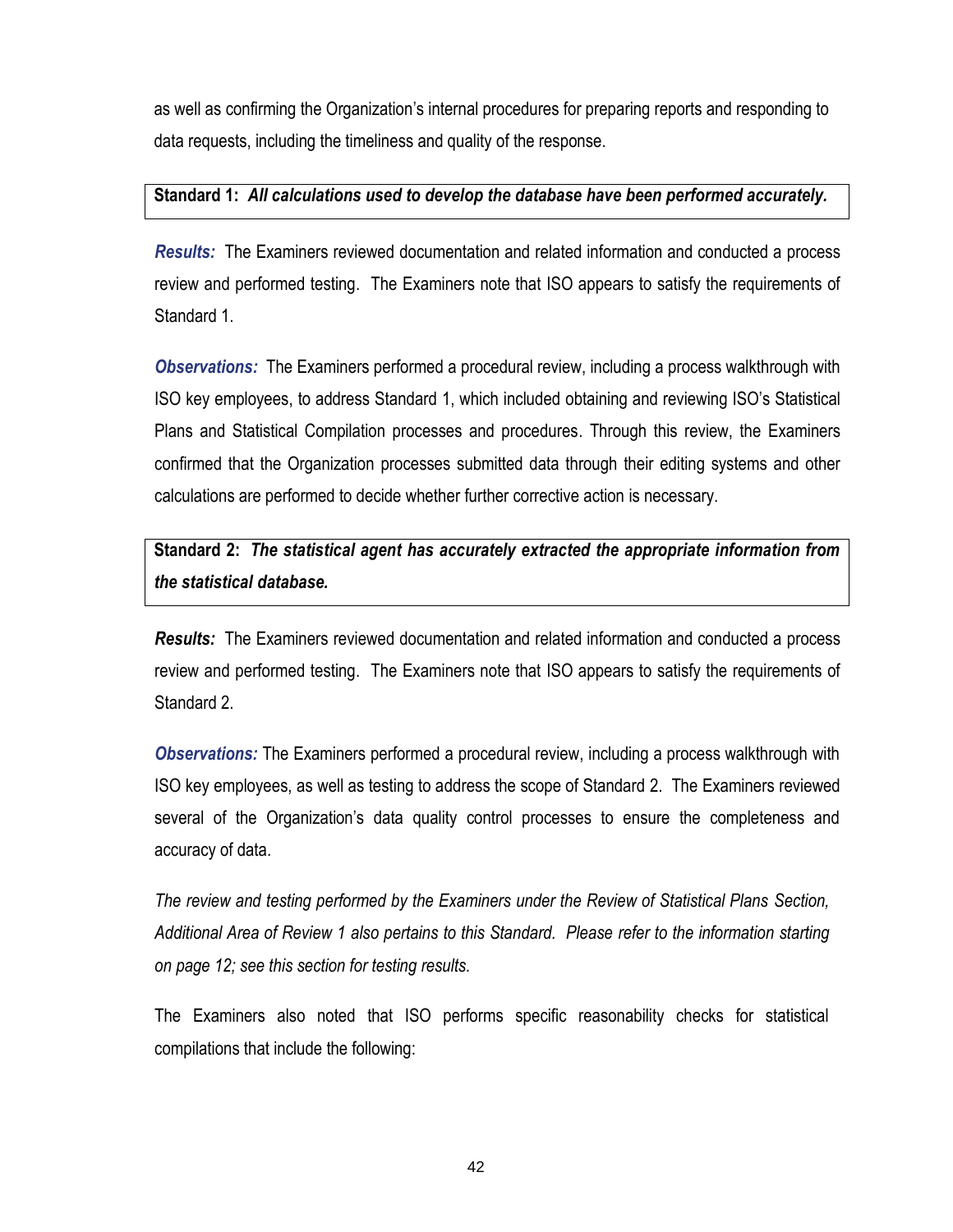- Missing data and data anomalies at the insurer group level losses, claim counts, decrease in premiums indicating a reporting insurer delinquency in reporting; premium/loss mismatch; shifting of data between categories; unusual loss severity, frequency, pure premium, loss ratio; and unusually high or low average premium.
- Comparison of the statistical data stored on the mainframe to downloaded Excel files.
- ISO reviews scans for the similar types of anomalies, which it completes at the Company level, such as changes in the current year's data, unusual or unexpected loss development, and shifts in territory and/or policy form. If necessary, additional exclusions are made, and the compilation is reproduced.

Following the reasonability checks, ISO prepares aggregate statistical compilations and then a callto-call check with the prior year's compilation is performed. Any significant changes in overlapping years, or unexpected differences in latest (new) year compared to earlier years, are investigated and explained before the compilation is released.

To confirm the Examiner understands the above process and procedures, walkthroughs were performed, which included the review of sample reports, for each of the LOBs included in the scope of the Examination.

**Standard 3:** *Any data extracted from the statistical database has been accurately reviewed with any additional data obtained directly from a Company in preparing a response to a data request.*

**Standard 4:** *Data collected, in addition to the data collected under the statistical plan, was adequately reviewed for quality and compiled according to applicable statutes, rules and regulations.* 

*Results:* Standards Not Applicable.

*Observations:* The two Standards were discussed with ISO personnel and the Examiners confirmed that there have been no inquiries made during the Period. The Organization responded as follows:

*"Unlike other statistical agents, ISO has very detailed statistical plans and thus we rarely need to issue special calls to our reporting insurers in order to respond to regulatory data requests. We have*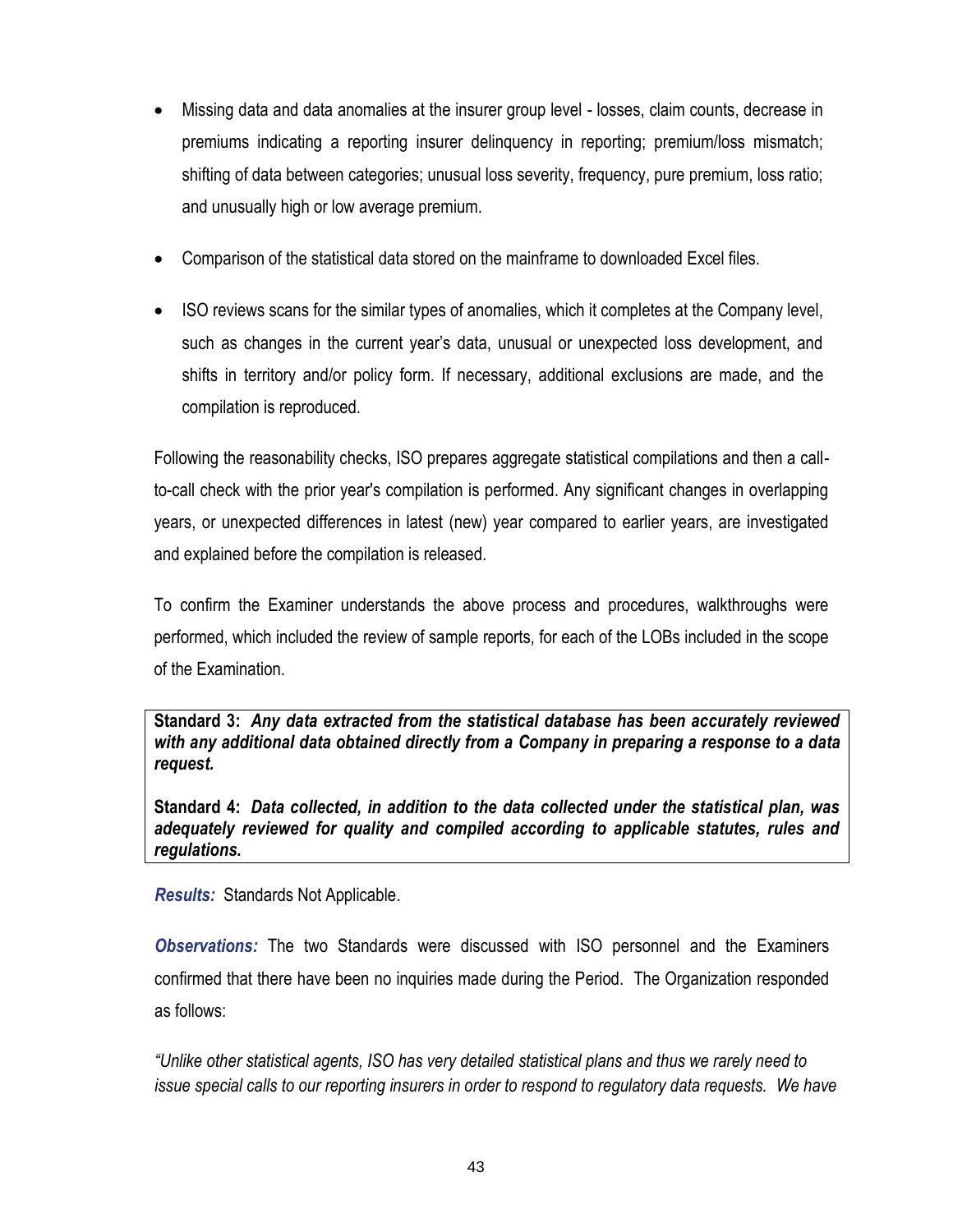*checked our records and confirmed that there were no such requests requiring special calls during the exam period, so there is nothing to discuss or demonstrate with respect to your first question."*

Based on this information documented by the Examiners, no additional work was deemed necessary regarding Standards 3 and 4.

#### **VII. RATEMAKING FUNCTIONS**

The purpose of this aspect of the Examination was to review ISO's loss cost reports and reporting systems, if any, as well as its internal procedures for preparing related reports and responding to data requests, including the timeliness and quality of the response.

**Standard 1:** *The advisory organization submits filings and/or submissions to the state within the established time frame.*

*Results:* The Examiners reviewed documentation and related information and conducted a process review and performed testing. The Examiners note that ISO appears to satisfy the requirements of Standard 1.

*Observations:* The Examiners note that ISO does not make rates; rather, the Organization prepares advisory prospective loss costs. The Examiners reviewed the Organization's written policies and procedures for the preparation and submission of policy forms and filings and written procedures to effect compliance with applicable state filing and/or approval prior to distribution. The policies and procedures reviewed by the Examiners included the following:

- Filings are made on SERFF or other state-approved filing systems,
- ISO's RCTS is used to record and monitor the status of all inquiries that are made by a DOI analyst that is reviewing the filing and;
- ISO's PSD workflow process focuses on the accuracy of the publication of the policy forms and manuals included in filings, including introduction of new or revised policy forms or manual pages in compliance with the filed material that was approved by the DOI.

*The review and testing performed by the Examiners under Operations and Management Standard 3, of the report also pertains to this Standard. Please reference this section starting on page 10 of the Report.*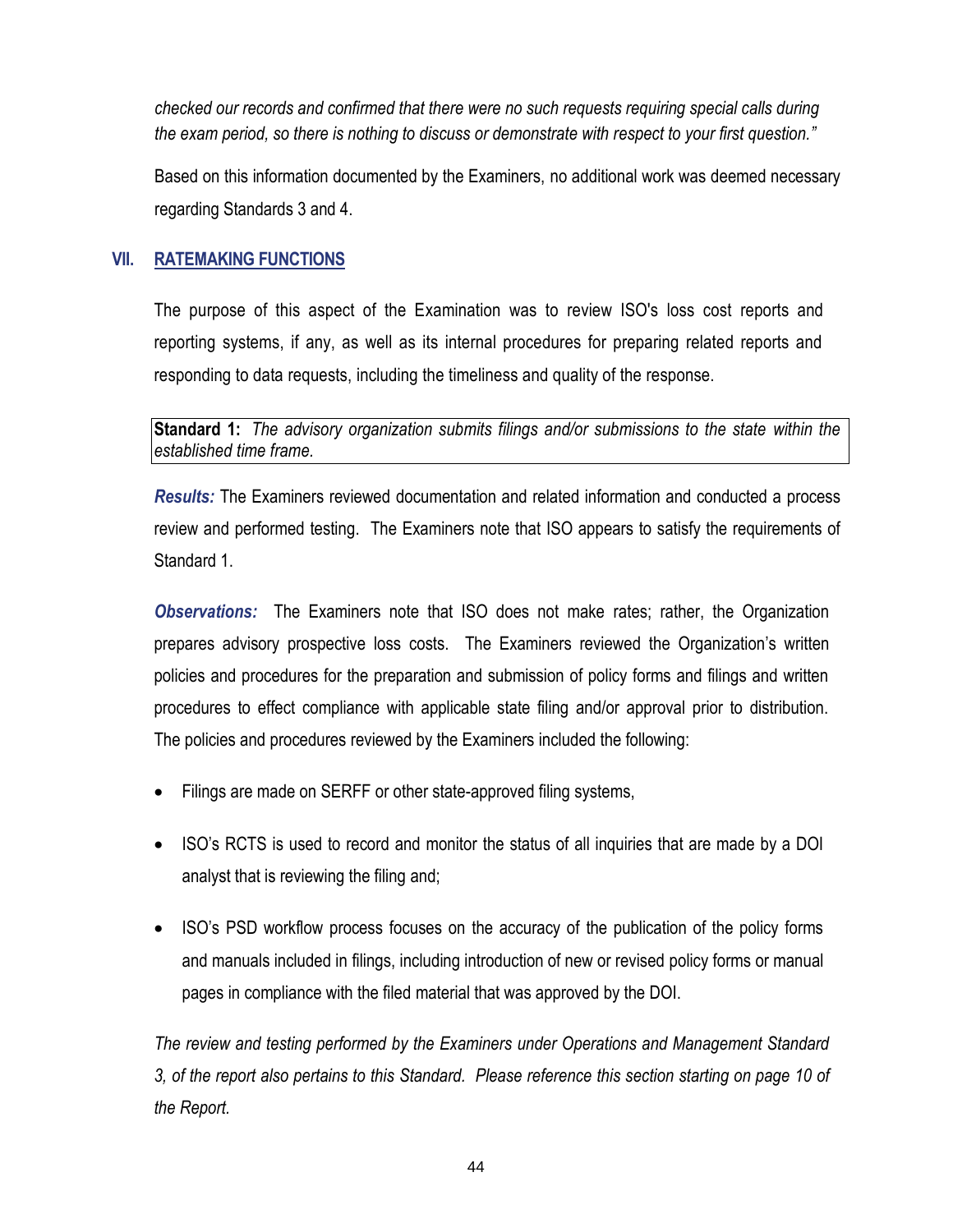#### **VIII. FORM DEVELOPMENT REVIEW**

The purpose of this aspect of the Examination was for the Examiners to review ISO's processes for development, maintenance and filing of forms for insurance programs.

**Standard 1:** *The advisory organization has processes in place to identify and provide subscribers with necessary changes (by virtue of changes in state laws or case law) to advisory forms, rules or loss costs*

*Results:* The Examiners reviewed documentation and related information and performed testing. The Examiners note that ISO appears to satisfy the requirements of Standard 1.

*Observations:* Please note for reference that this Standard was reviewed under Section I, Operations and Management Standard 8*; please reference this section starting on page 12 of the Report.* 

*Standard 2: The advisory organization has quality assurance processes in place to review submissions of forms, rates, loss costs or other submissions prior to filing or submitting to the applicable state.*

*Results:* The Examiners reviewed documentation and related information and performed testing. The Examiners note that ISO appears to satisfy the requirements of Standard 2.

*Observations: Please note for reference that this Standard was reviewed under Section I, Operations and Management Standard 3; please reference this section starting on page 10 of the Report.*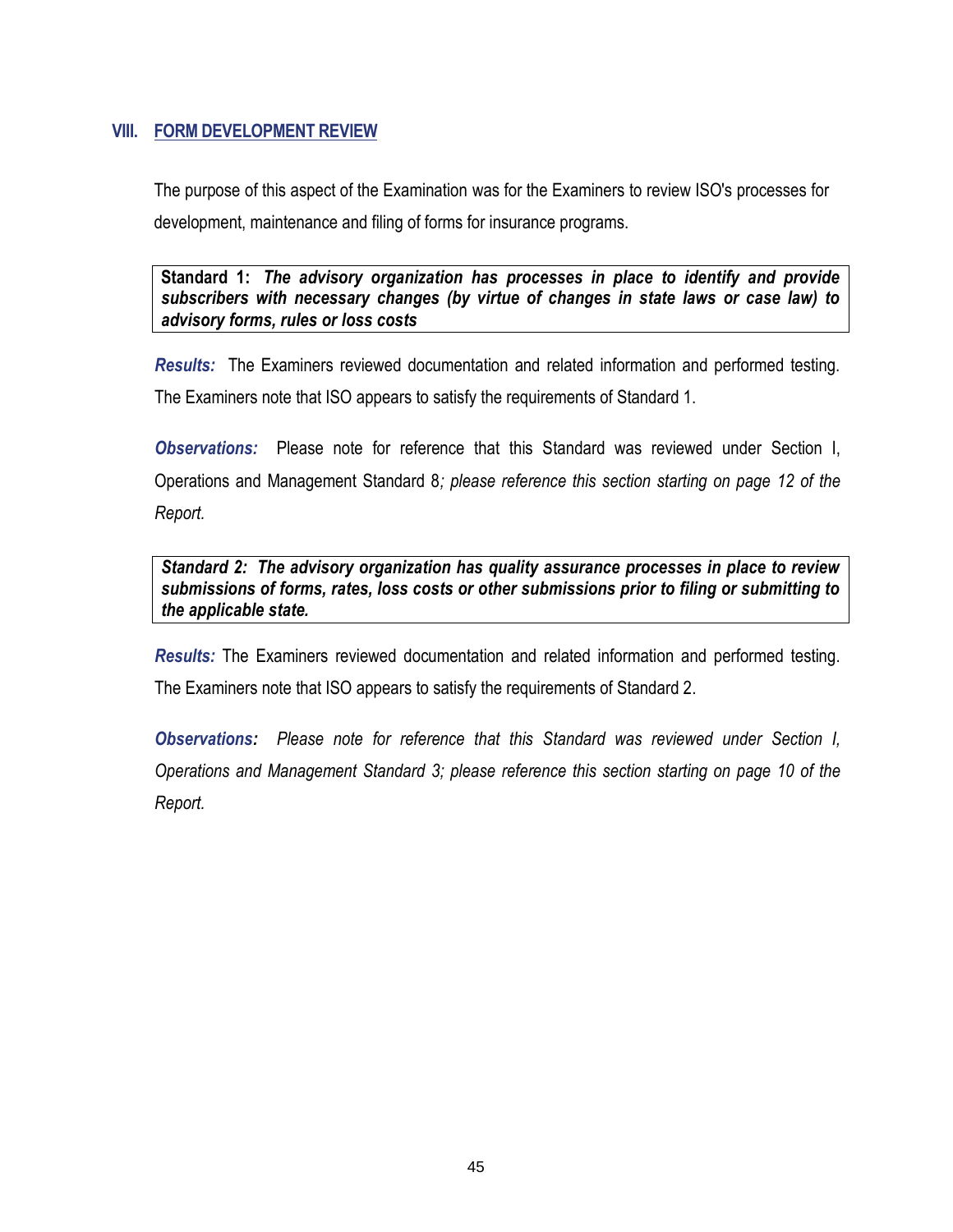# **Appendix A - Loss Cost Filing Samples**

| <b>Sample</b> | <b>LOB</b> | <b>ST</b> | <b>Description</b>            | <b>Filing</b><br><b>Designation</b> |
|---------------|------------|-----------|-------------------------------|-------------------------------------|
| LC Filing 01  | BP.        | AK        | <b>Business owners</b>        | <b>BP-09-RLC09</b>                  |
| LC Filing 02  | CA         | MD        | Commercial Auto               | CA-09-BRLA1                         |
| LC Filing 03  | <b>CF</b>  | MЕ        | <b>Commercial Property</b>    | CF-09-RLA1                          |
| LC Filing 04  | GL         | <b>TN</b> | <b>General Liability</b>      | GL-08-IALL1                         |
| LC Filing 05  | HO         | WV        | Homeowners                    | <b>HO-11-RLA1</b>                   |
| LC Filing 06  | PP         | AZ        | Personal Auto                 | PP-09-IRLA1                         |
| LC Filing 07  | FI         | <b>TX</b> | <b>Financial Institutions</b> | FI-09-RLC09                         |
| LC Filing 08  | <b>FR</b>  | <b>OK</b> | <b>Commercial Farm</b>        | <b>FR-10-RLA0</b>                   |
| LC Filing 09  | DP         | FL.       | <b>Dwelling Property</b>      | DP-11-RLA1                          |
| LC Filing 10  | WT         | ID        | Watercraft                    | WT-09-RWTLC                         |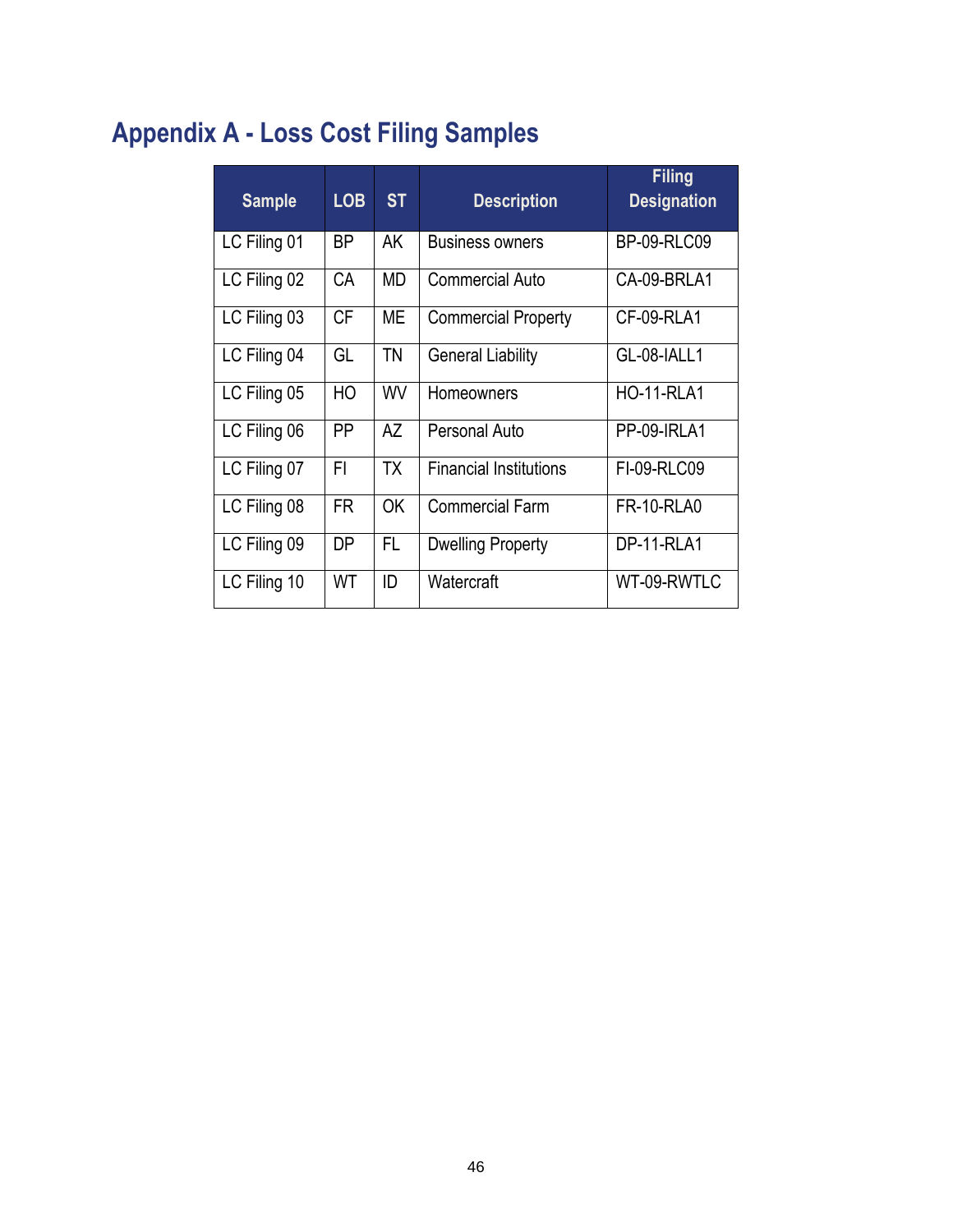# **Appendix B - Form Filings Samples**

| <b>Sample</b> | <b>LOB</b> | <b>ST</b>      | <b>Description</b>             | <b>Filing</b><br><b>Designation</b> |
|---------------|------------|----------------|--------------------------------|-------------------------------------|
| Forms 01      | <b>CL</b>  | МT             | <b>Commercial Property</b>     | CL-09-OAI1                          |
| Forms 02      | <b>CL</b>  | NΗ             | <b>Commercial Property</b>     | CL-10-OCUL1                         |
| Forms 03      | <b>PP</b>  | PA             | Personal Auto                  | PP-09-OUM4                          |
| Forms 04      | PP         | <b>SD</b>      | <b>Personal Auto</b>           | PP-10-OLSVF                         |
| Forms 05      | <b>FR</b>  | NΥ             | <b>Commercial Farm</b>         | FR-07-OTFL1                         |
| Forms 06      | <b>FR</b>  | WI             | <b>Commercial Farm</b>         | FR-08-OTOAL                         |
| Forms 07      | <b>MS</b>  | UT             | <b>Market Segments</b>         | MS-07-OSF07                         |
| Forms 08      | <b>MS</b>  | GA             | <b>Market Segments</b>         | MS-09-OHCFR                         |
| Forms 09      | <b>BP</b>  | VA             | <b>Business owners</b>         | BP-08-OWEFO                         |
| Forms 10      | <b>BP</b>  | IL             | <b>Business owners</b>         | <b>BP-09-OFR09</b>                  |
| Forms 11      | <b>CU</b>  | CO             | <b>Commercial Umbrella</b>     | <b>CU-08-ORU08</b>                  |
| Forms 12      | <b>CU</b>  | IA             | <b>Commercial Umbrella</b>     | CU-08-OTRCX                         |
| Forms 13      | <b>CR</b>  | <b>ND</b>      | Crime                          | CR-08-OTOAP                         |
| Forms 14      | <b>CR</b>  | VI             | Crime                          | CR-10-OACFO                         |
| Forms 15      | <b>OP</b>  | <b>AR</b>      | Capital Assets - Output Policy | OP-07-OEBFO                         |
| Forms 16      | <b>OP</b>  | NJ             | Capital Assets - Output Policy | OP-07-OEBFO                         |
| Forms 17      | HO         | KY             | Homeowners                     | HO-10-OFR10                         |
| Forms 18      | HO         | R <sub>l</sub> | Homeowners                     | <b>HO-10-OFR10</b>                  |
| Forms 19      | BM         | <b>MO</b>      | Boiler and machinery           | BM-08-OEBWE                         |
| Forms 20      | <b>BM</b>  | VT             | Boiler and machinery           | BM-09-OEBFO                         |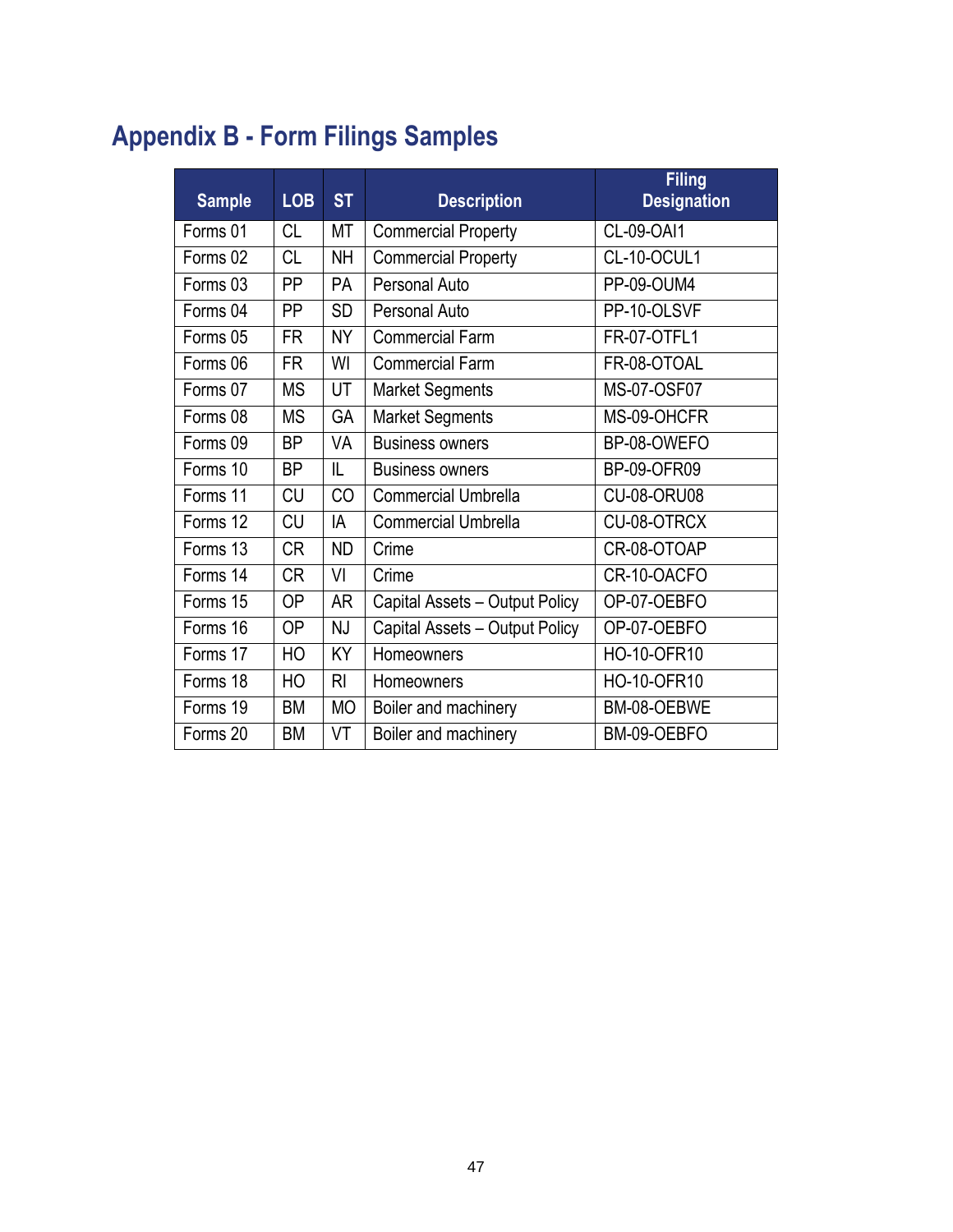# **Appendix C - Rule Filings Samples**

| <b>Sample</b>       | <b>LOB</b> | <b>ST</b> | <b>Description</b>              | <b>Filing</b><br><b>Designation</b> |
|---------------------|------------|-----------|---------------------------------|-------------------------------------|
| Rules 01            | PP         | LA        | Personal Auto                   | PP-10-RLSVR                         |
| Rules 02            | PP         | <b>SC</b> | Personal Auto                   | <b>PP-11-ORU1</b>                   |
| Rules 03            | <b>CM</b>  | <b>MS</b> | <b>Commercial Inland Marine</b> | CM-10-IMHB1                         |
| Rules 04            | <b>BP</b>  | <b>KS</b> | <b>Business owners</b>          | BP-11-RWTRU                         |
| Rules 05            | BP         | CA        | <b>Business owners</b>          | BP-09-OAIE2                         |
|                     |            |           | <b>Revisions to Financial</b>   |                                     |
| Rules 06            | <b>RP</b>  | ΟH        | Experience                      | <b>RP-10-RLW10</b>                  |
| Rules 07            | HO         | MI        | Homeowners                      | <b>HO-10-RRU10</b>                  |
| Rules 08            | HO         | <b>MN</b> | Homeowners                      | HO-09-OAP09                         |
| Rules <sub>09</sub> | <b>MS</b>  | <b>CT</b> | <b>Market Segments</b>          | MS-10-OASRU                         |
| Rules 10            | CA         | DC        | <b>Commercial Auto</b>          | <b>CA-11-RCP1</b>                   |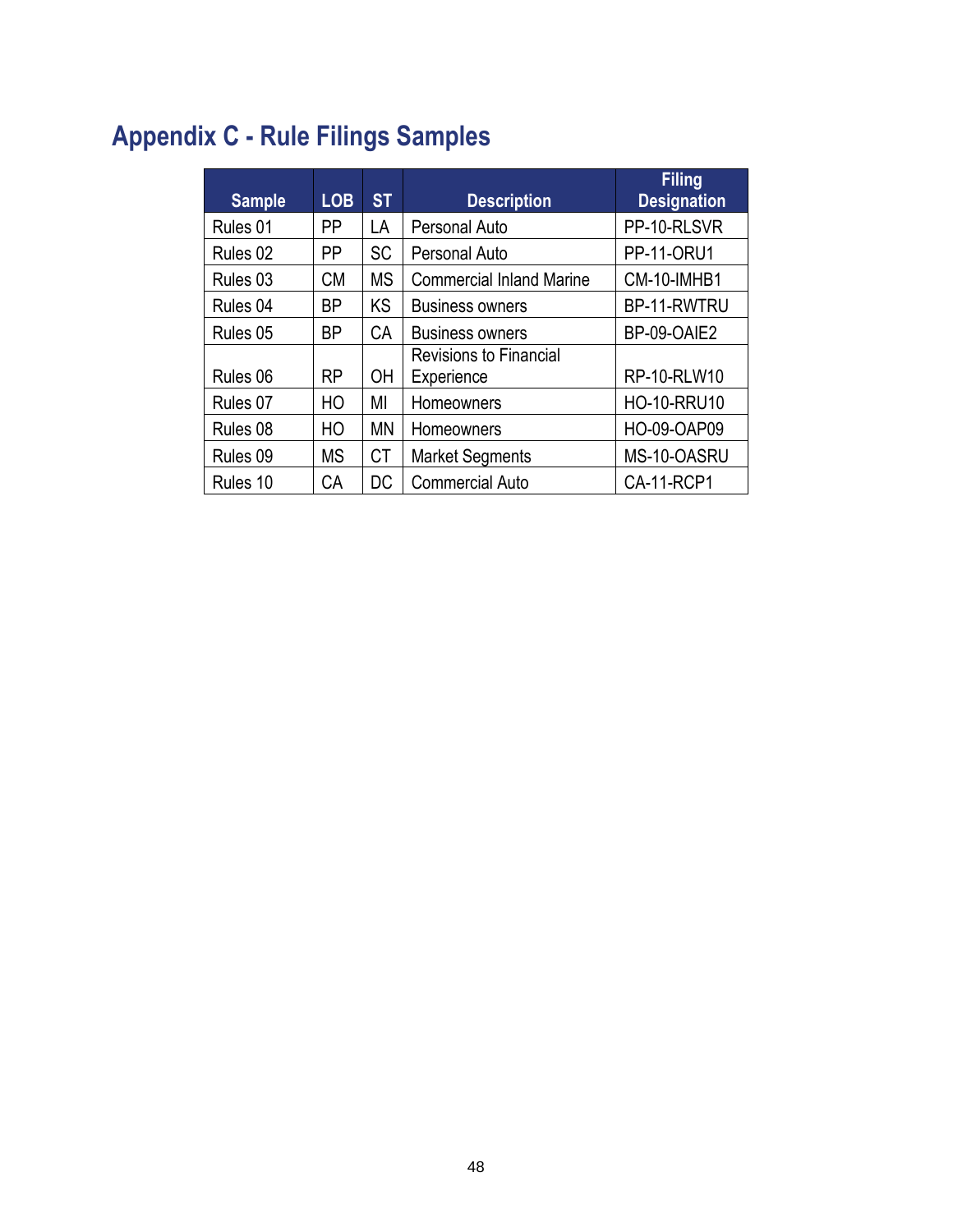# **Appendix D - New Laws and Regulations Sample**

| Sample #       | <b>State</b>                | <b>Identifier</b>                                                                             | <b>Date</b> |
|----------------|-----------------------------|-----------------------------------------------------------------------------------------------|-------------|
| $\mathbf{1}$   | AL                          | 2009-7                                                                                        | 09/18/2009  |
| $\overline{2}$ | DE                          | HB <sub>7</sub>                                                                               | 06/19/2009  |
| $\overline{3}$ | FL                          | SB 1196                                                                                       | 06/01/2010  |
| $\overline{4}$ | GA                          | 11-EX-2                                                                                       | 01/10/2011  |
| 5              | H <sub>l</sub>              | Memorandum 2011-1R                                                                            | 06/08/2011  |
| $\overline{6}$ | IN                          | <b>HB 1024</b>                                                                                | 05/09/2011  |
| $\overline{7}$ | <b>MA</b>                   | <b>Bulletin 2011-014</b>                                                                      | 07/20/2011  |
| $\overline{8}$ | <b>ME</b>                   | <b>BULLETIN NO. 371</b>                                                                       | 02/11/2010  |
| 9              | <b>NC</b>                   | SB 660                                                                                        | 08/07/2009  |
| 10             | <b>NE</b>                   | LB 289                                                                                        | 05/24/2011  |
| 11             | NJ                          | <b>NJDOBI EXHIBIT 6</b>                                                                       | 06/01/2011  |
| 12             | <b>NM</b>                   | <b>Bulletin 2011-001</b>                                                                      | 01/14/2011  |
| 13             | <b>NV</b>                   | Bulletin 11-014                                                                               | 10/11/2011  |
| 14             | <b>NY</b>                   | LB 289                                                                                        | 05/24/2011  |
| 15             | <b>OR</b>                   | HB 2326                                                                                       | 04/09/2009  |
| 16             | <b>PR</b>                   | RULING LETTER 2011-133-AP                                                                     | 11/28/2011  |
| 17             | US-ALL<br><b>STATES AND</b> | US DEPT. OF HEALTH &<br><b>HUMAN SERVICES CENTER</b><br>TERRITORIES   FOR MEDICARE & MEDICAID | 09/25/2009  |
| 18             | UT                          | SB 167                                                                                        | 03/24/2009  |
| 19             | <b>WA</b>                   | WSR 10-10-058                                                                                 | 04/29/2010  |
| 20             | <b>WY</b>                   | <b>HB 110</b>                                                                                 | 03/02/2011  |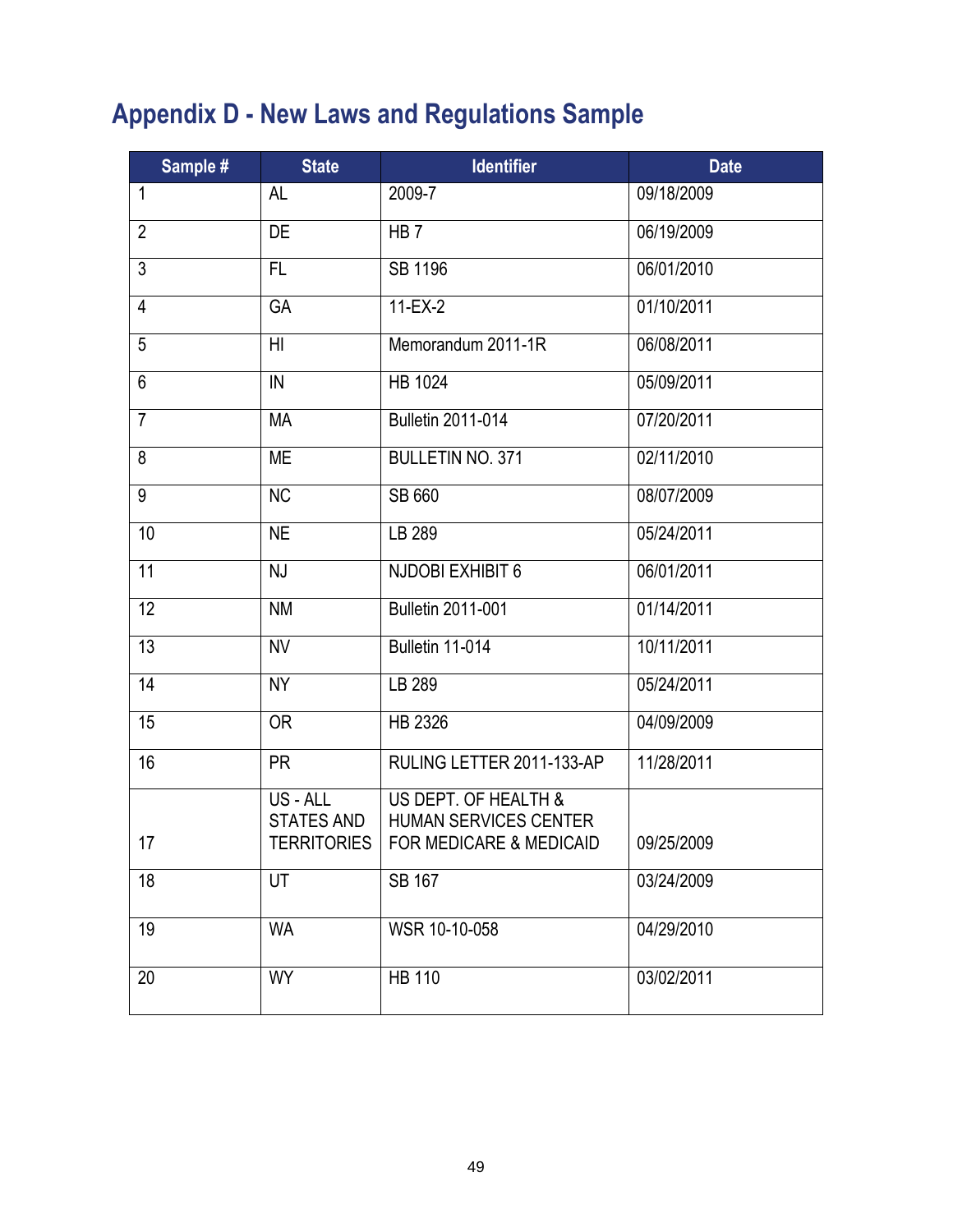# **Appendix E - Insurer Correspondence**

| <b>SAMPLE</b> | <b>STAT</b><br><b>PLAN</b> | <b>MODULE</b> | <b>ACCOUNT DATE</b> | <b>STAT TYPE</b> |
|---------------|----------------------------|---------------|---------------------|------------------|
| <b>DR 01</b>  | 41                         | 00            | 12/01/2008          | 20               |
| <b>DR02</b>   | 41                         | 00            | 12/01/2007          | 20               |
| DR 03         | 41                         | 00            | 09/01/2007          | 123              |
| <b>DR04</b>   | 41                         | $00\,$        | 09/01/2008          | $\overline{23}$  |
| DR 05         | 41                         | 00            | 06/01/2009          | 20               |
| DR 06         | 11                         | 00            | 09/01/2011          | 120              |
| DR 07         | $\overline{11}$            | 00            | 12/01/2011          | 23               |
| DR 08         | 11                         | 00            | 09/01/2007          | 123              |
| DR 09         | 11                         | 00            | 03/01/2008          | 123              |
| <b>DR 10</b>  | 11                         | 00            | 09/01/2009          | 23               |
| <b>DR 11</b>  | 11                         | 00            | 03/01/2010          | 100              |
| <b>DR 12</b>  | 1                          | 00            | 12/01/2009          | 100              |
| <b>DR 13</b>  | 1                          | 00            | 09/01/2009          | 100              |
| <b>DR 14</b>  | 1                          | 00            | 12/01/2011          | 23               |
| <b>DR 15</b>  | $\overline{2}$             | 00            | 03/01/2009          | 100              |
| <b>DR 16</b>  | 11                         | 01            | 12/01/2010          | 123              |
| <b>DR 17</b>  | 1                          | 01            | 06/01/2009          | 123              |
| <b>DR 18</b>  | $\overline{2}$             | 01            | 09/01/2009          | 123              |
| <b>DR 19</b>  | 41                         | 03            | 09/01/2010          | 123              |
| <b>DR 20</b>  | $\overline{1}$             | 03            | 09/01/2008          | $\overline{3}$   |
| <b>DR 21</b>  | $\overline{2}$             | 04            | 03/01/2009          | 23               |
| <b>DR 22</b>  | $\overline{2}$             | 04            | 09/01/2011          | 23               |
| DR 23         | $\mathbf{1}$               | 05            | 12/01/2011          | 123              |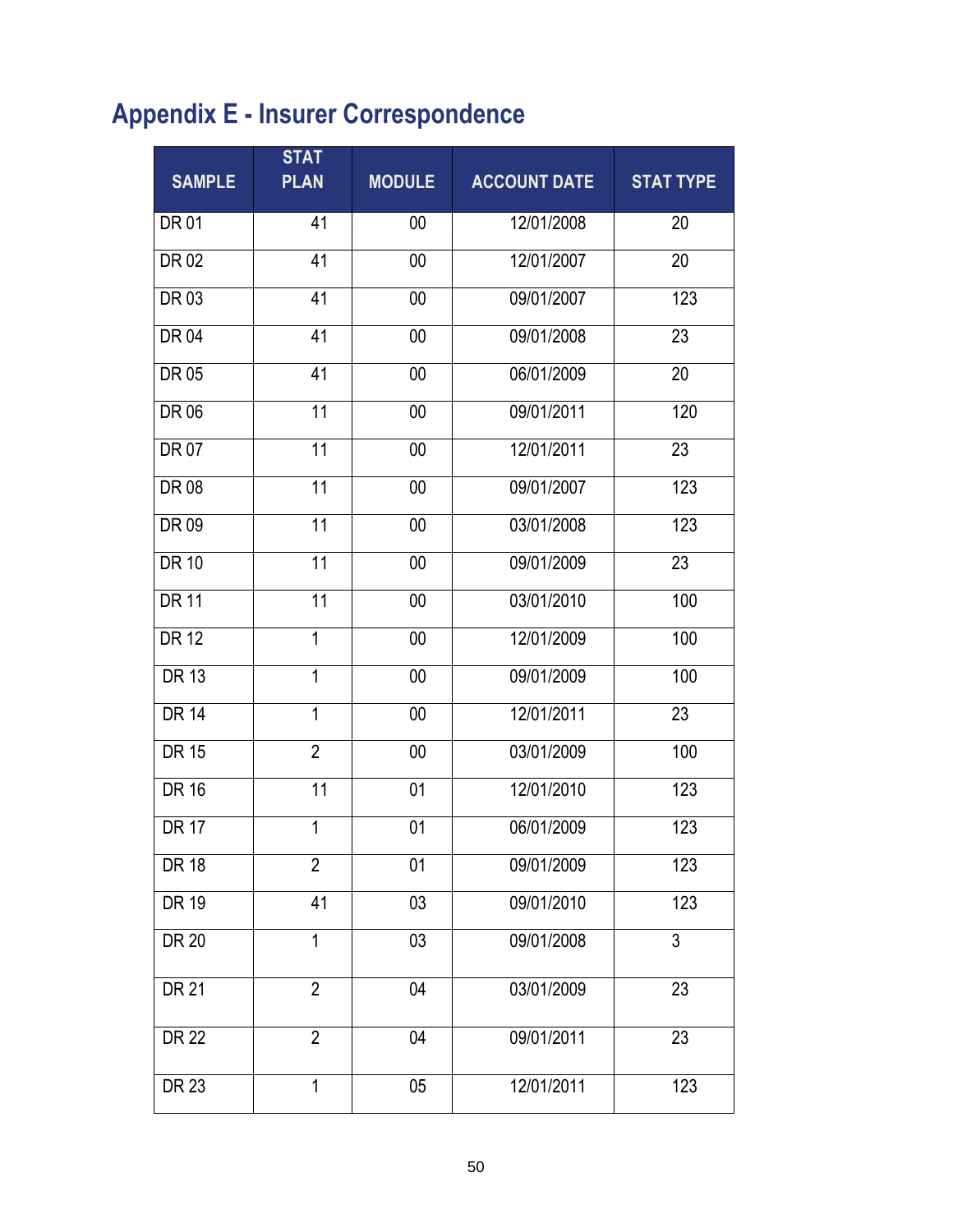| <b>SAMPLE</b> | <b>STAT</b><br><b>PLAN</b> | <b>MODULE</b> | <b>ACCOUNT DATE</b> | <b>STAT TYPE</b> |
|---------------|----------------------------|---------------|---------------------|------------------|
| <b>DR 24</b>  | $\overline{2}$             | 05            | 12/01/2008          | 123              |
| DR 25         | 1                          | 06            | 12/01/2008          | 100              |
| <b>DR 26</b>  |                            | 07            | 03/01/2011          | 3                |
| <b>DR 27</b>  | $\overline{2}$             | 07            | 12/01/2011          | 123              |
| <b>DR 28</b>  | $\overline{2}$             | 07            | 09/01/2008          | 123              |
| DR 29         | $\overline{2}$             | 08            | 09/01/2008          | 23               |
| <b>DR 30</b>  | 1                          | 14            | 09/01/2009          | 3                |